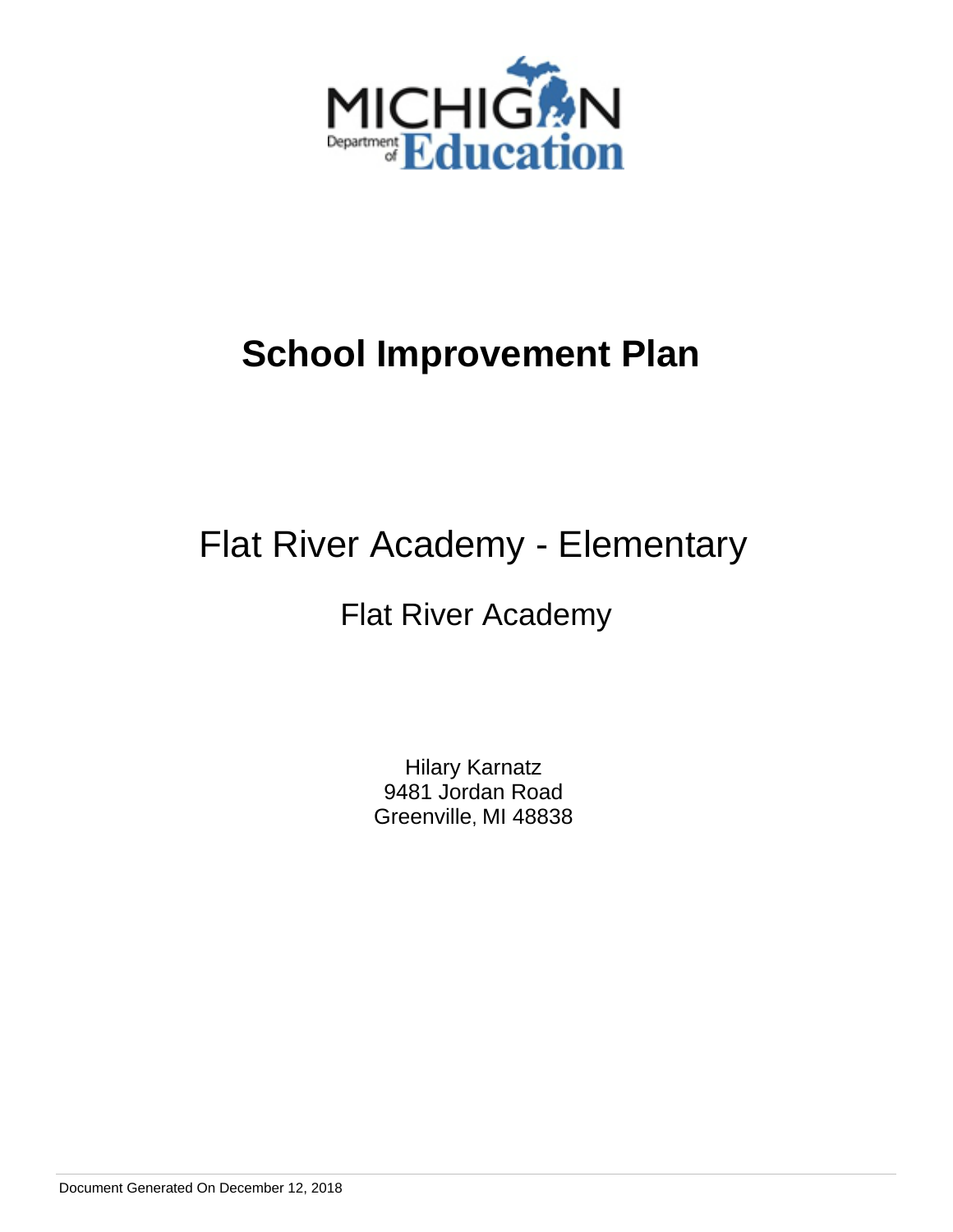# **TABLE OF CONTENTS**

| <b>Improvement Plan Assurance</b>                                                                   |
|-----------------------------------------------------------------------------------------------------|
|                                                                                                     |
|                                                                                                     |
| <b>Title I Schoolwide Diagnostic</b>                                                                |
|                                                                                                     |
|                                                                                                     |
|                                                                                                     |
|                                                                                                     |
| 17                                                                                                  |
| 19                                                                                                  |
|                                                                                                     |
|                                                                                                     |
| 26                                                                                                  |
| Component 9: Timely and Additional Assistance to Students Having Difficulty Mastering the<br>27     |
| Component 10: Coordination and Integration of Federal, State and Local Programs and Resources<br>30 |
| 32                                                                                                  |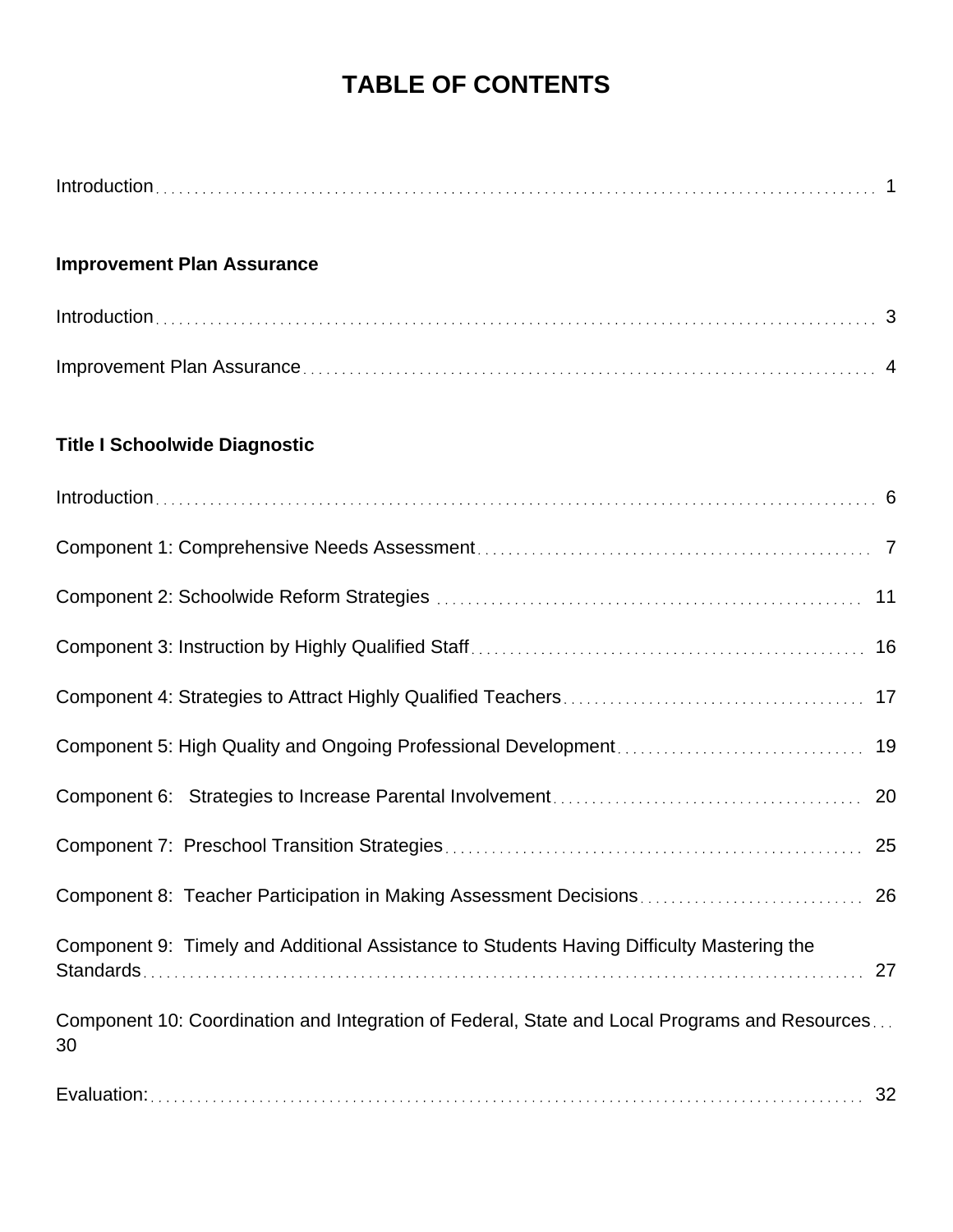### **2018-2019**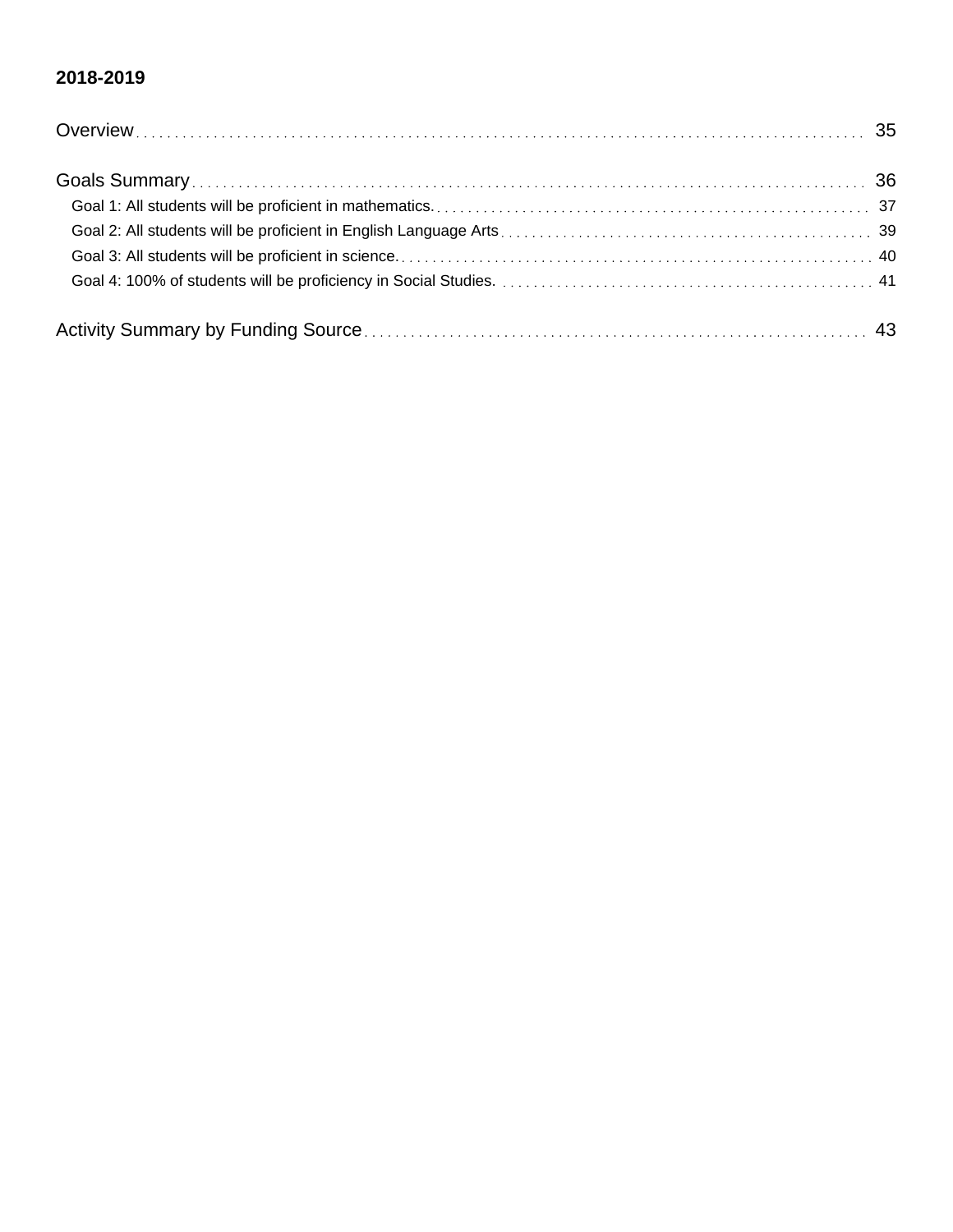## **Introduction**

The SIP is a planning tool designed to address student achievement and system needs identified through the school's comprehensive needs assessment (CNA). Additionally, the SIP provides a method for schools to address the school improvement planning requirements of Public Act 25 of the Revised School Code and the Elementary and Secondary Education Act (ESEA) as applicable.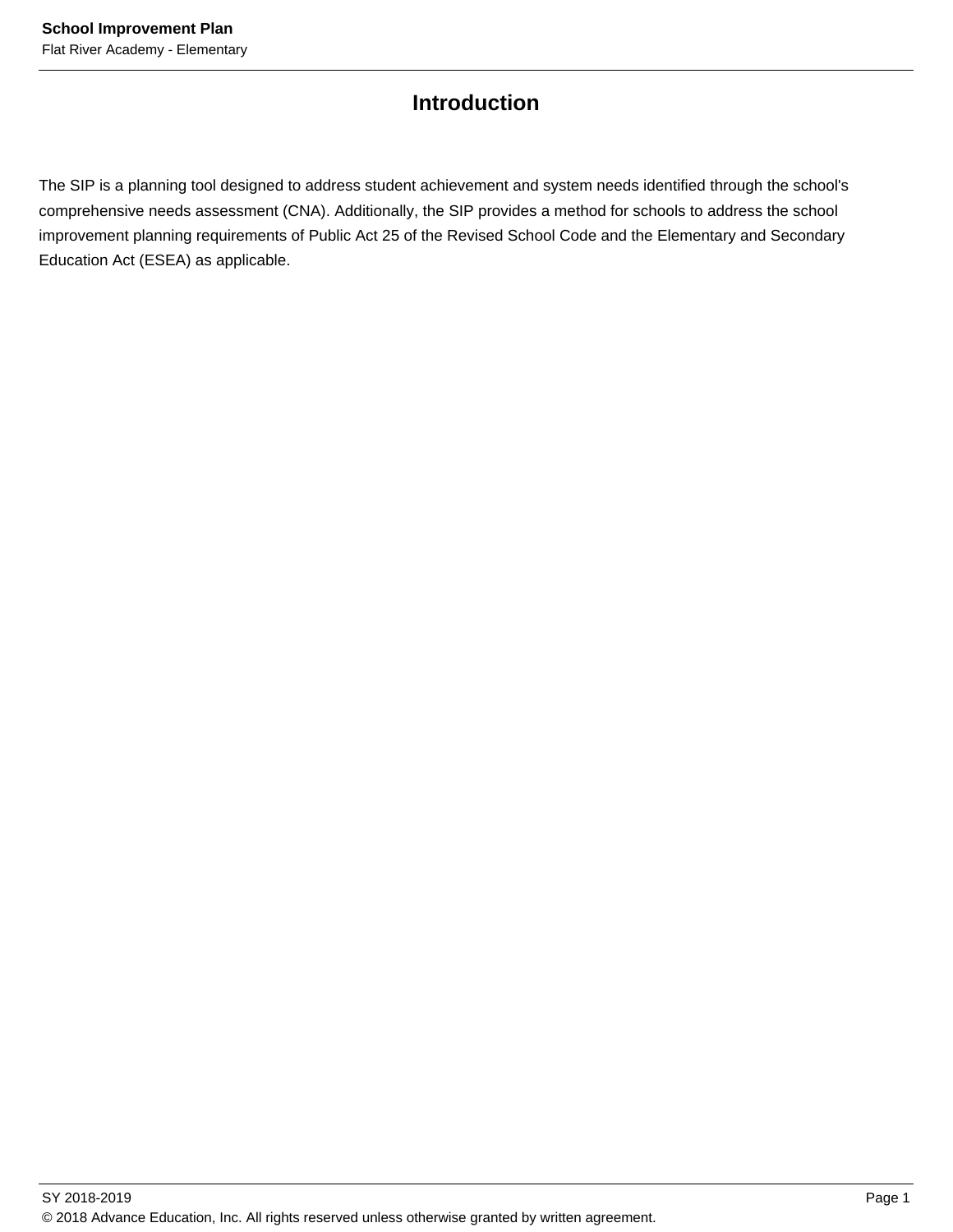# **Improvement Plan Assurance**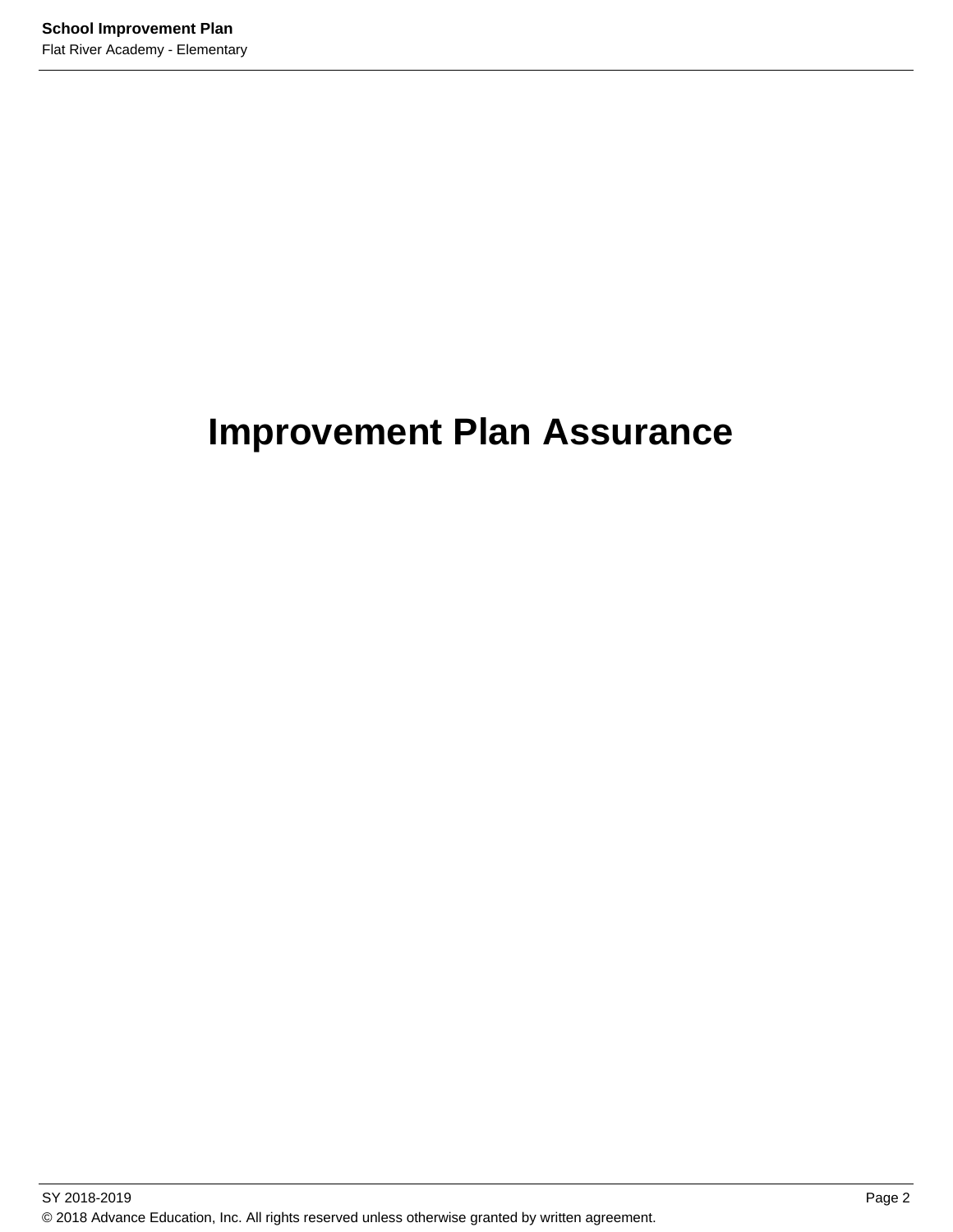### **Introduction**

During the 2018-2019 school year, schools will have two options for Goals and Plans. 1. Update Goals and Plans, if necessary, based on analysis of data and Program Evaluation; 2. Complete and upload the Abbreviated Goals and Plans template into ASSIST, based on analysis of data and Program Evaluation.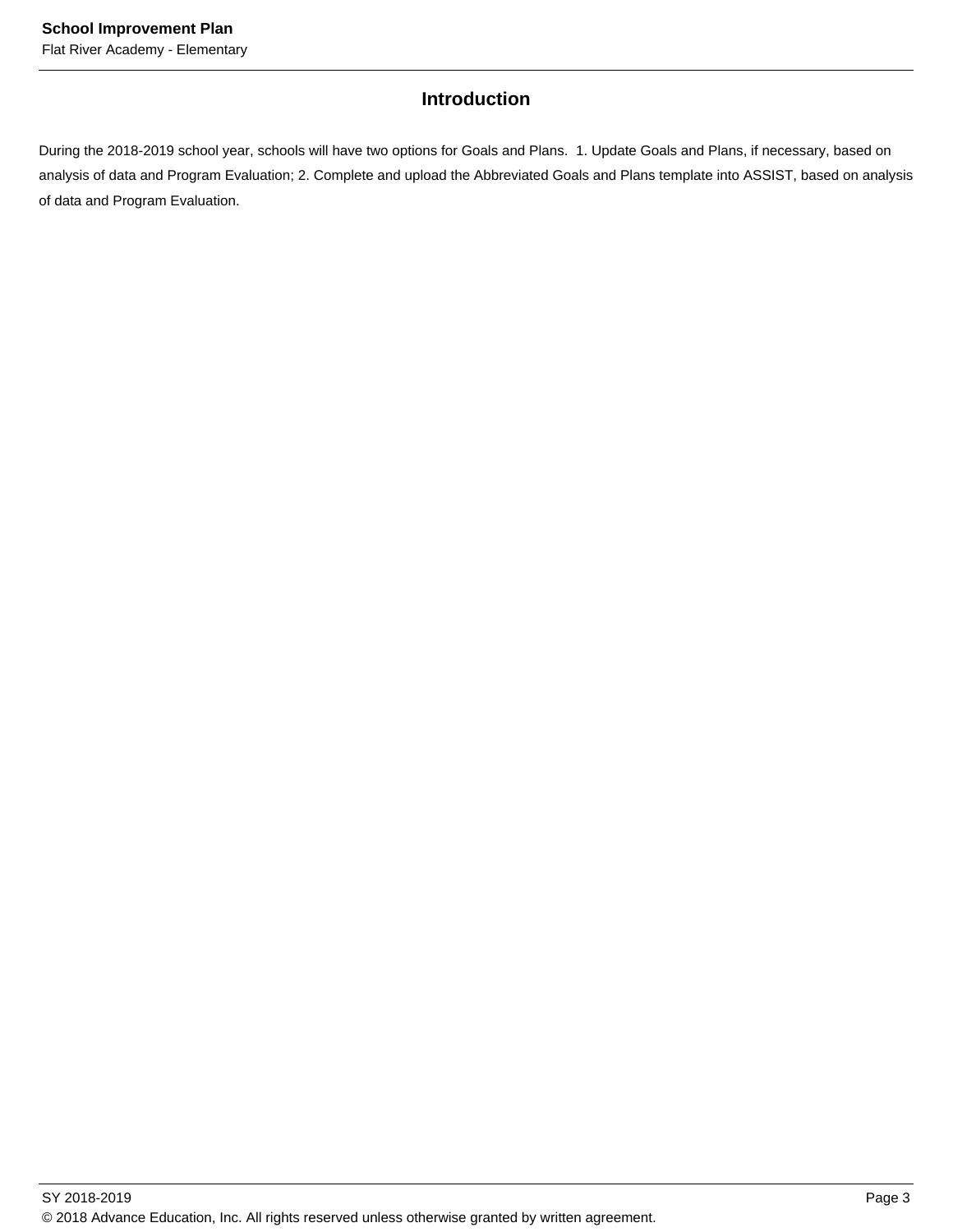## **Improvement Plan Assurance**

| ∣Label | <b>Assurance</b>                                         | Response                  | <b>Comment</b>                | <b>Attachment</b> |
|--------|----------------------------------------------------------|---------------------------|-------------------------------|-------------------|
|        | Which option was chosen for Goals and Plans?   Goals and | Plans in<br><b>ASSIST</b> | See goals and plans in ASSIST |                   |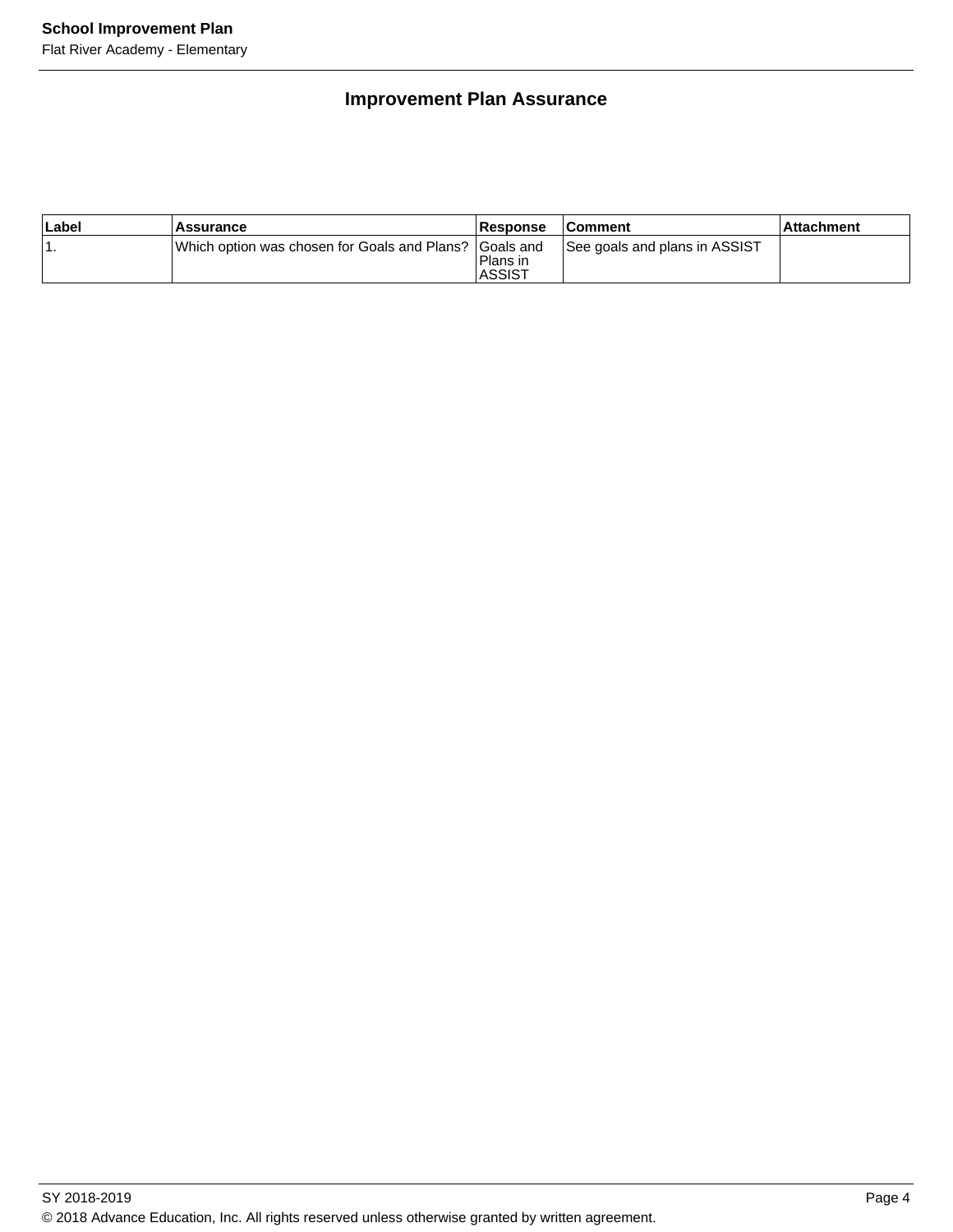# **Title I Schoolwide Diagnostic**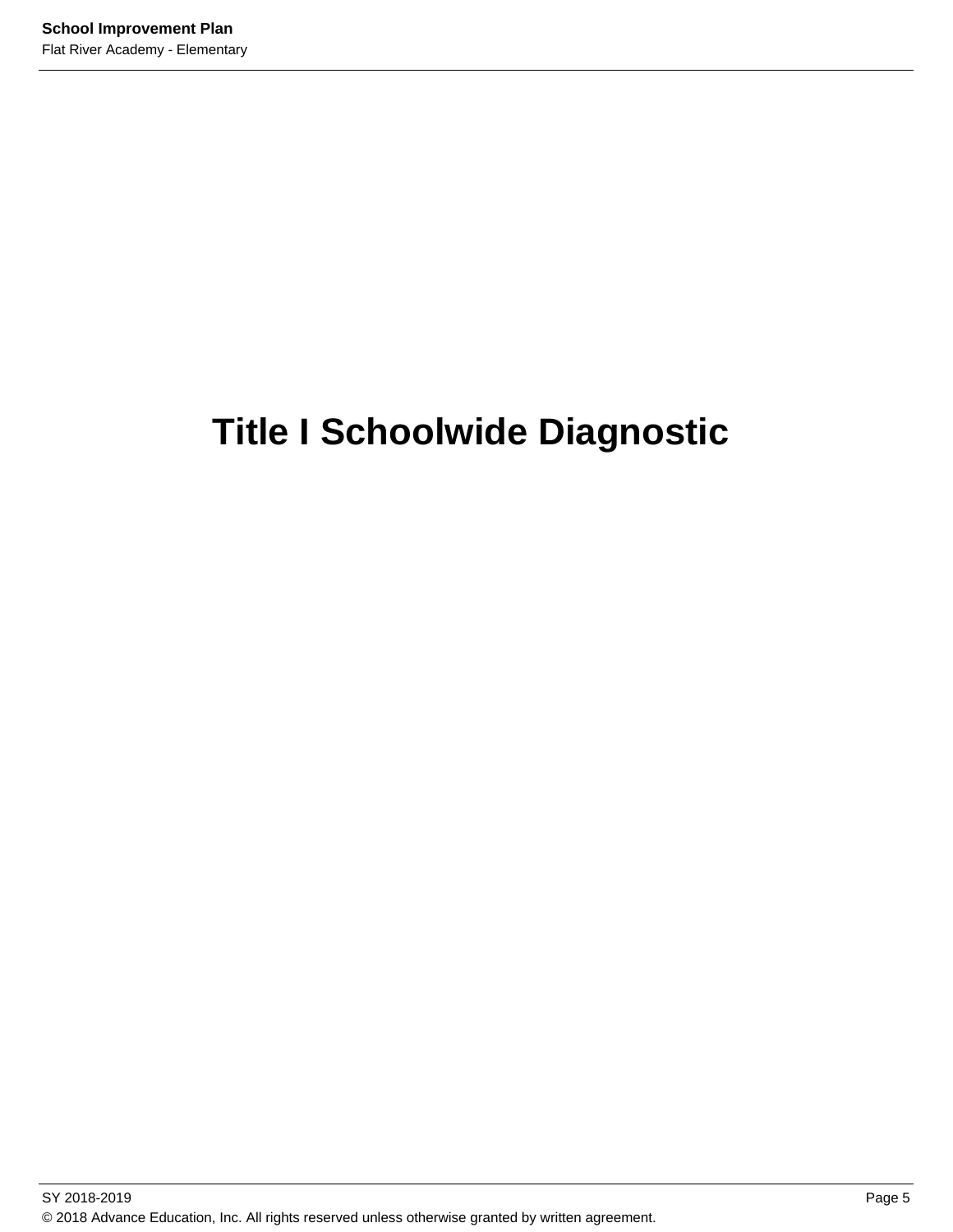### **Introduction**

This diagnostic tool is aligned to requirements for Title I Schoolwide schools. The Comprehensive Needs Assessment must be completed prior to creating a new plan or annually updating an existing school improvement plan. Use the results of the Comprehensive Needs Assessment to develop Goals/Objectives/Strategies and Activities. Ensure that the Comprehensive Needs Assessment addresses all four types of data: student achievement data, school programs/process data, perceptions data (must include teachers and parents; student data is encouraged), and demographic data. The Comprehensive Needs Assessment must also take into account the needs of migratory children as defined in Title I, Part C, Section 1309(2).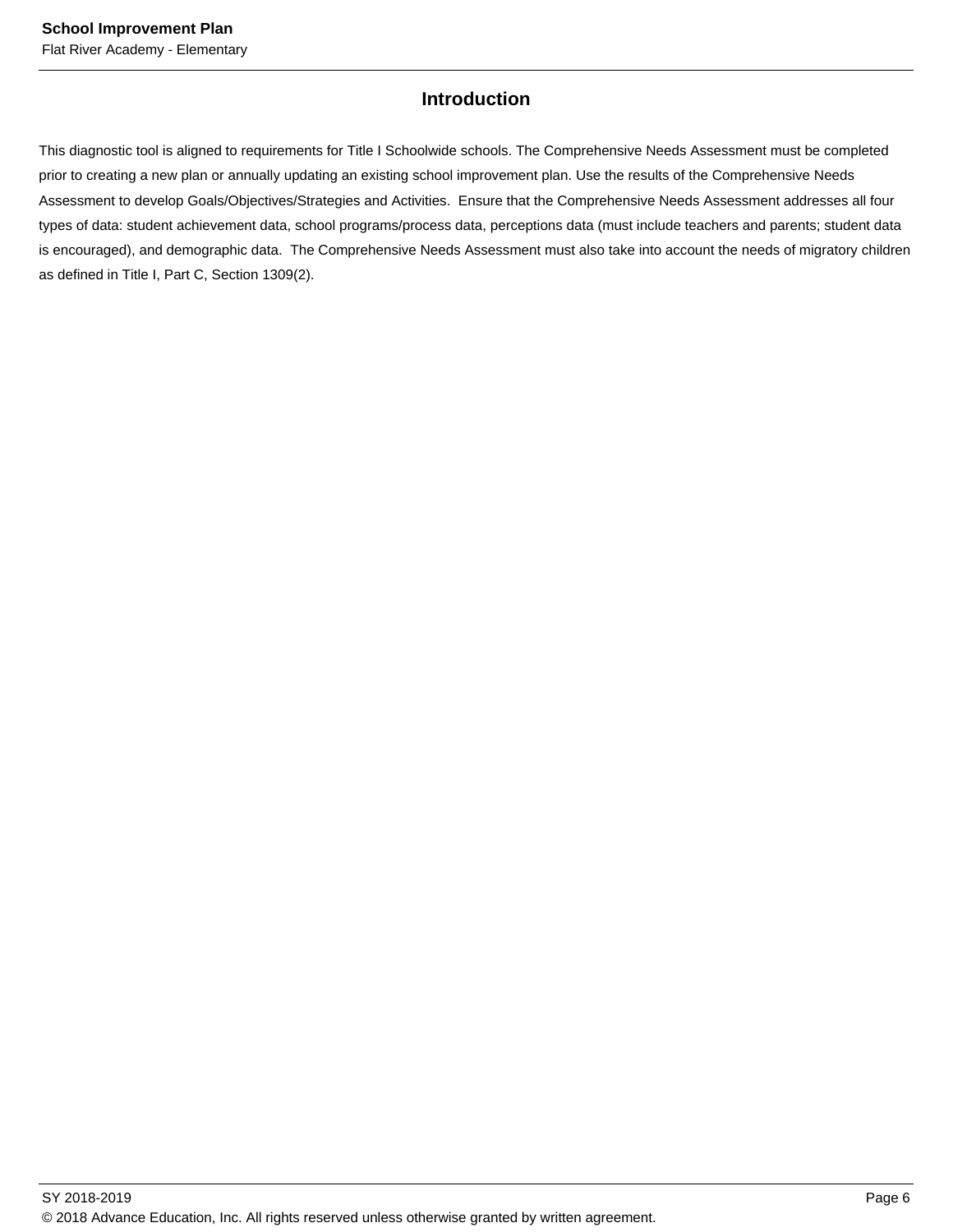### **Component 1: Comprehensive Needs Assessment**

#### **1. How was the comprehensive needs assessment process conducted?**

Administrative team members met for the purpose of analyzing our school level data. Parents and other key stakeholders were invited to participate in this process of determine the comprehensive needs of our school, to identify priority goals and develop a comprehensive school reform plan through the school survey process. Teachers met with administrators during PLC meetings, one-one one meetings and during professional development. The process resulted in the identification of priority goals, and the selection of research-based reform strategies that all key stakeholders committed to implement.

### **2. What were the results of the comprehensive needs assessment process? What information was concluded as a result of analyzing perception, student achievement, school programs/process, and demographic data?**

Flat River Academy Elementary is a small charter academy that has less than 25 students per grade level. This year there are the following class configurations: K-1, 2-3, 4-5, 6-7. Most class cohorts are less than 15 students per grade level. Because of this, Flat River looked at mostly individual testing and individual student achievement. There are less than 5 of any type of subgroup by grade level, therefore there are no gender or racial subgroups. The SIT concentrated on the bottom 30% and also looked at the total high mobility population of students.

#### Demographic Data

Flat River Academy Elementary has few students per grade level (<25), most classes are multi-age and grade. Flat River has 65 students K-6; more than 80% of students qualify for free/reduced lunch. Student ethnicities include Caucasian and African-American (7) and Native-American. Flat River has no bilingual students. There are 15 students receiving Special Ed. Services. About 35-50 students per year are currently being serviced in the Title I program. In a given year, Flat River has a 25-30% mobility rate. There is a significant rate of absenteeism on a daily basis. In the past couple years, there has been a problem retaining special education staff and had multiple substitute teachers for one of the grade levels until a permanent replacement was found.

#### What was concluded:

A high population of disadvantaged students continues to be Flat River's most challenging demographic concern. There are no clear gaps in the traditional subgroups of ethnic, racial, gender or Native American students. While the enrollment stays generally consistent, there are high mobility issues throughout the year, where about 10% of the student body is either coming or going, resulting in achievement gaps in this group. These students come to Flat River with many issues, because of inconsistent instruction due to being in multiple enrollments at previous schools. They are also generally economically disadvantaged as well. For purposes of description in the rest of the plan, they will be included in the economically disadvantaged subgroup. There have also been inconsistent special education services due to multiple teachers in the past several years.

#### Academic Data

The needs assessment was made by looking at standardized testing including NWEA and MEAP/MISTEP. Classroom benchmark data and Dynamic Indicators of Basic Elementary Literacy Skills (DIBELS) and a few short diagnostic tests were also considered for ELA. NWEA was examined for the ELA strands of literature, informational text, and language. The Math strands examined included algebraic thinking, fractions, measurement and data. analysis, are not being Core subject performance on group testing

#### SY 2018-2019 Page 7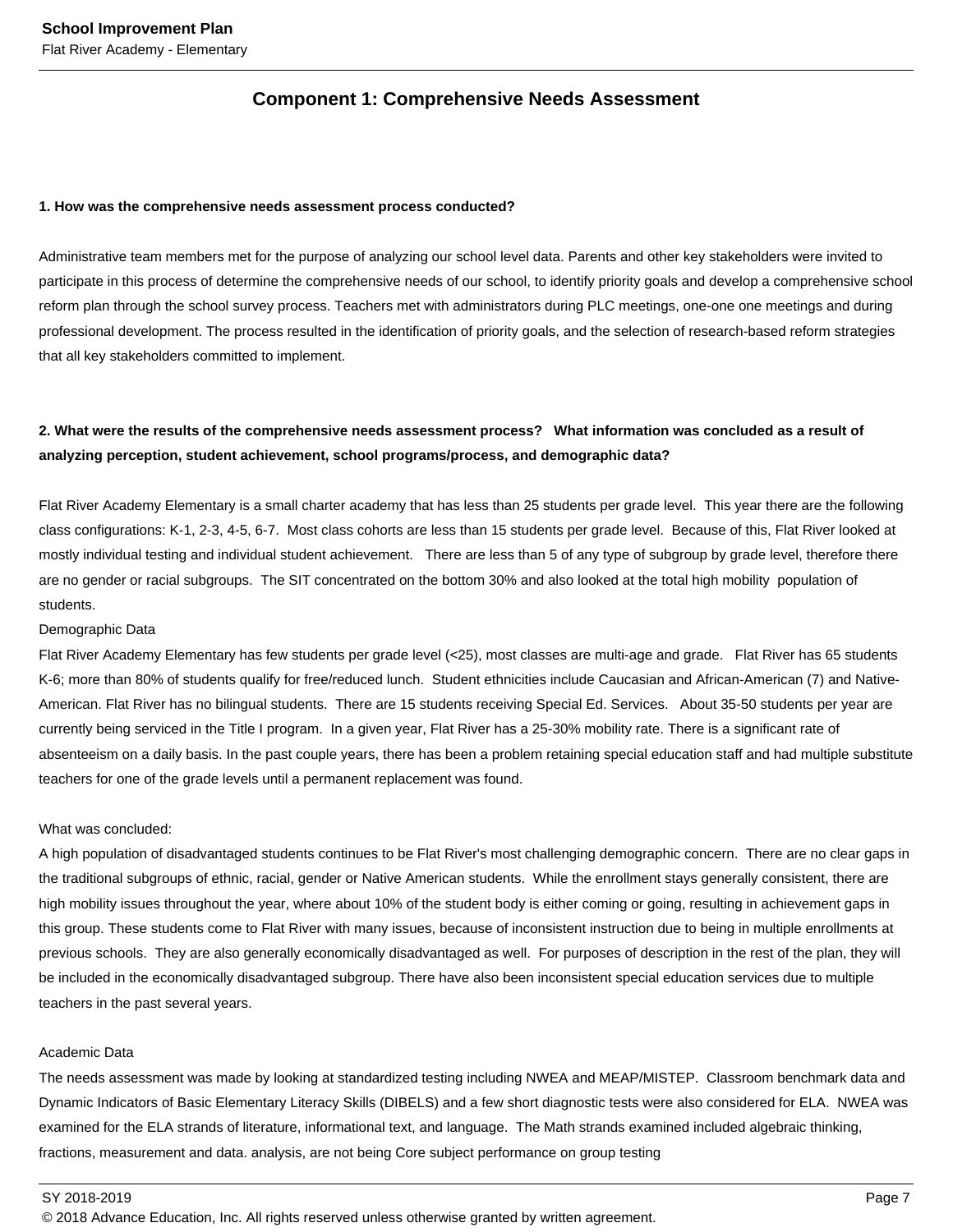Flat River Academy - Elementary

#### Student survey results:

5th and 6th grade students were surveyed to determine their opinions on the delivery of services in the school. The two subjects least popular with students were Language Arts and Geography. Students also agreed that Math was the subject that was hardest for them to learn, because they don't understand it.

Students rated learning in groups as their favorite, followed by working on projects and reading yourself. Over half of the students picked tutoring as their most preferred method of support; tutoring by parents, teachers, other students and Title I were listed as helpful. What was concluded:

After reviewing the survey responses, the administration teacm concluded that each group had different concerns about the Flat River Academy program. Teachers feel more need for support of instruction through focused professional development and use of data to guide instruction. Parents although generally happy with school communication, feel that more individual student attention is what they would like to see. The student responses were understandable to the team. Many students are struggling academically and that would make those subjects unpopular with them.

CONCLUSIONS-What are the CAUSES for the GAPS?

Areas of priority:

#### Content Areas

Over 50% of the school population is struggling in the core areas. Data analysis of tests that are currently given would provide more insight when decisions about instruction are made. Project based learning will be implemented to augment current ELA basal instruction in writing. More communication between grade levels should provide consistency of instruction from grade level to the next level.

#### Subgroup Concerns

The largest subgroup at Grattan Academy is the Economically Disabled. Absenteeism is a large concern among the economically disadvantaged population. A protocol will be set up that addresses parent contact after a certain number of absences. Possibly notifying Health and Human Services may have to be explored, if students are absent for a larger percentage of time.

.At present, when new students enroll, they are not tested to determine the level of their skills. Testing new students will give a more accurate picture of their needs. Records of new students (from the previous school/s) will be examined for documentation that grade placement is correct . Teachers will add data analysis to discussions about student support, incorporating data from all relevant tests before decisions are made for an instructional strategy.

An effort will be made to provide consistency of Special Education staff to ensure that services are delivered to students on a consistent basis and according to IEP.

#### Perception Issues

Teachers would like more targeted professional development. The staff would like to see more use of data in making instructional decisions. Better planning for parent engagement is needed, because the survey pointed out that some parents don't realize the extent that curriculum is individualized at the present time and that it is delivered in small groups, because of the small numbers of students per grade level. Students said that they preferred tutoring as a support to their learning, much of which already takes place, but could be improved by better using instructional time.

Many of the perception issues might just need to be clarified because of misunderstanding of what is currently taking place. Demographic trends

Flat River Academy is enrolling more students who are of high mobility status, as different from the past years when many children lived within the geographical boundaries of the former school area when it was part of the Belding Area Schools. The students are coming in behind in basic skills. As stated above, tested soon after enrollment to determine the skill level of students should help with knowing where to place them in curriculum and programming. Also absenteeism is an issue for this same group of students. A more aggressive approach is needed to get some students to attend school regularly.

Professional Development Needs

 A more focused professional development plan is needed to address: technology training, more time spent on data analysis, and time and planning spent on how to encourage parent support. Content area training needed is: 6+1

SY 2018-2019 Page 8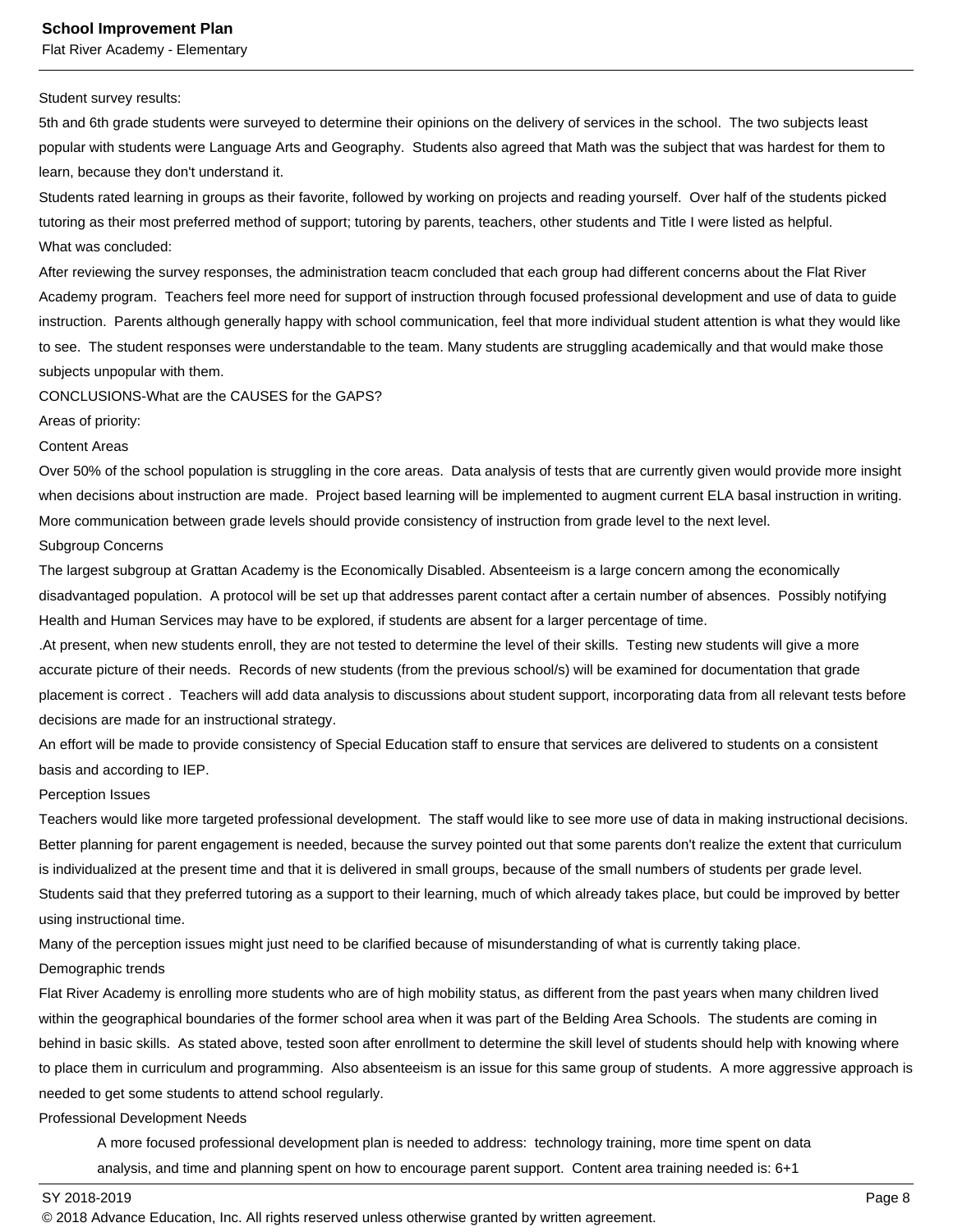Flat River Academy - Elementary

writing traits, IXL Math software training, and how to more effectively use differentiated instruction.

#### Program Changes

More parent programs are needed to ensure that parents are better informed about what students receive for instruction and support at school. And to enlist their support at school during the school day and for extra-curricular activities. In addition to the technology training on Skyward (parent connection to the gradebook),

and other present activities, parents could be getting more information on how to better support their students at home.

Changes in Services Provided

More consistency in special education support is needed. A permanent staff member for providing service should be secured by the school. Stability of staff in grade level areas has been accomplished during 2nd semester of this year. Better data analysis should help focus interventions to more successfully support students.

### **3. How are the school goals connected to priority needs and the needs assessment process? It is clear that a detailed analysis of multiple types of data was conducted to select the goals.**

#### Alignment to GOALS

The comprehensive analysis shows students, across the board, are performing well below average on all assessments. All content areas need to be addressed, with particular focus on Math and ELA (as reading skills will correlate with improvement in content learning for Science and Social Studies.

The Flat River Academy goal statements are as follows:

All students at Flat River Academy will be proficient in Mathematics.

All students at Flat River Academy will be proficient in ELA.

All students at Flat River Academy will be proficient in Social Studies.

All students at Flat River Academy will be proficient in Science.

These priority areas have been identified by data analysis of M-Step, NWEA, DIBELS, and classroom/ grade level assessments, for establishing GOALs:

#### **Mathematics**

K-6: Numbers and operations, algebraic thinking, fractions, measurement and data.

Grade 5: fractions

Although memorization of math facts is not tested on M-Step, NWEA, or other assessments, teachers feel that students would calculate more efficiently if their math facts were memorized.

#### English Language Arts

Areas of priority per grade level:

1st grade: comprehension, grammar, phonics, spelling, comprehension.

2nd grade: grammar, phonics, and spelling, comprehension.

3rd grade: grammar, phonics, and vocabulary, comprehension and inference.

4th grade: grammar, comprehension and inference.

5th grade: grammar, spelling, comprehension and inference.

Science and Social Studies

All grade levels:

#### SY 2018-2019 Page 9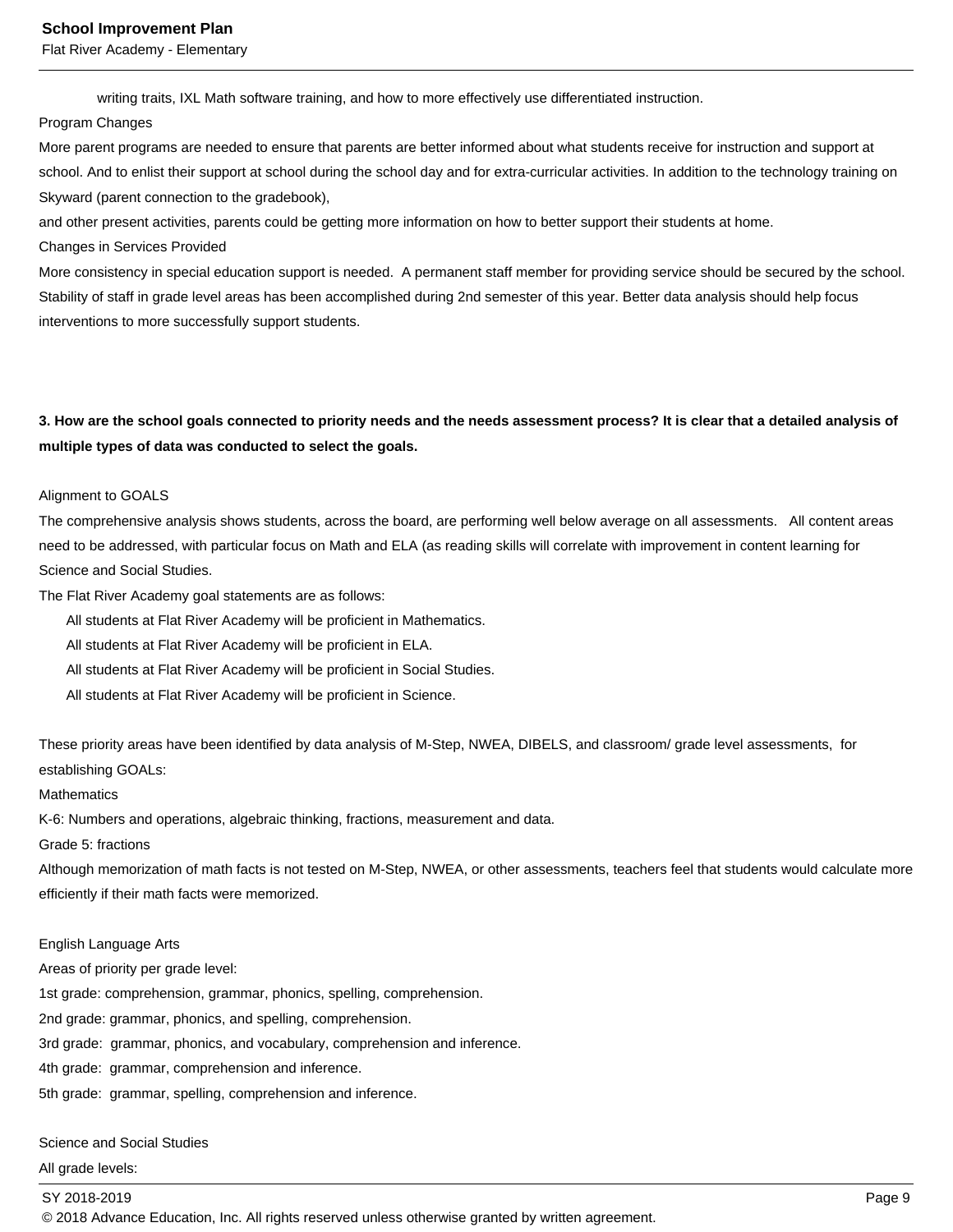Flat River Academy - Elementary

Vocabulary and informational text

Obtaining information from maps, graphs, and charts

These subgroups will be the focus of objectives and interventions:

Each goal area has one objective for general education (Tier I) students (classroom focus) and a second objective for at risk students needing interventions (extra time and instruction focus). The strategies and activities of these objectives provide descriptions of the interventions that will be employed for the separate groups. Economically disadvantaged students, which also includes high mobility students, and Special Education students will be the focus of Tier II and III interventions

Flat River has not incorporated an attendance monitoring in the goals, however, procedures already in place will be more strictly observed and enforced to ensure that student attendance improves. More effort will be made to keep current addresses, living arrangements, and contact avenues open with parents of high mobility students.

### **4. How do the goals address the needs of the whole school population? How is special recognition paid to meeting the needs of children who are disadvantaged?**

Each core subject area has a goal. Each goal has two objectives. The first objective is written to address the needs of all students. The second objective is written to address the needs of students who are most at risk of failing, i.e. Title I identified, Special Education IEP, ICT identification.

The general ,under each goal ,addresses the needs of all students. Most of the strategies and activities of this objective deal with gaps in instruction due to curriculum inconsistencies or failure of materials to be aligned with tested concepts. These areas were determined by looking at strand information on testing. The strategies and activities of objective one will be delivered to students in the general education classroom by grade level teachers as part of grade level group instruction.

The second objective, under each goal, addresses the needs of identified students. Flat River Academy has 75% economically disadvantaged students, most of the bottom 30% of students fall into this category. Tier I repetitive instruction will be delivered to students in the general education classroom by their teacher. In addition, these students will be receiving the Tier II or Tier III strategies described in this objective as determined by the Instructional Consultation Teams, individual IEPs, and data analysis meetings. Title I paraprofessionals will deliver additional supplemental strategies during the Title I intervention times 1-5 days per week.

Parent activities have been included in language arts and math so that parent help can be part of at-home student support.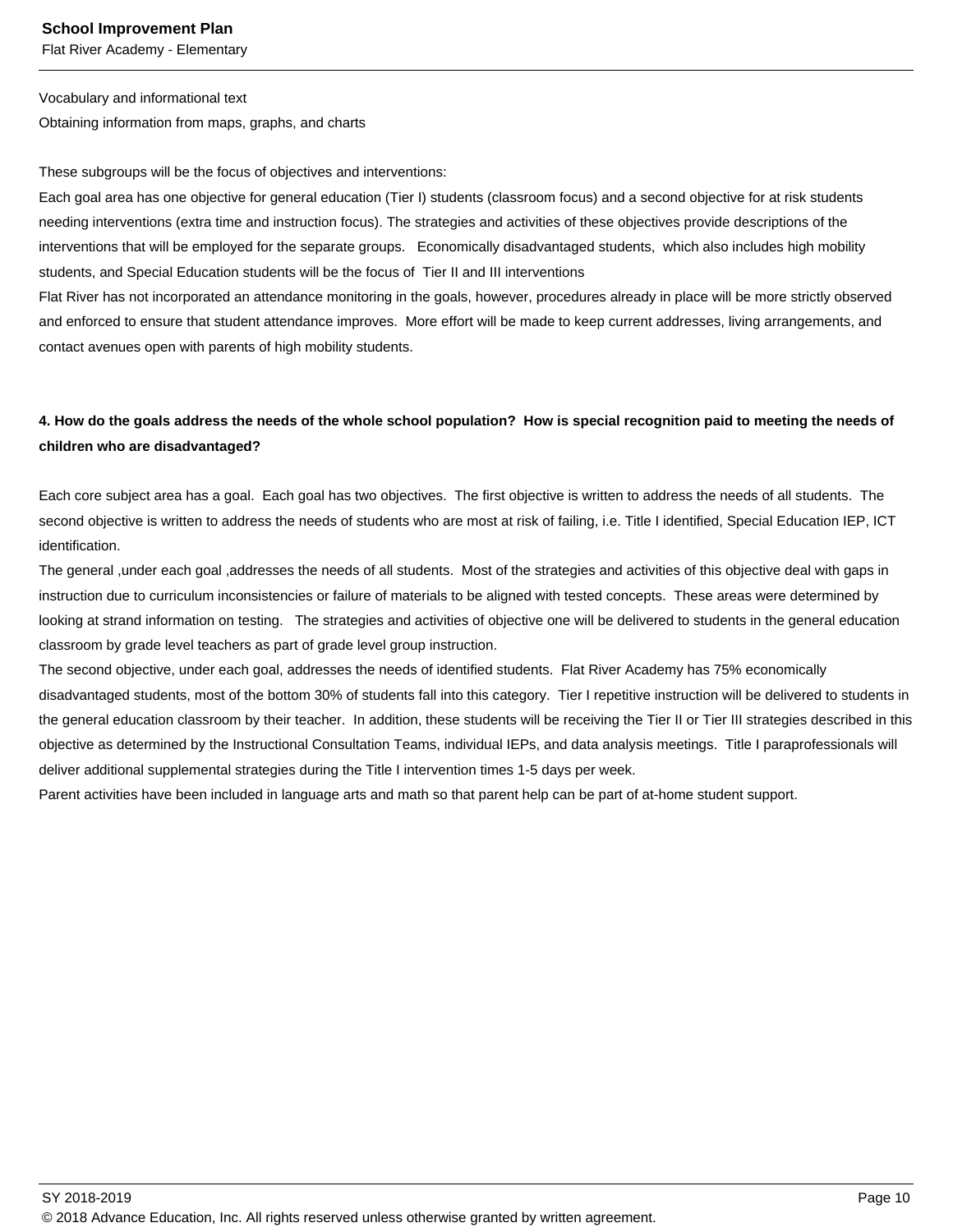### **Component 2: Schoolwide Reform Strategies**

#### **1. Describe the strategies in the schoolwide plan which focus on helping ALL students reach the State's standards.**

Differentiation of Instruction-All teachers will use differentiation of instruction to grow the skills of all students and monitor student progression to mastery. Student support is provided by classroom teachers through repeated instruction and small group guidance. Classroom teachers will provide differentiated instruction in basic algorithms, number sense, algebra, geometry, measurement, fractions and decimals, applications to real world problems, using Georgia math. Students will receive differentiated instruction in reading based on their individual learning speed through the use of flexible reading groups during daily reading instructional time. This strategy addresses the student support in the classroom as a Tier 1 step for individual and small group instruction, changing how students learn and what students learn.

Technology-During class time, all students will receive computer time to work with ABC Mouse (K01) and IXL (grades 2-6) in addition, Mathaids.com, softschools.com, onlinemathlearning.com, and arithmetic.com,programs will be used to increase math proficiency and support concepts taught in the classroom. K-3 students will be taught word processing skills and use them to type short compositions. 5th-6th grade students will type their compositions. Students who need the accommodation will be taught to use voice-to-text technology for writing. Videos, YouTube, and other online sources will be used to augment regular classroom theme unit instruction in Science and Social Studies. This strategy will be used for both general instruction and intervention. The regular instruction application will be using technology for learning and projects. The intervention application will use online programs for support.

Project based learning is added to the school improvement plan to better engage all students and have students working toward mastery of the standards through authentic learning experiences.

### **2. Describe how the research-based methods and strategies in the schoolwide plan increase the quality and quantity of instruction (which accelerates and enriches the curriculum).**

#### Focus on increasing Instruction:

.

All teachers (k-6) will focus on accelerating instruction by incorporating project based learning activities. As per, the school charter the core subjects of ELA and Math will be addressed in the morning to minimize distraction of specials and other events in the afternoons. Teachers will be allowed the discretion of adjusting recess and specials times to accommodate the needs of the learners in their classrooms. Multi-age classrooms will allow for peer instruction, more individualized instruction, small group, and whole group instruction where intensity of delivery can be addressed.

Students who are identified through ICT (Instructional Consultation Team) will receive additional instruction opportunities through support staff and programs (Title 1, Special Education) as well as additional practice with the teacher and technology.

#### Focus on Improving Instruction:

All teachers (k-6) will focus on improving instruction by following the published school curriculum as designed to coincide with state standards. This will ensure an aligned approach school wide. All teachers will use differentiation and technology to grow the skills of all students and monitor student progression to mastery. Teachers will be sure to pace the delivery of instruction with more knowns than unknowns when introducing new information, consider age-level ability for retention and introducing new concepts. Teachers will use SY 2018-2019 Page 11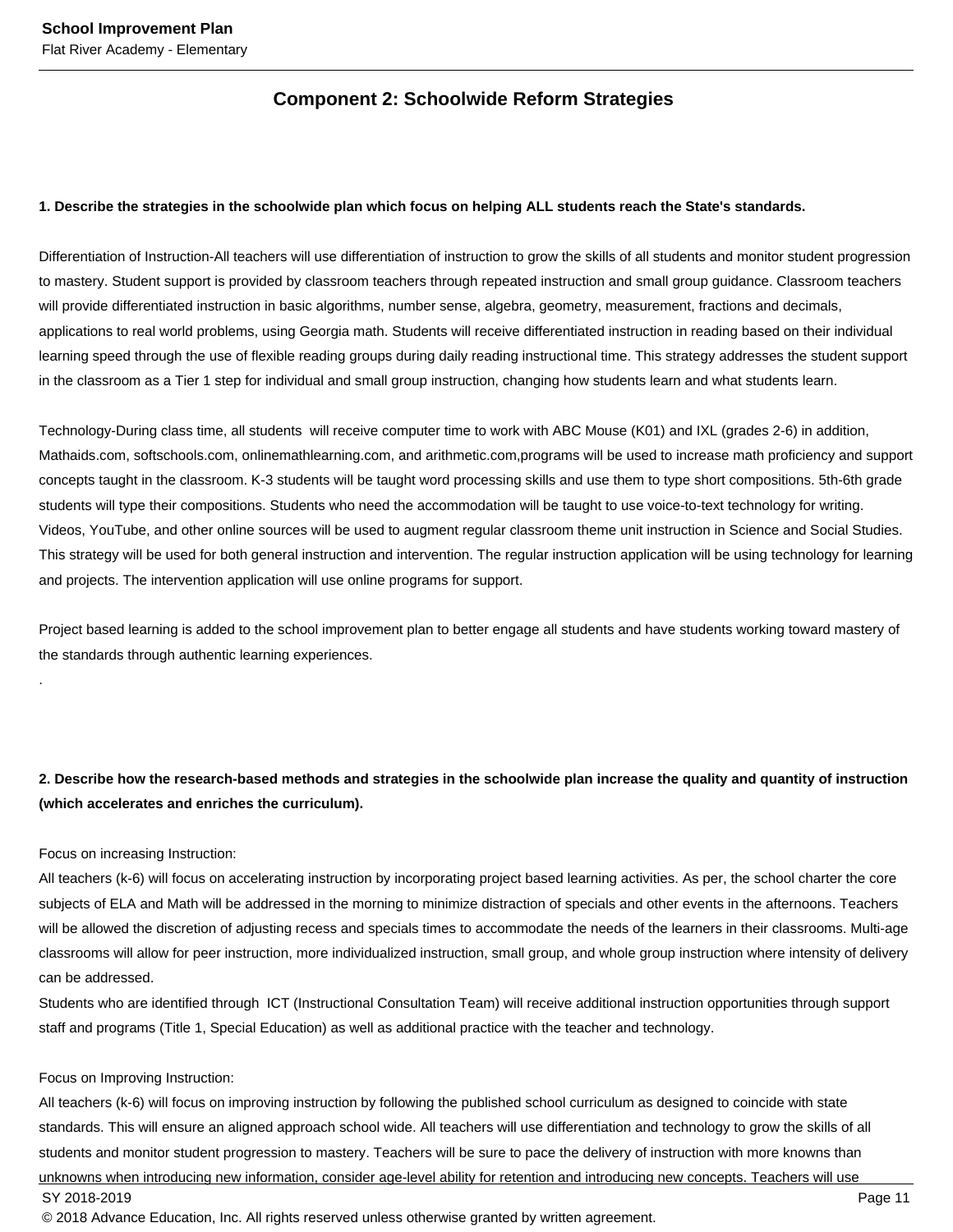Flat River Academy - Elementary

additional interventions such incremental rehearsal, repeated instruction, and picture charts for instructions and structure, as needed to promote individual growth.

### **3. Describe how the research-based reform strategies in the schoolwide plan align with the findings of the comprehensive needs assessment.**

Flat River Academy Elementary will promote the improvement in performance of all students. The interventions and classroom assessments are implemented for improvement of the struggling and low groups. The strategies were selected to address the low and low-average students that were identified by data from our classroom assessments and all-school assessments.

Differentiation Of Instruction-

This strategy addresses the student support in the classroom as a Tier 1 step for individual and small group instruction, changing how students learn and what students learn. This strategy addresses the need for intervention support for those students who need additional time and practice to master content area skills.

Tomlinson,C.A. & Strickland (2005). Differentiation in practice: A resource guide for differentiating curriculum, grades 9-12. Alexandria, VA:ASCDE. According to Tomlinson and Strickland (2005) teachers usually differentiate instruction by adjusting one or more of the following: the content (what students learn); the process (how students learn): or the product (how students demonstrate their mastery of the knowledge or skills).

#### Technology-

This strategy will be used for general classroom instruction, as well as, Tier 1 and Tier 2 support for identified students. The regular instruction application will be using technology for learning and projects. The intervention application will use online programs for support in content areas. Online applications will fill gaps in instruction caused by absenteeism or those students who enroll with a lack of basic skills, so that they can work at a level and pace that is appropriate for them.

Kuntz,Brad, "Engage Students by Embracing Technology In the Classroom with Brad Kuntz", ASCD, June 2012, Volume 54, Number 6 "Technological literacy will be a valued skill in students' futures: therefore, we should help them use technology effectively and efficiently. We need to engage our students in conversations about the appropriate application of technology and allow them to help us clearly define accepted applications, as well as inappropriate practices and the resulting consequences.

Being able to access information quickly, analyze search results, effectively evaluate resources, and synthesize findings are essential skills. As teachers we can provide opportunities in class for students to learn and demonstrate their mastery using technology. We can create innovative activities and projects and allow students to use technology as part of classwork."

Vocabulary and Informational text strategies in Science and Social Studies- This strategy will be used as both a Tier 1 classroom strategy and as Tier 2 strategy in Title 1 and special education to provide reinforcement of content instruction. Students with learning gaps from inconsistent instruction (migratory history) need extra reinforcement to close those instructional gaps.

Duke, N.K. Bennett-Armistead, V.S., & Roberts, E.M. (2002). Incorporating informational text in the primary grades. In C. Roller (Ed.) Comprehensive reading instruction across the grade level (pp.40-54) Newark, DE: International Reading Association.

Incremental Rehearsal- Those students identified for At-Risk and Special Education (Tier 2 and 3) services will receive additional time and guided practice, skill practice, one on one and small group instruction, 1-5 days per week depending on student needs or IEP , provided by Title 1 staff and Special Educational staff. This strategy will address learning gaps of students who struggle with content or who are dealing with learning gaps because of lack of basic skills.

MacQuarrie, Lara L: Tucker, James A: Burns, Matthew K: Hartman, Brian, "Comparison of retention rates using traditional, drill sandwich, and incremental rehearsal, flash card methods," School Psychology Review, 31.4 (2002): 583. The Incremental Rehearsal method is a

SY 2018-2019 Page 12

<sup>© 2018</sup> Advance Education, Inc. All rights reserved unless otherwise granted by written agreement.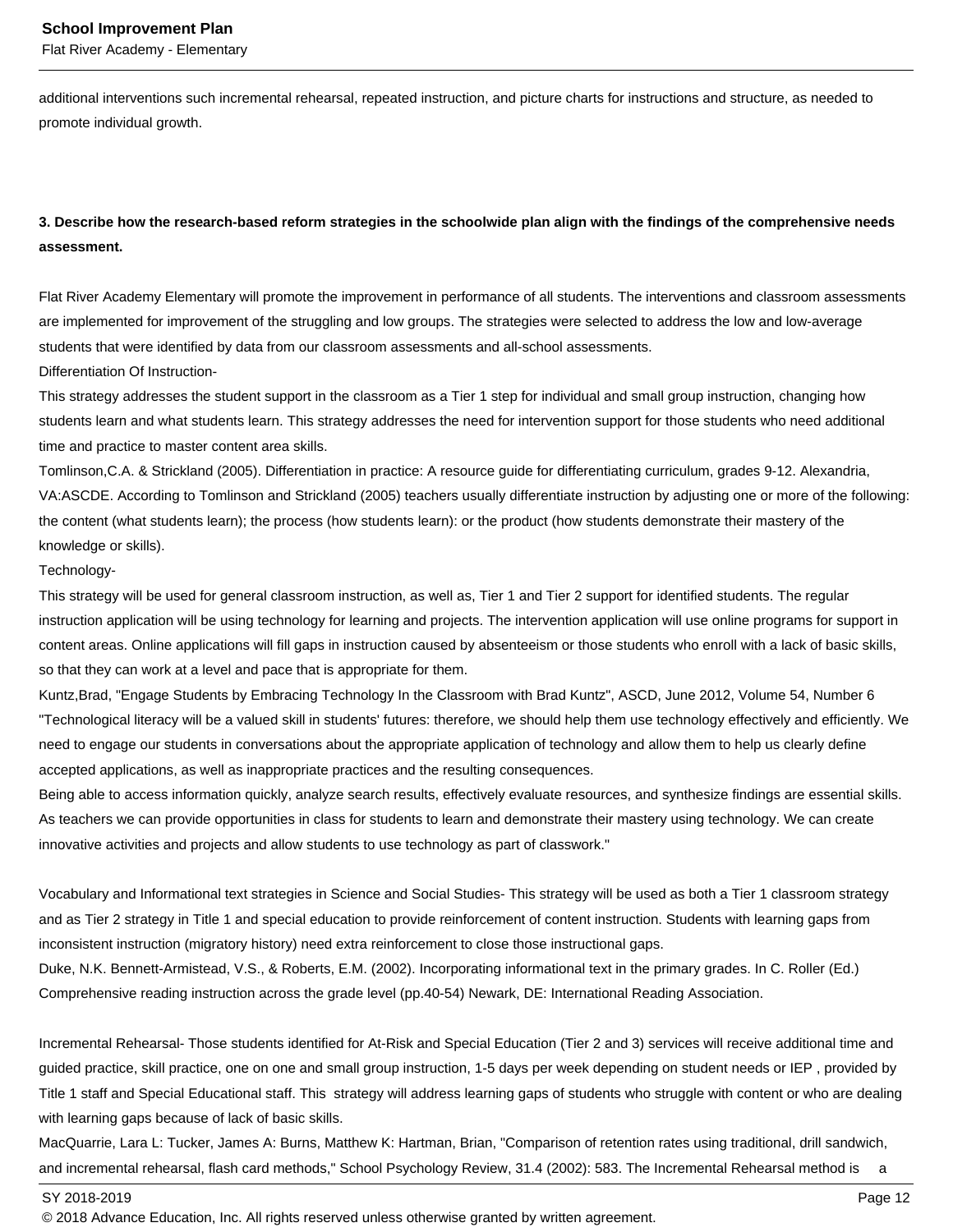Flat River Academy - Elementary

way of using flash cards more effectively. Starts with a presentation of an unknown word or math fact (U) and gradually intersperses known words or fact, with unknown. This has been shown by research studies to be an effective memorization technique.

Repeated Instruction-This strategy will target those students who are most at risk of failing (Tiers 2 and 3) by providing them more time and practice to master content. Those students identified for At Risk and Special Education services will receive additional time and guided practice, skill practice, one on one and small group instruction, 1-5 days per week depending on student needs or IEP , provided by Title 1 staff and special educational staff in core subjects to augment classroom instruction. Additional reading fluency support and reading skill support will be provided through Title 1 and Special education programs 1 to 5 days per week.

Berg, Kate, Lyke, Catherine, "USING REPEATED READING AS A STRATEGY TO IMPROVE READING FLUENCY AT THE ELEMENTARY LEVEL" ERIC, May 2012

Repeated reading directly targets oral reading fluency and can easily be interwoven into an existing reading program (Therrien & Kubina, 2006), There are various modifications that can be adapted to the repeated reading strategy, but all should include three main components students practice reading a weekly passage, ongoing teacher feedback, and biweekly progress monitoring to increase effectiveness (Conderman & Strobel, 2006) . Fluency is advanced through multiple opportunities to respond, followed by performance feedback, and reinforcement for responding (Ardoin et al. 2006)

### **4. Describe the strategies in the schoolwide plan which provide a level of INTERVENTIONS for students who need the most instructional support in all major subgroups participating in the schoolwide program.**

Instructional Consultation Team-Staff will conduct ICT meetings weekly to discuss the progress of the students and possible new interventions. Examination of grades, classroom assessments, Northwest Educational Assessment (NWEA) data, and Easy CBM are used to determine which students are most at risk of failing and reading and to monitor their progress and make program adjustments. ICT (Instructional Consultation Team) meets every Wednesday. The protocol for the ICT is as follows:

1.Students are refered to the ICT by the classroom teacher based on poor achievement in a subject area, behavior issues, or other issues related to achievement. Teachers describe students who need support, they fill out a form on the student, and set up a case.

2. Students are given a reading assessment.

3. A process is conducted to determine the problem, this is called the problem identification phase. Questions are asked and answered to determine the major areas of difficulty.

4. A discussion is held to determine the educational match to the student's problem(s). Some solutions might be: to modify the task, modify the instruction, or to change the expectation for student learning.

5. A course of action is decided and provided and/or monitored by ICT staff, Title 1 staff and/or special education staff.

Incremental Rehearsal- Those students identified for At-Risk and Special Education services will receive additional time and guided practice, skill practice, one on one and small group instruction provided by Title 1 paraprofessionals or Special Education personnel, 1-5 days per week depending on student needs or IEP. Incremental rehearsal is used to drill vocabulary , math facts, or any content that requires memorization. It is a method of instruction that gradually introduces new material for practice interspersed with material that has been mastered previously to help student become confident and remain motivated.

SY 2018-2019 Page 13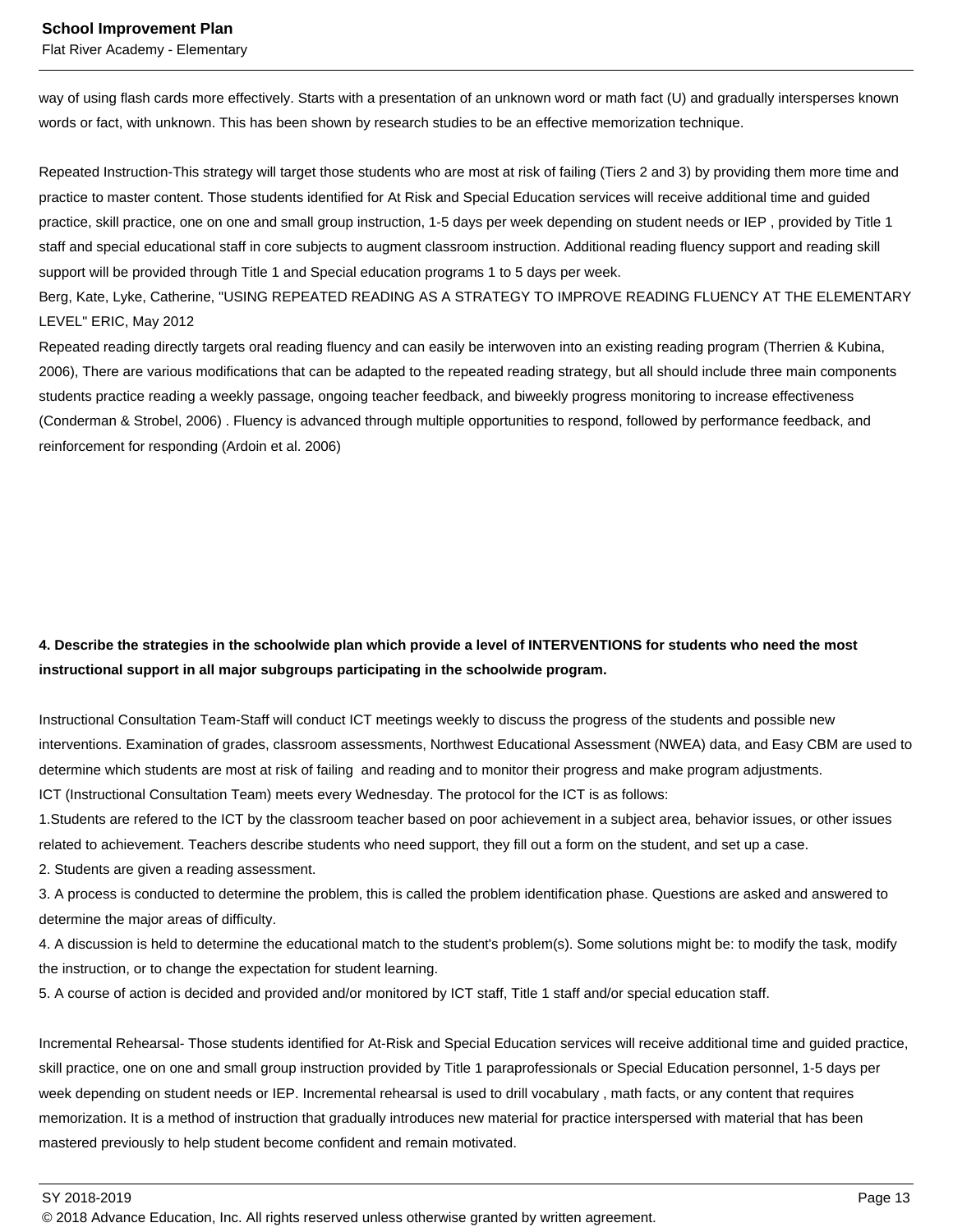Flat River Academy - Elementary

Repeated Instruction- Those students identified for At Risk and Special Education services will receive additional time and guided practice, skill practice, one on one and small group instruction, 1-5 days per week depending on student needs or IEP, provided by Title 1 staff and Special Educational staff in core subjects to augment classroom instruction. Additional reading fluency support and reading skill support will be provided through Title 1 and Special Education programs 1-to 5 days per week.

Technology- This strategy will be used for general classroom instruction, as well as, Tier 1 and Tier 2 support for identified students. The intervention application will use online programs for support in content areas. Online applications will fill gaps in instruction caused by absenteeism or those students who enroll with lack of basic skills, so that they can work at a level and pace that is appropriate for them. Computers are available in each classroom and teachers use them as assigned instruction. The programs used,. such as IXL, ABC Mouse, Online Math learning, Arithmetic.com have student assessment activities built into them which allow teachers to monitor and adjust instruction by programming the lessons that students are assigned.

6+1 Writing Traits- 6+1 Traits writing process will be used for a supplement to the basal ELA series Imagine It! which contains writing instruction that meshes with reading instruction.6+1 will be presented in the classroom and also used for intervention and supplemental practice by Title 1 and Special Education staff as a framework for supporting classroom writing assignments for those students who need more time and reinforcement to complete assignments. Students will be supported on an as needed basis in their regularly scheduled Title 1 or Special Education times, which vary from 1-5 days per week.

After school tutoring and summer school programs are available to all students that qualify for interventions. After school tutoring takes place all school year and is offered for 1 hour after school.. Math and Language Arts tutoring are offered during this time. Instruction is provided by a certified teacher and through various means of direct instruction. Small group, computer support through Math IXL and easy CBM are used. The Imagine It series for Language arts offers interventions which are also used during this time.

Strategies for Improved Attendance- Absenteeism is a large concern among the economically disadvantaged population. A protocol will be set up that addresses parent contact after a certain number of absences. Possibly notifying Health and Human Services may have to be explored, if students are absent for a larger percentage of time.

High Mobility Student Issues- At present, when new students enroll, they are not tested to determine the level of their skills. Testing new students will give a more accurate picture of their needs. Records of new students (from the previous school/s) will be examined for documentation that grade placement is correct. Teachers will add data analysis to discussions about student support, incorporating data from all relevant tests before decisions are made for an instructional strategy. High Mobility students will be eligible for support programs through Title 1 and Special Education.

Staffing Issues- An effort will be made to provide consistency of Special Education staff to ensure that services are delivered to students on a consistent basis and according to IEP.

#### **5. Describe how the school determines if these needs of students are being met.**

All students are tested with NWEA tests, grade level, unit testing and in class formative assesments. The Progress Monitoring interventions used for 2nd through 6th grade reading comprehension and Kindergarten reading fluency are with DIBLES. Math Progress Monitoring is done with the Mathaides.com constructed tests. Title 1 math interventions take place every week with Mathaides.com

SY 2018-2019 Page 14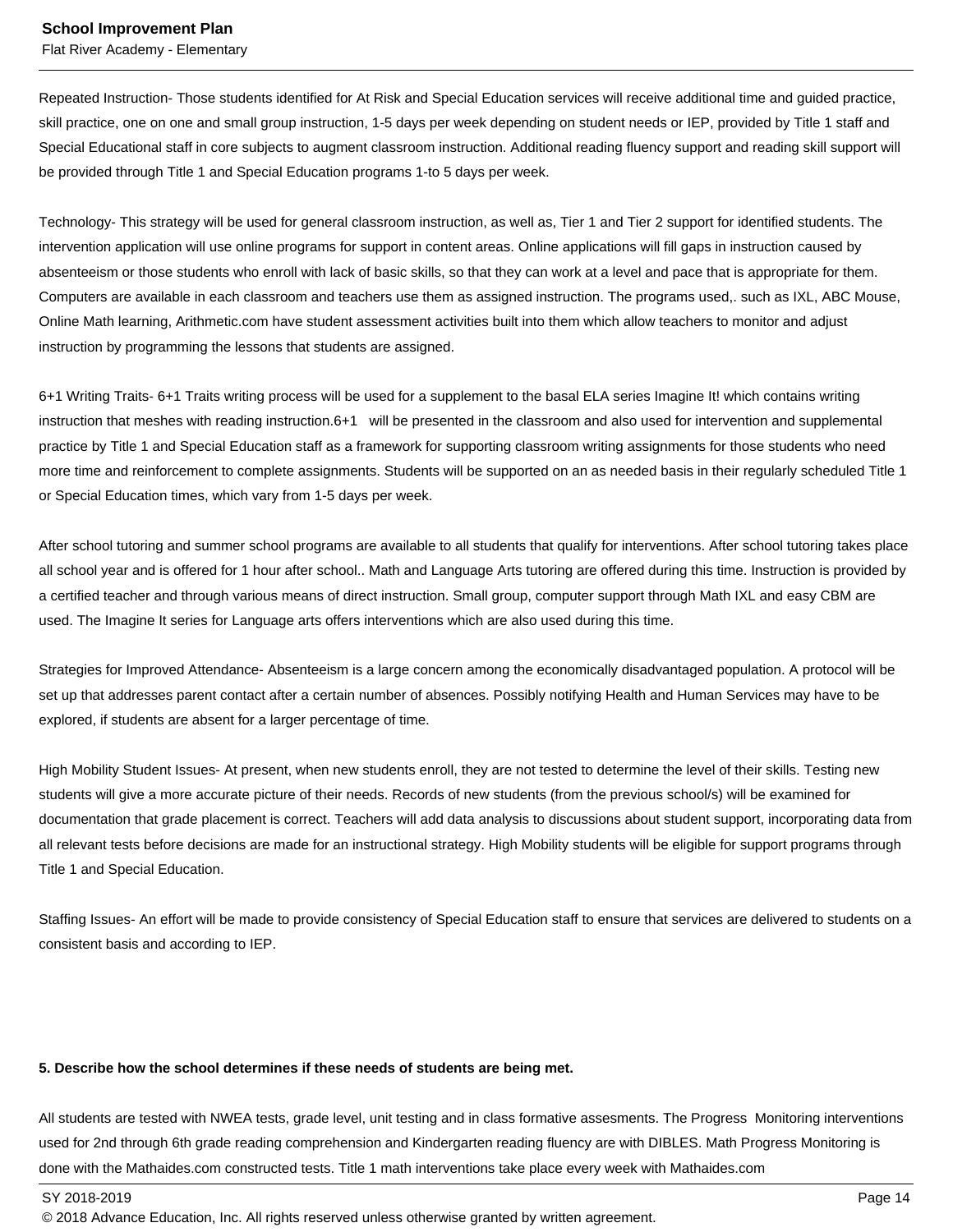Flat River Academy - Elementary

All students are tested with NWEA three times a year. Students who do not meet the benchmark are further diagnosed with DIBLES. Students are then placed into intervention groups based on diagnostic data.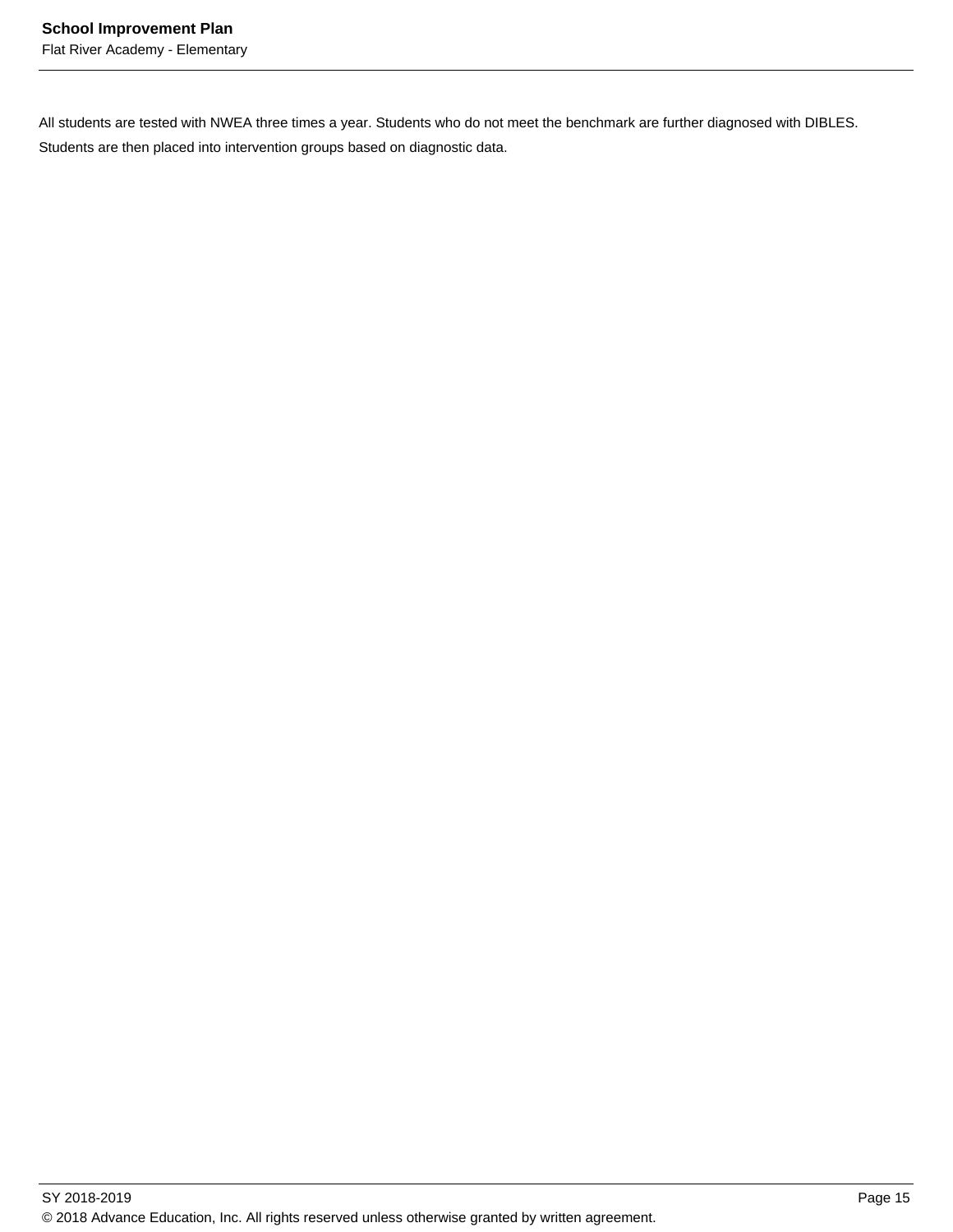## **Component 3: Instruction by Highly Qualified Staff**

| Label | <b>Assurance</b>                                                                                                                                                                                                                                                                                                                     | Response | <b>Comment</b>                                                                                                                                          | Attachment |
|-------|--------------------------------------------------------------------------------------------------------------------------------------------------------------------------------------------------------------------------------------------------------------------------------------------------------------------------------------|----------|---------------------------------------------------------------------------------------------------------------------------------------------------------|------------|
|       | 1. Do all of the instructional paraprofessionals<br>meet the NCLB requirements for highly<br>qualified? Provide an assurance statement. If<br>no, what is the number that is not highly<br>qualified and what is being done to address<br>this?<br>NOTE: A schoolwide program must have all<br>highly qualified instructional staff. | Yes      | All Flat River Academy<br>paraprofessionals are highly<br>qualified accourding to current<br>standards as defined by NCLB<br>and the State of Michigan. |            |

| Label | Assurance                                                                                                                                                                                                                                                                                                   | <b>Response</b> | <b>Comment</b>                                                                                                          | <b>Attachment</b> |
|-------|-------------------------------------------------------------------------------------------------------------------------------------------------------------------------------------------------------------------------------------------------------------------------------------------------------------|-----------------|-------------------------------------------------------------------------------------------------------------------------|-------------------|
|       | 2. Do all of the teachers meet the NCLB<br>requirements for highly qualified? Provide an<br>assurance statement. If no, what is the number<br>that is not highly qualified and what is being<br>Idone to address this?<br>NOTE: A schoolwide program must have all<br>highly qualified instructional staff. | Yes             | All Flat River Academy teachers<br>meet the Highly qualified<br>standard set forth by the State of<br>Michigan and NCLB |                   |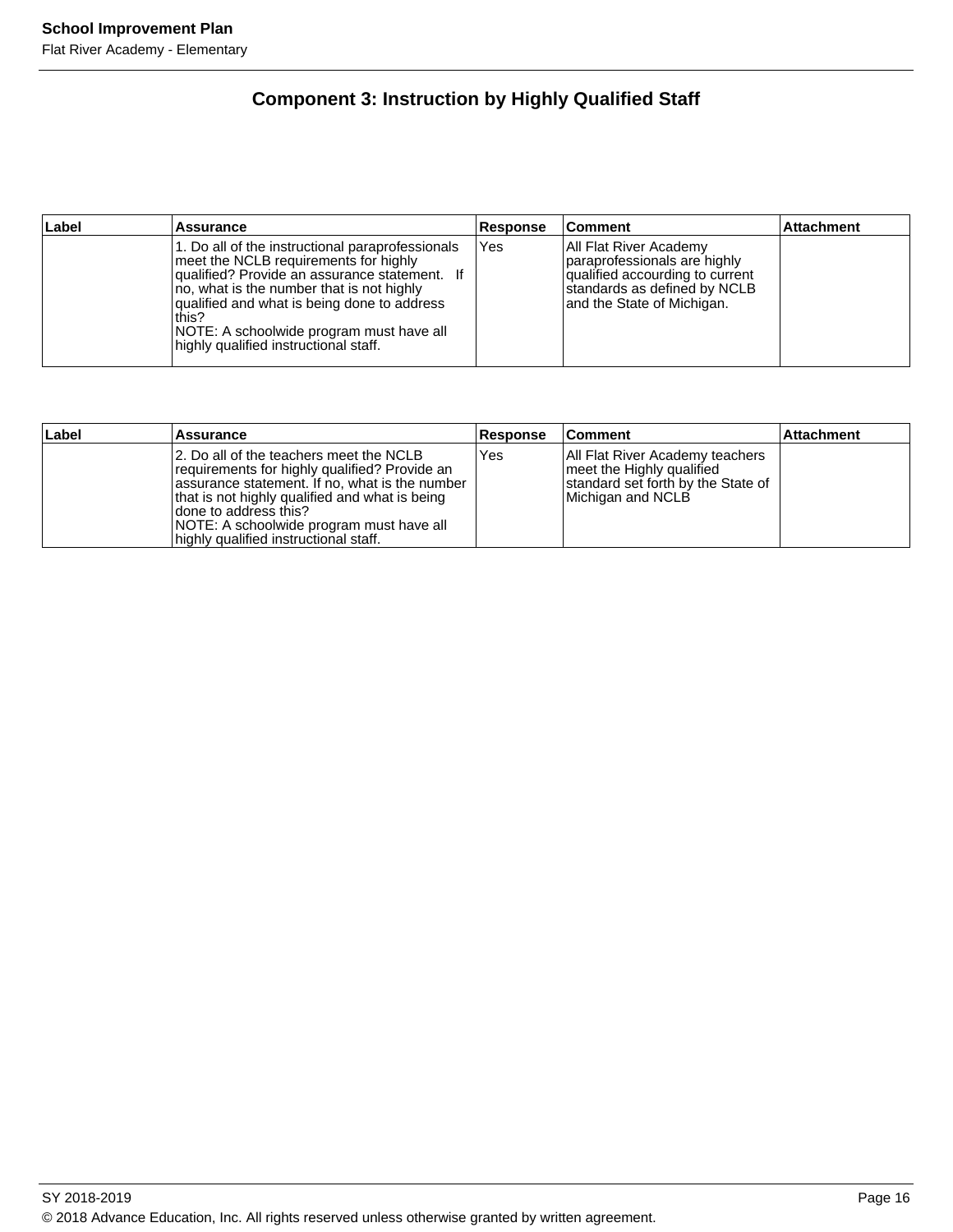### **Component 4: Strategies to Attract Highly Qualified Teachers**

#### **1. What is the school's teacher turnover rate for this school year?**

The school's teacher turn over rate is 75%

### **2. What is the experience level of key teaching and learning personnel?**

2 or 5 teaching staff 1 has 0-4 years of teaching experiences

- 2 have 5-10 years of teaching experiences
- 1 have 10-15 + years of experiences.

### **3. Describe the specific initiatives the SCHOOL has implemented to attract and retain high quality teachers regardless of the turnover rate.**

To attract highly qualified teachers to teach at Flat River Academy when given the opportunity to select, the leadership team seeks to interview the persons to determine if the person's teaching qualifications, background experiences and personal goals and ambitions fit into the high standards that we hold.

We want them to share the vision that we have managed to accomplish and maintain over the years. The interested teacher or parapro is then taken on a tour to observe classrooms and review the layout of the building. it is essential to have a visible leader who believes in accountability and who models the behavours he/she wants to see in others. We give highly qualified teachers more leadership to design best practices for their classrooms so students will become high achievers. Teachers are encouraged to implement and put into place strategies that research has shown to increase student achievement.

The Academy also provided all teachers three days of professional development to implement project based learning to ensure all teachers had a common knowledge and foundation to implement PBL.

### **4. Describe the specific initiatives the DISTRICT has implemented to attract and retain highly qualified teachers regardless of the turnover rate.**

Flat River Academy Elementary attracts teachers through offering competitive salaries and benefits, and school university partnerships with Saginaw Valley State University and MJ Management. MJ Management acts as a human resource department for the academy and is able to secure benefit packages . SVSU is our authorizor and offers professional development to staff, discounts on graduate classes in order to continue teacher education and maintain certifications

### **5. If there is a high turnover rate, what initiatives has the school implemented to attempt to lower the turnover rate of highly qualified teachers?**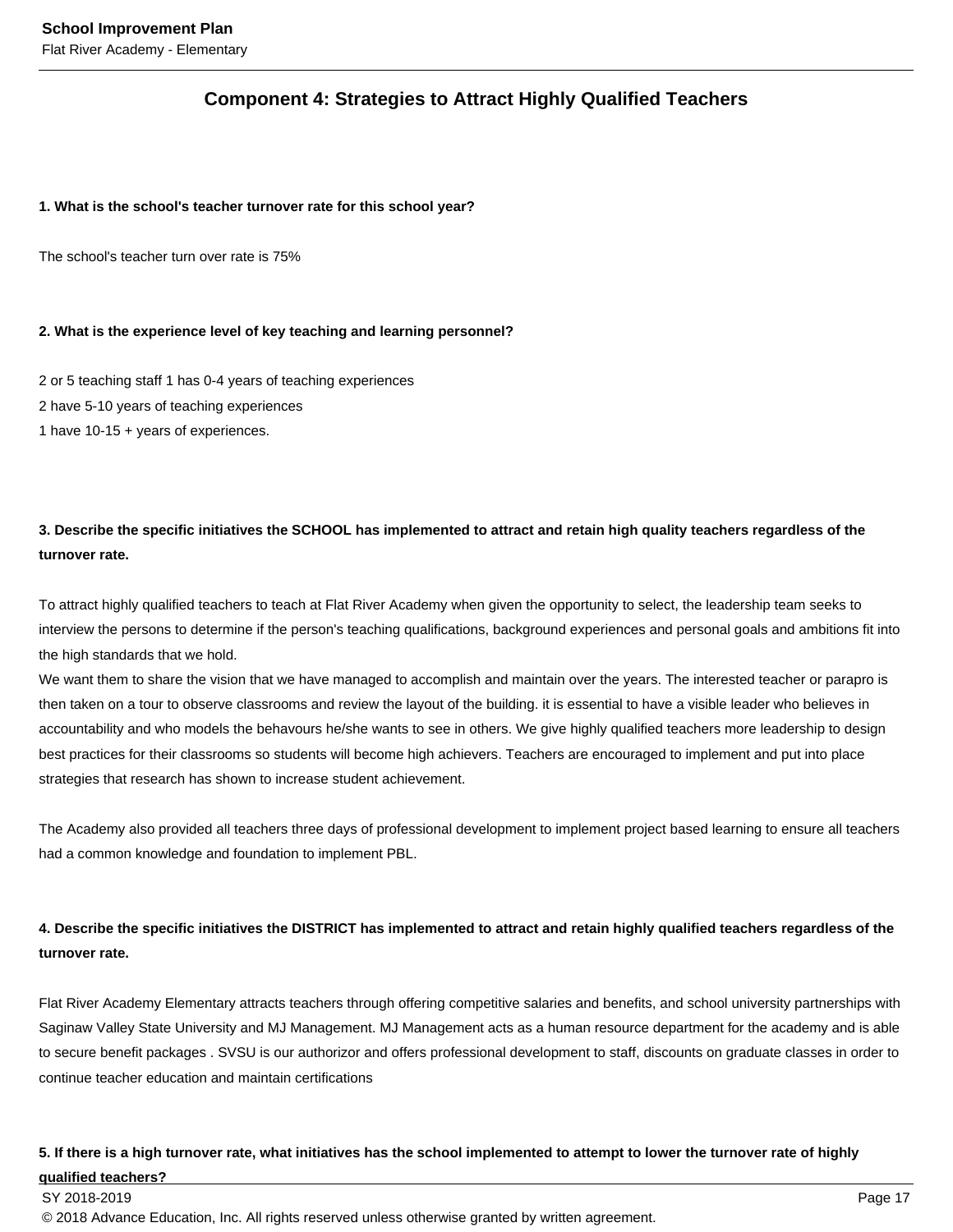In an attempt to reduce higher then desired teacher turnover, Flat River Academy Elementary has worked towards raising salaries and offering incentive pay.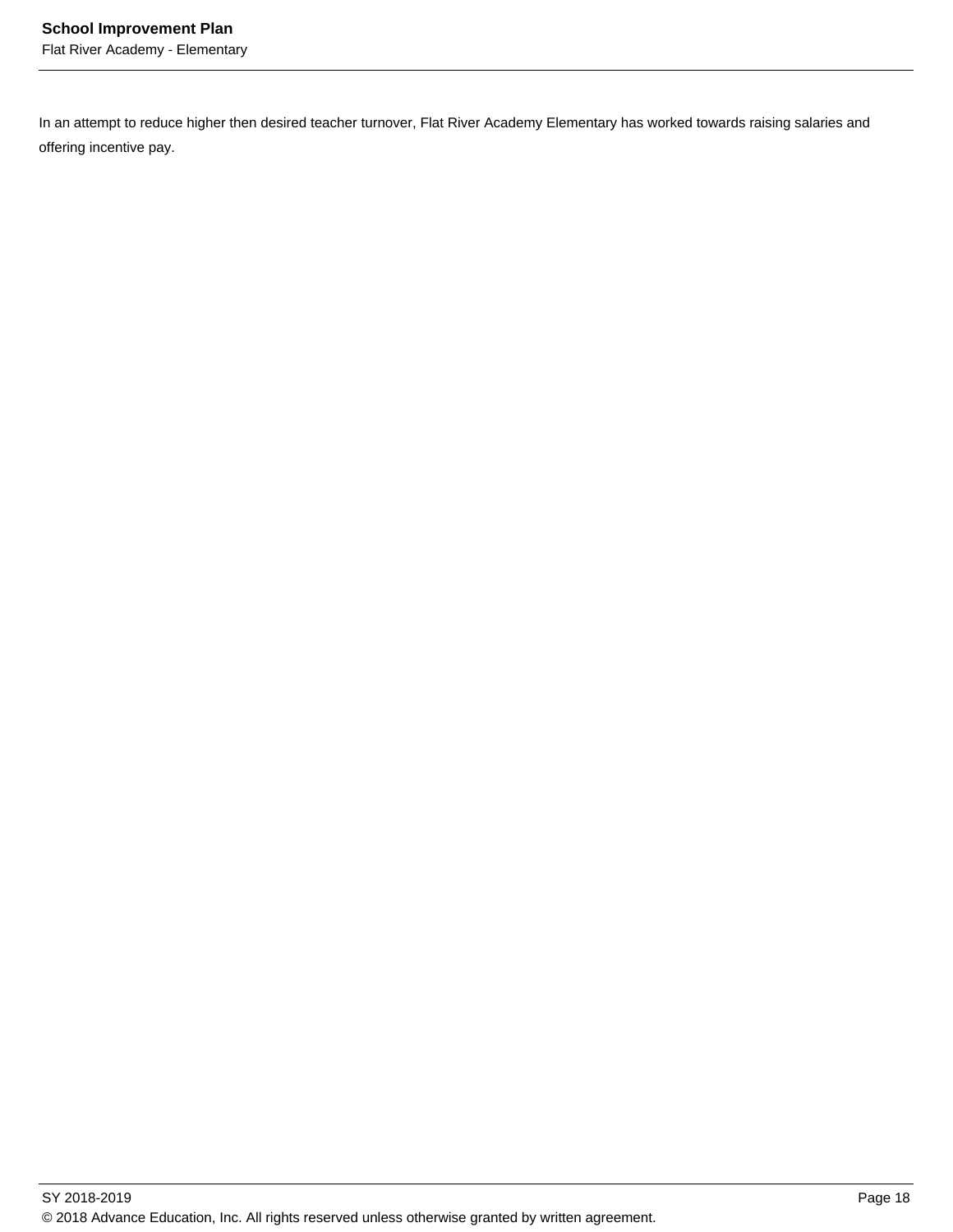### **Component 5: High Quality and Ongoing Professional Development**

### **1. Describe the professional learning that the staff will receive that is aligned with the comprehensive needs assessment process and the goals of the school improvement plan.**

Professional development for the 2018-2019 school year will focus on implementing Project Based Learning (PBL). The Buck institute will provide three days of on site professional development for all staff. Saginaw Valley State University and Midwest management will provide ongoing to support to the teachers and the school leader throughout the implementation process. The school leader will lead PLCs designed to support teachers with the development and implementation of PBL learning experiences.

### **2. Describe how this professional learning is "sustained and ongoing."**

Saginaw Valley State University and Midwest management will provide ongoing to support to the teachers and the school leader throughout the implementation process. The school leader will lead PLCs designed to support teachers with the development and implementation of PBL learning experiences.

| Labe | <b>Assurance</b>                                           | Response   | ∣Comment | <b>Attachment</b> |
|------|------------------------------------------------------------|------------|----------|-------------------|
|      | 3. The school's Professional Learning Plan is<br>complete. | <b>Yes</b> |          | l pc              |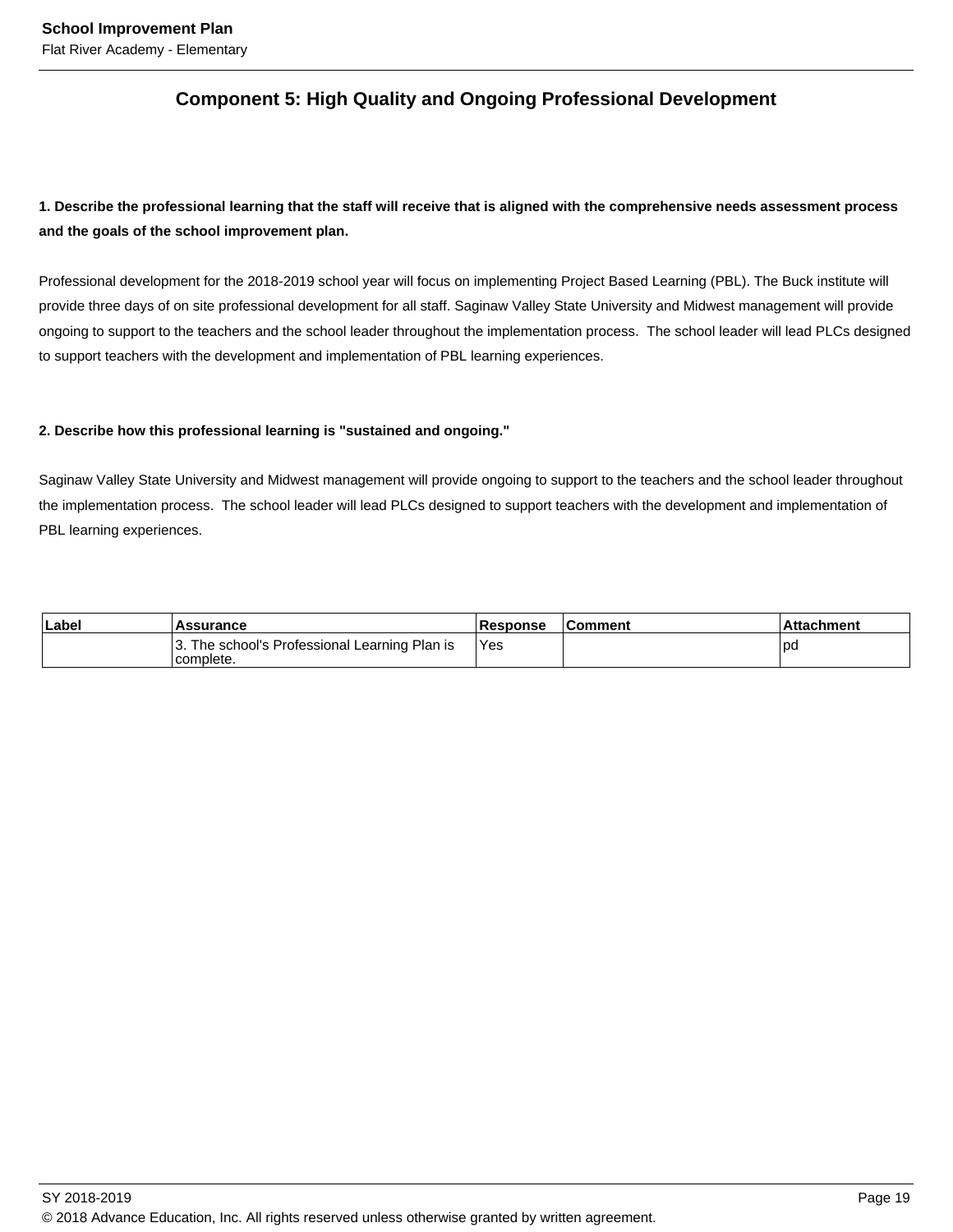### **Component 6: Strategies to Increase Parental Involvement**

#### **1. Describe how parents are (will be) involved in the design of the schoolwide plan.**

Flat River Academy Elementary has written a school-level parent involvement policy jointly developed with and distributed to parents. This policy was written on April 22, 2016 by a committee of parents, teachers, Title 1 staff, and administration. The policy was adopted by the Flat River Academy Board of Education on May 9, 2016.

This policy will be distributed through email, Skyward ( the online gradebook system), Facebook, Remind.com, along with hard copies to be printed and sent home for all parents with the beginning of the year packet. The policy will be accessible on Flat River Academy's website.

#### **2. Describe how parents are (will be) involved in the implementation of the schoolwide plan.**

#### Comprehensive Needs Assessment

Parents receive summary data of the NWEA , M-Step, and Imagine It! assessments. These summaries include group data as well as individual achievement data. Parents are invited to the Board of Education meeting when results of testing are presented and discussed. Data is also presented to parents at the Curriculum Night, when questions can be asked. Results of perception surveys are available to parents. Parents are part of the SIP meetings and welcome at any meetings where data is discussed.

#### Parental Involvement

Parents will be invited and encouraged to attend all meetings that are relevant for them during the school year. An annual Title 1 meeting will be held the last week of August yearly in conjunction with the school wide open house to invite and encourage parents to be involved in the Title I Schoolwide program. Meetings will be held at various times throughout the school day and year to encourage parent participation, eg open house, curriculum nights, conferences, student activity nights, day programs to involve parents with their students. Parents will be involved in marketing through testimonies about their experiences with Flat River Academy. We will be exploring a method of calling parents to remind them of events and meetings. We will develop a core group of parents to enlist the involvement of other parents..

#### Preschool Transition

Flat River Academy Elementary conducts visits to area preschools to distribute invitations to kindergarten round-up and open house. All school activities and events are open to all age groups including preschoolers, with specific activities targeting their developmental needs and interests. Teachers will conduct grade level surveys at the end of the school year to get feedback on what students/parents liked most and least about Flat River Academy that year. These quotes will be used to advertise the program at Flat River to encourage new enrollment.

#### Assessment Decisions

Parents will be invited to attend SIT meetings where these decisions are discussed and finalized.

#### Timely and Additional Assistance

Activites will be developed that include and encourage parents to participate in supporting their students at home and at school . This parent support could be through flash card practice, tutoring, reinforcing concepts at home with homework, IXL support at home, or helping as volunteers in the classroom Title 1 Program or after school tutoring program.

SY 2018-2019 Page 20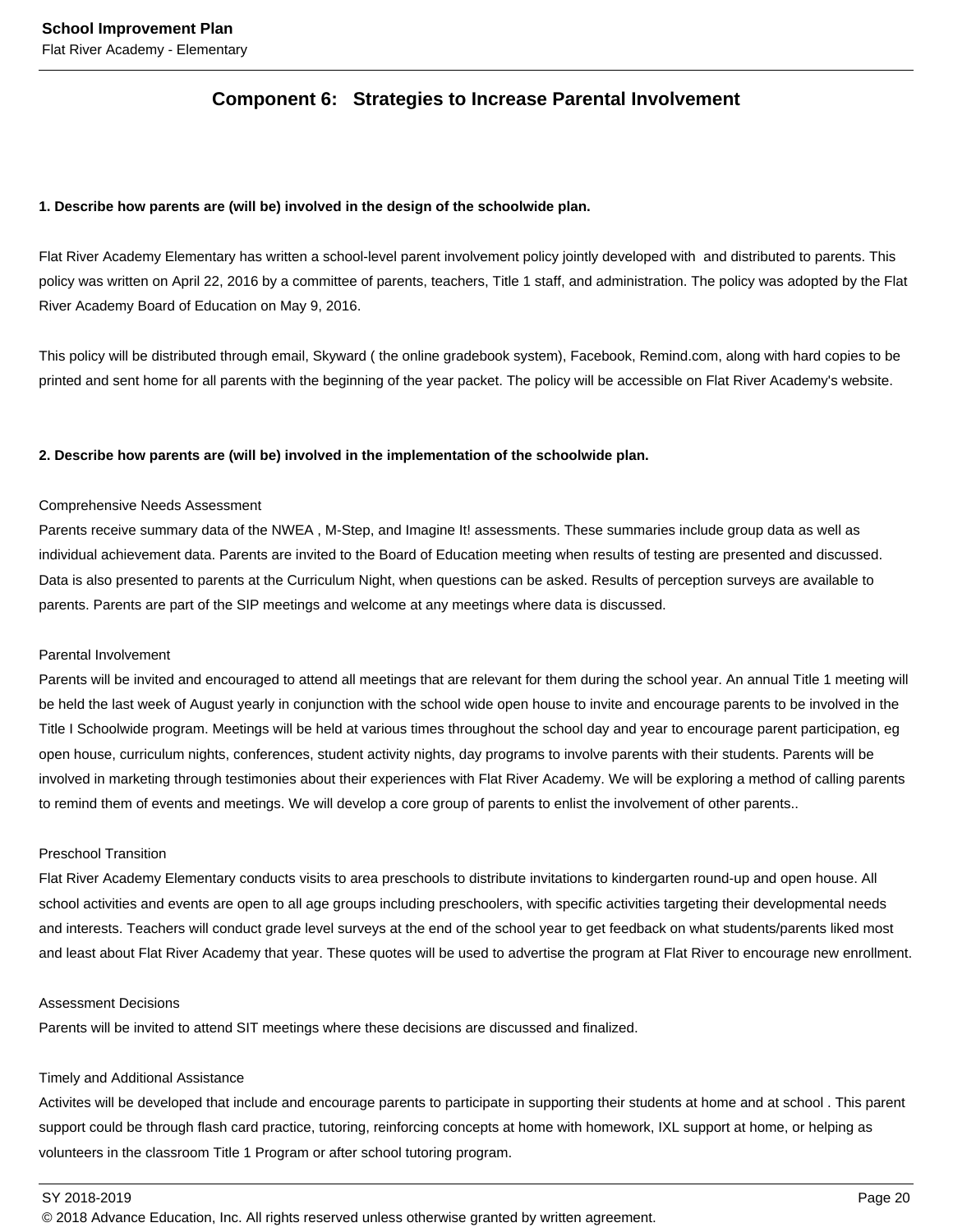Flat River Academy - Elementary

#### Coordination and integration of Federal, State and Local Resources

Parents have been involved in support programs of the past and will be invited in the future to attend offerings by Ionia ISD on cyber bullying, violence prevention, Love and Logic, CPR training first aid, etc...

### **3. Describe how parents are (will be) involved in the evaluation of the schoolwide plan.**

An annual meeting at the end of the school year will be held to evaluate the Schoolwide plan and parents will be invited and reminded to attend. their input will be welcomed at that meeting. Parents also provide input through surveys, at conferences, and during the annual Title I meeting and Fall Open House.

| Label | Assurance                                                                                                                                                                      | <b>Response</b> | <b>Comment</b>                                            | <b>Attachment</b> |
|-------|--------------------------------------------------------------------------------------------------------------------------------------------------------------------------------|-----------------|-----------------------------------------------------------|-------------------|
|       | 14. Does the school have a Title I Parent<br>Involvement policy that addresses how the<br>school carries out the required activities of<br>IESEA Section 1118 (c) through (f)? | Yes             | A copy of the parent involvement  PI<br>Iplan is attached |                   |

### **5. Describe how the school is carrying out the activities outlined in ESEA Section 1118 (e) 1-5, 14 and (f).**

Section 1118 (e)(1) Flat River Academy Elementary shall provide assistance to parents of children served by the school or local educational agency, as appropriate, in understanding such topics as the State's academic content standards, State student academic achievement standards, State and local academic assessments, and how to monitor their child's progress and work with educators to improve the achievement of their child.

The will school hosts a student showcase each marking quarter so parents and other stakeholders can observe the PBL experiences the kids are involved in.

Families have access to information in Skyward at any time through their personal login and password. Families without internet may also access Skyward through the school computer lab.

Grade level Open Houses provide parent information about the Core Curriculum standards and assessments and how to monitor their child's progress.

State Standards are noted on the school report card as it is a standards-based report card. Parents receive report cards 4 times each school year.

Teachers review and discuss State Standards and curriculum during parent/teacher conferences where their child's progress is discussed and plans for parents to offer home support are set.

Section 1118 (e)(2) Flat River Academy Elementary shall provide materials and training to help parents work with their child to improve their child's achievement, such as literacy training and using technology, as appropriate, to foster parent involvement.

Teachers send home materials as appropriate to support classroom learning.

Parents are sent od each literature unit in the Imagine It! Language Arts series.

Teachers encourage students to actively maintain skill sets over summer break with literacy and math packets, online access to support classes through IXL and Spelling City, which are on the school website.

SY 2018-2019 Page 21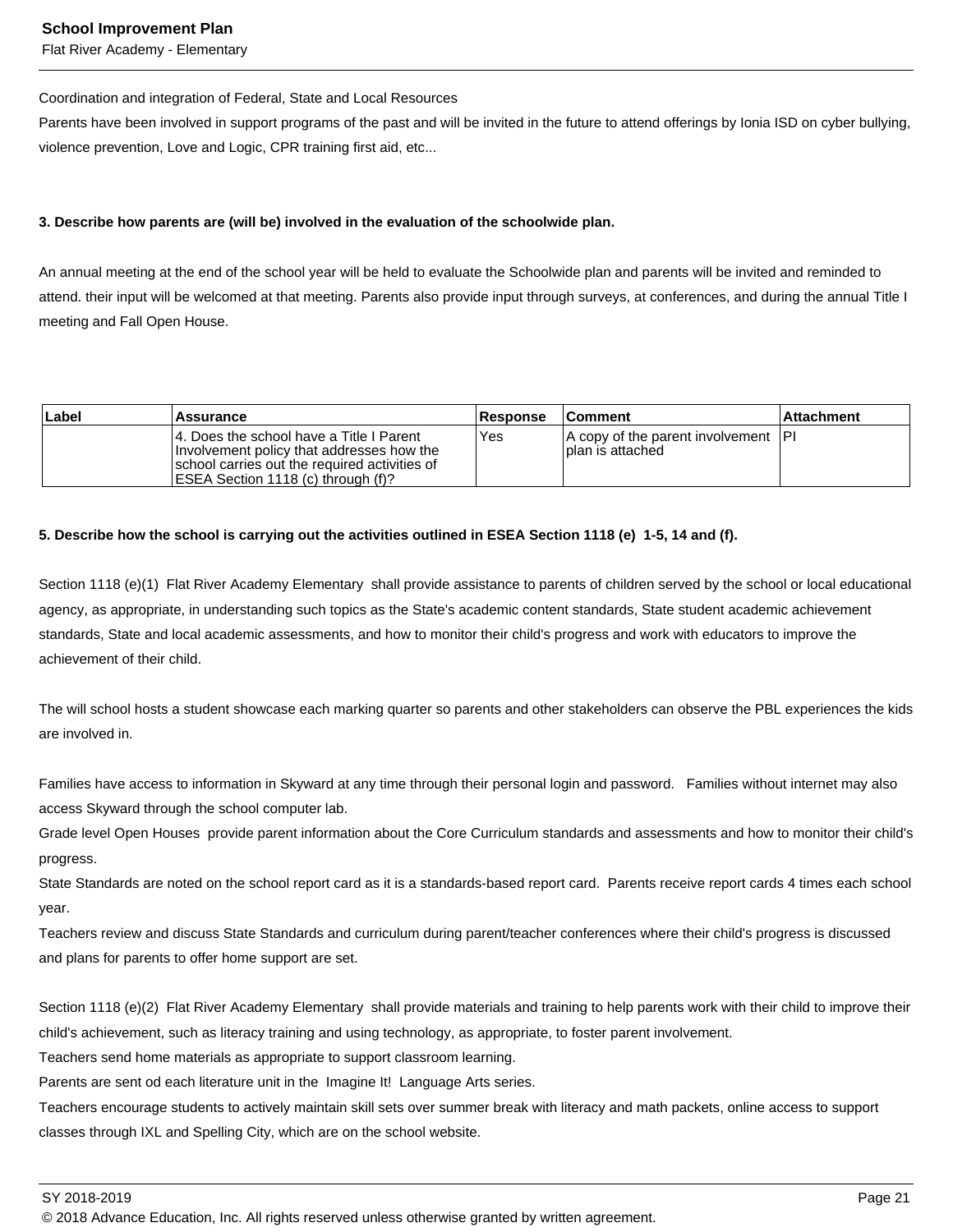Flat River Academy - Elementary

Section 1118 (e)(3) Flat River Academy Elementary shall, with the assistance of parents, educate teachers, pupil services personnel, principals, and other staff in the value and the utility of parents' contributions. Educators should also receive guidance in ways to reach out to parents; to communicate with them, to work with them as equal partners, to implement and coordinate parent programs, and to build ties between parents and the school.

Flat River Academy Elementary will conduct an annual professional development day to develop teacher communication skills and strategies.

Teachers will learn how to productively and effectively communicate with parents to facilitate relationship building between home and school.

Section 1118 (e)(4) Flat River Academy Elementary shall, to the extent feasible and appropriate, coordinate and integrate parent involvement programs and activities with Head Start, Reading First, Early Reading First, Even Start, the Home Instruction Programs for Preschool Youngsters, the Parents as Teachers Program, and public preschool and other programs, and conduct other activities, such as parent resource centers, that encourage and support parents in more fully participating in the education of their child.

Flat River Academy Elementary invites parents to Kindergarten Round-Up through marketing materials, newspapers, flyers, communication with community preschools, church day care centers, social media posting and the school website.

Opportunities are publicized for parents to schedule classroom visits and observations.

Transition to secondary grades is accomplished through a trip to the MS/HS building in the spring of 6th grade to meet secondary teachers and staff and to tour the facility.

Section 1118 (e)(5) Flat River Academy Elementary shall ensure that information related to school and parent programs, meetings, and other activities is sent to the parents of participating children in a format, to the extent practicable, in a language the parents can understand. All parent communication is presented in easily understood, concise language, free from professional jargon and overly technical language. In the event that families are bi-lingual, parent communication will be translated to parent's primary language. Communication with parents is presented in several formats, including: letters, email, phone calls, social media, website, classroom

newsletters, and notes home.

Section 1118 (e)(14) Flat River Elementary shall provide such other reasonable support for parent involvement activities as parents may request.

Meeting and event times will vary in order to accommodate and increase parent involvement. Assistance in transportation and communications will be provided to support parents as needed Skyward/Family Access provides families information related to their child's educational experience, including attendance, food service, student progress, and report cards. Hard copies are available upon request (as offered through newsletter, beginning of the year information, and Parent Night).

Section 1118 (f) Flat River Academy Elementary shall provide full opportunities for the participation of parents with limited English proficiency, parents with disabilities, and parents of migratory children, including providing information and school reports in a format and language parents can understand.

Interpreters are utilized for families needing assistance at school activities, conferences, parent meetings (i.e., non-English speaking families, a Sign Language Interpreter is also available (Ionia ISD)

Flat River Academy Elementary Elementary is a handicapped accessible facility, door opening assistance, ramps, and a handicapped accessible restroom.

Additional accommodations are made as necessary for parents with disabilities

In the event that migratory families would enroll in Flat River Academy Elementary, these families would be offered additional opportunities for parent education, information about the school and assessment, and other information provided in native language and/or with translation. Additionally, should there be migratory students enrolled, referrals to community resources fitting this population and other care as well as

SY 2018-2019 Page 22

<sup>© 2018</sup> Advance Education, Inc. All rights reserved unless otherwise granted by written agreement.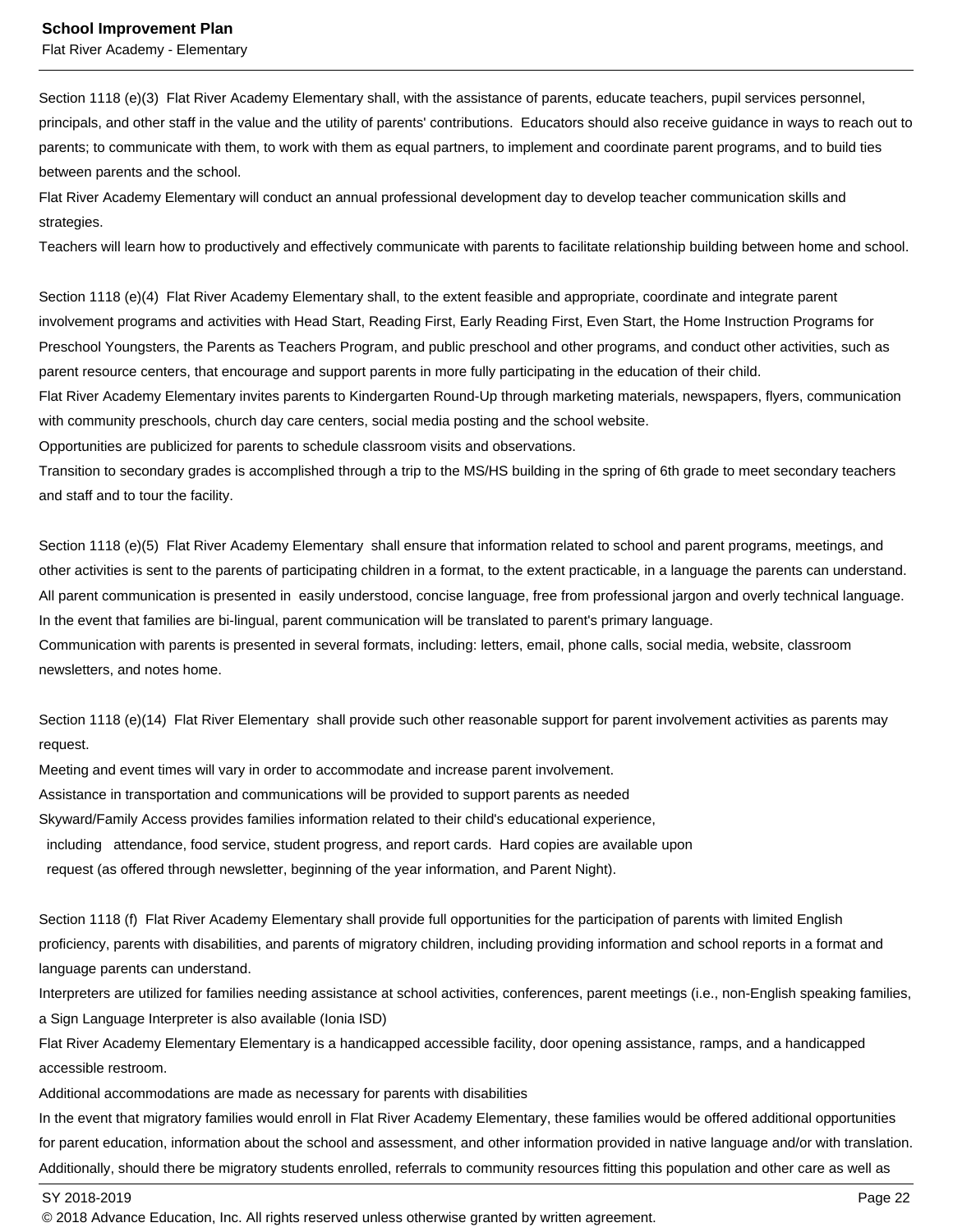Flat River Academy - Elementary

academic supports and intervention available regardless of enrollment time or duration of enrollment

For those parents who lack literacy skills, we are planning face to face conversation to ensure that the information was shared in a manner that is meaningful to them.

#### **6. Describe how the parent involvement component of the schoolwide plan is (will be) evaluated.**

Flat River Academy Elementary will be putting several new strategies into place to increase parent involvement. The effectiveness of these strategies will be evaluated after each activity, Flat River will begin keeping track of parent volunteers through sign-in logs in the office, signin sheets at parent activities, such as, open house, parent information meetings, technology training, the annual title 1 meeting, etc... Will help us to gauge parent interest and increase in attendance. teachers will keep sing-ins and logs of parent volunteers and attendance of activities in their classrooms. Short evaluation of activity forms will be developed and will be a part of each parent activity that is conducted. This will help to determine which are the most effective in drawing parents and which are of value for them.

#### **7. Describe how the results of the evaluation are (will be) used to improve the schoolwide program.**

An annual meeting at the end of the school year will be held to evaluate the schoolwide plan and parents will be invited and reminded to attend. Parents also provide input through surveys, at conferences, and during the annual Title 1 meeting and fall open house. The results of all data collected on parent attendance at events and activities will be examined at the annual evaluation meeting. This information will be the basis for planning future parent activities and programming for students.

#### **8. Describe how the school-parent compact is developed.**

Parents and staff will have an opportunity to provide feedback on the existing compact through school survey and through the school improvement teach who annually reviews the compact.

#### **9. Describe how the School-Parent Compact is used at elementary-level parent teacher conferences.**

The Parent-School Compact will be included in the student Open House packet at the beginning of each school year. Parents and students will be asked to sign off and return the Compact, which will be reviewed at the Fall conference. At the fall conferences of each school year, which occur in October, the Title I Parent School Compact will be reviewed and questions about it will be answered.

### **10. How is the School-Parent Compact shared with middle school or high school parents (depending on the grade span of the school)?**

The Parent-School Compact will be included in the student Open House packet at the beginning of each school year. Parents and students will be asked to sign off and return the Compact.

SY 2018-2019 Page 23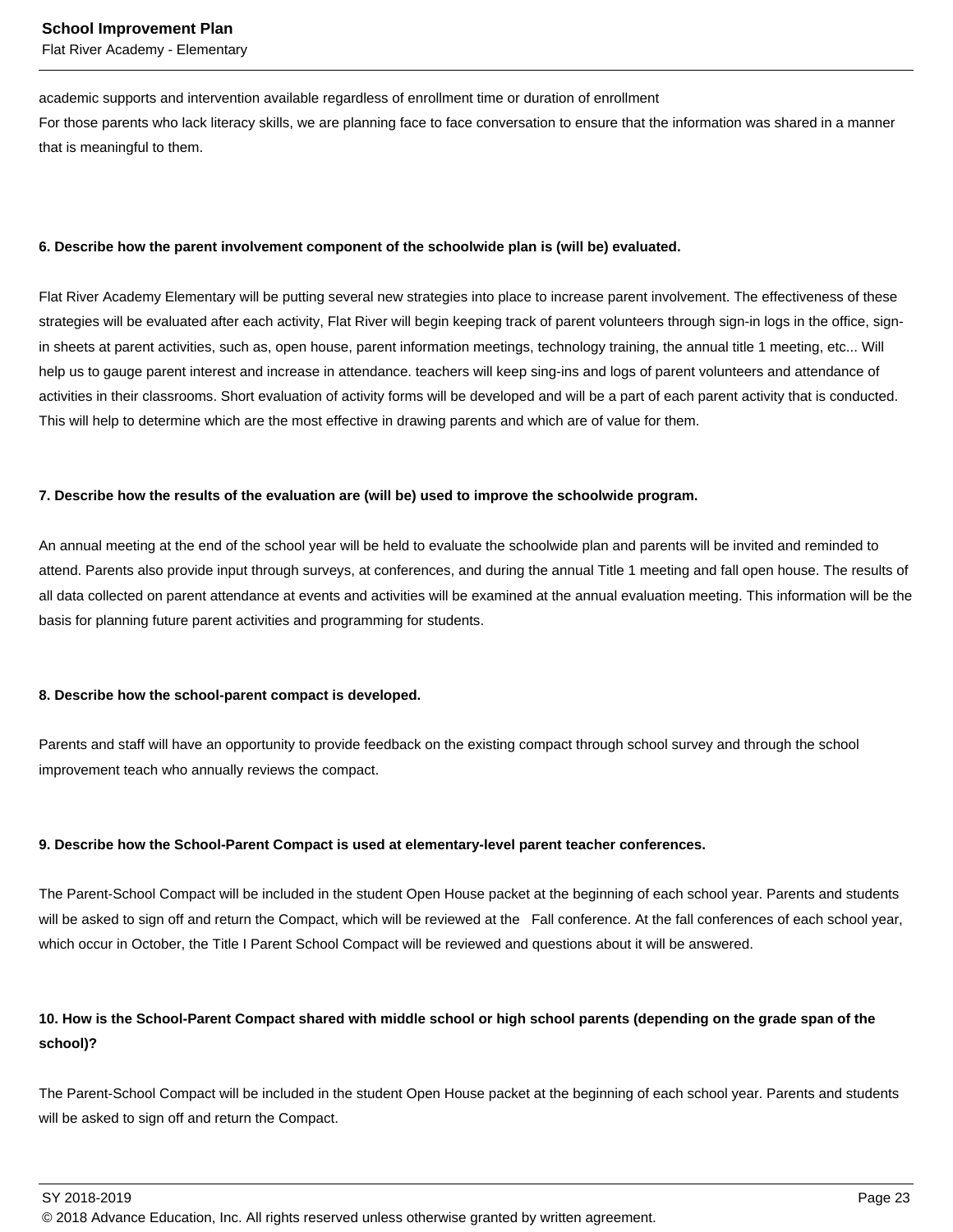Flat River Academy - Elementary

| Label | <b>Assurance</b>                                    | Response | <b>Comment</b> | ⊺Attachment |
|-------|-----------------------------------------------------|----------|----------------|-------------|
|       | The School's School-Parent Compact is<br>'attached. | Yes      |                | ΙHS         |

#### **11. Describe how the school provides individual student academic assessment results in a language the parents can understand.**

Students progress is sent through Skyward, emails, phone calls, and hard copies sent home. Hard copies of individual test scores, such as MEAP/MSTEP, NWEA, etc... are provided to parents at conferences. Individual Education Placement (IEPs parents receive quarterly progress reports at the end of each marking period. Each teacher also communicates with parents about graded classroom assessments. NWEA testing results are provided three times per year. Annual MStep results are sent to parents in the Fall from the previous school year's testing. Parent teacher conferences occur each year in the Fall and Spring.

All parent communication is presented in easily understood, concise language, free from professional jargon and overly technical language. In the event that families are bi-lingual, parent communication will be translated to parent's primary language. Communication with parents is presented in several formats, including: letters, email, phone calls, social media, website, classroom newsletters, and notes home.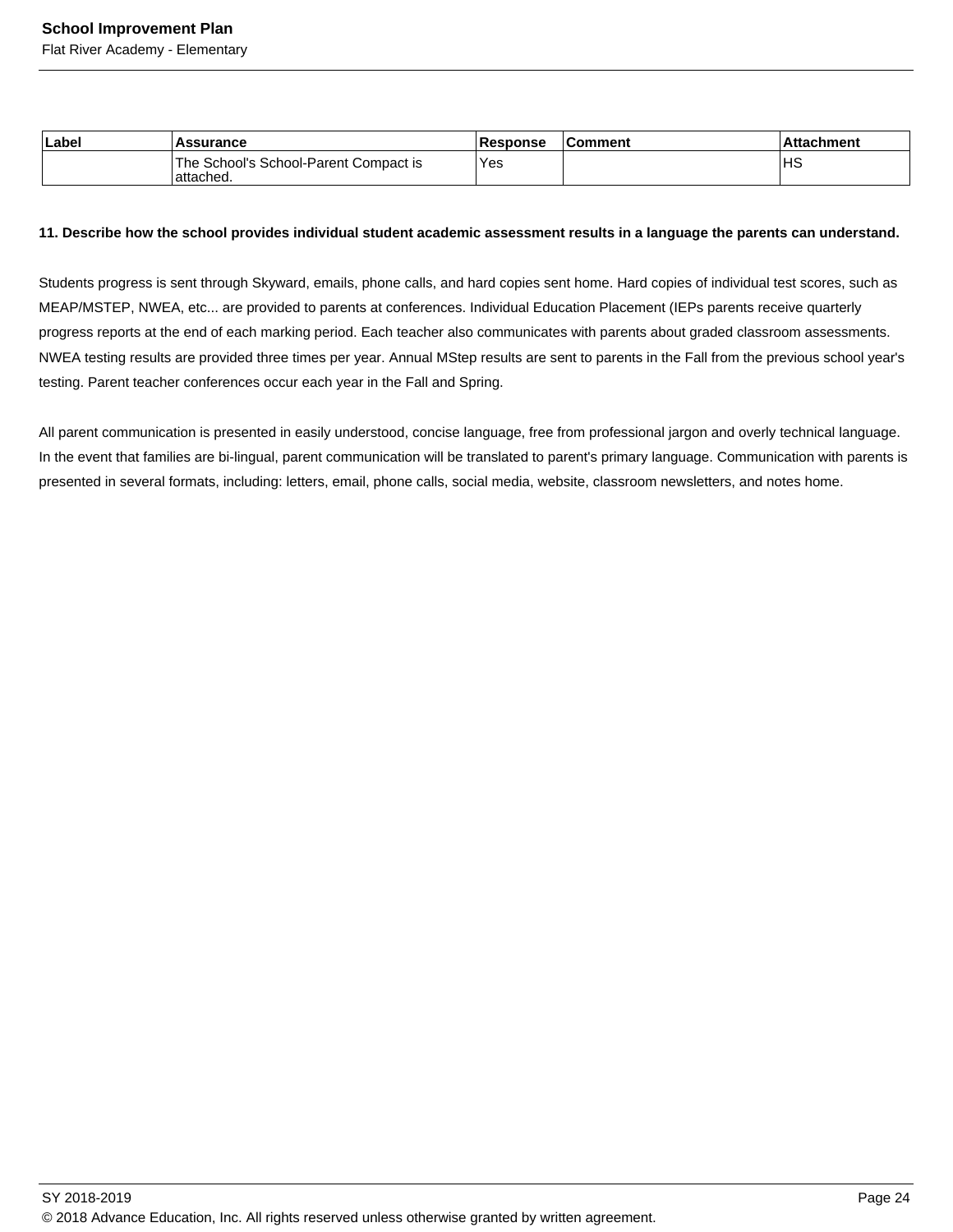### **Component 7: Preschool Transition Strategies**

### **1. In what ways does the school connect with preschool age children more than a once a year visitation to the kindergarten classroom?**

Flat River Academy Elementary conducts visits to area pre-schools to distribute invitations to kindergarten roundup and open house. All school activities/events are open to all age groups including pre-schoolers with specific activities (for Ex: duck pond at school carnival, bead stringing at open house, coloring, sorting shapes, sucker tree at school carnival), developed based on their development and interests.

All Belding Public School and Greenville Public School preschool parents receive information about the Grattan Academy program. Flyers are included in area "fast food" (McDonalds} bags for families, ads and invitations are distributed through social media through Facebook and Twitter and our school website.

The area Head Start programs have meetings in which Kindergarten staff from all area schools present information regarding their specific programs to parents of in-coming kindergarten students. These meetings are normally held in the Spring of each school year. During the kindergarten roundup and open house, parents are given packets containing information regarding our program and the developmental needs for students to begin school.

Elementary students transitioning to Middle School attend orientation,and are invited to take part in, as well as attend sporting events and field trips. A mentoring program for 6th grade students is being developed. Parents of all age groups are invited to be a part of the School improvement process and to attend curriculum meetings and Title I meetings High School students visit various college campuses througout the school year, as well as, "academic fairs" at which multiple colleges and universities are in attendance to answer questions. College "recruiters" are also welcomed into the school to discuss post-secondary opportunities with students.

### **2. What types of training does the school provide preschool parents and/or preschool teachers on the skills preschool age children will need when they enter kindergarten?**

Parent meetings are held to discuss topics of interest and concern in regards to children leaving preschool and entering kindergarten. This time is also used to discuss skills that will be needed to help students succeed. During open enrollment informational material is also available to parents. 6th Grade students moving to Middle School visit and take part in a "regular" school day at the middle school. Parents attend orientation where the transition porcess is discussed. This also happens in the spring each year.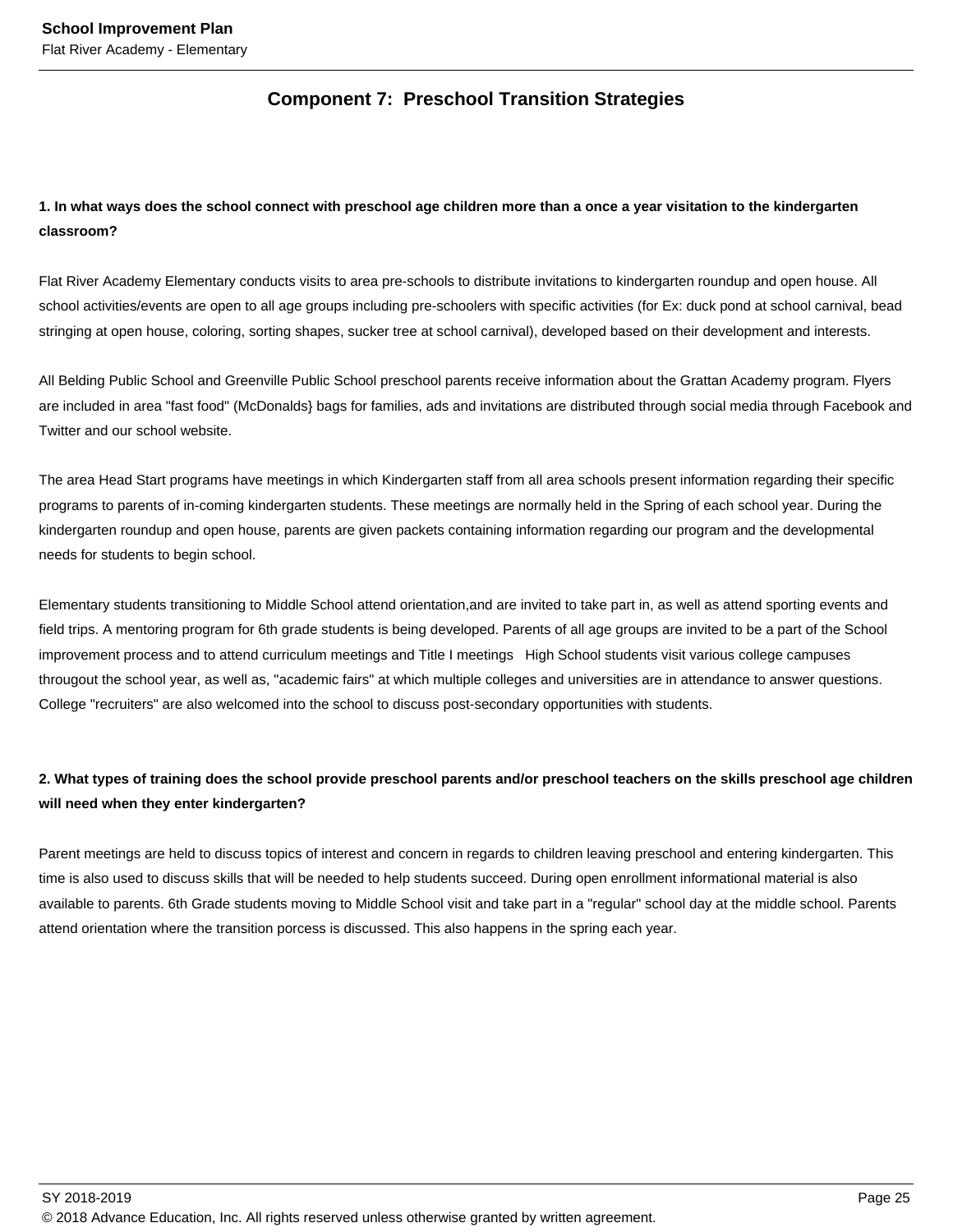### **Component 8: Teacher Participation in Making Assessment Decisions**

### **1. How do teachers provide their input into the decisions regarding the use of school-based academic assessments?**

Teachers design and use their own grade level assessments. They identify student needs and check for effectiveness of instruction by basing decisions on MEAP/M-STEP, Northwest Evaluation Association (NWEA) testing, Dynamic Indicators of Basic Elementary Literacy Skills (DIBELS) and ImagineIt (ELA series) grade level subject area benchmark assessments.This is done at a minimum of 3 times a year in staff meetings after assessments have been given. Since Flat River Academy's staff is small, all teachers are on the School Improvement Team. Student grade level data is based on small numbers of students per grade, which makes trends harder to determine. Individualized planning is more the norm. Information is shared with parents at conferences or sooner if students are targeted for interventions or support programs.

### **2. How are teachers involved in student achievement data analysis for the purpose of improving the academic achievement of all students?**

Teachers use MEAP/M-STEP data to get core subject information. NWEA data is collected and examined by teachers 4 times a year in core subjects, and Imagine It core subject area grade level assessments are also given. This information is used by teachers to design and guide instructional practice in the classroom The School Improvement Team uses this information to design schoolwide core subject initiatives and strategies for all students. ICT (instructional consultation team) also collects data and designs interventions for student who are the most at risk of failing based on bottom 30% data determined through the School Improvement process. Because of the small number of students per grade level, individualized programming is then designed to support the needs of each student . Teachers are involved in School Improvement Team, data analysis and program planning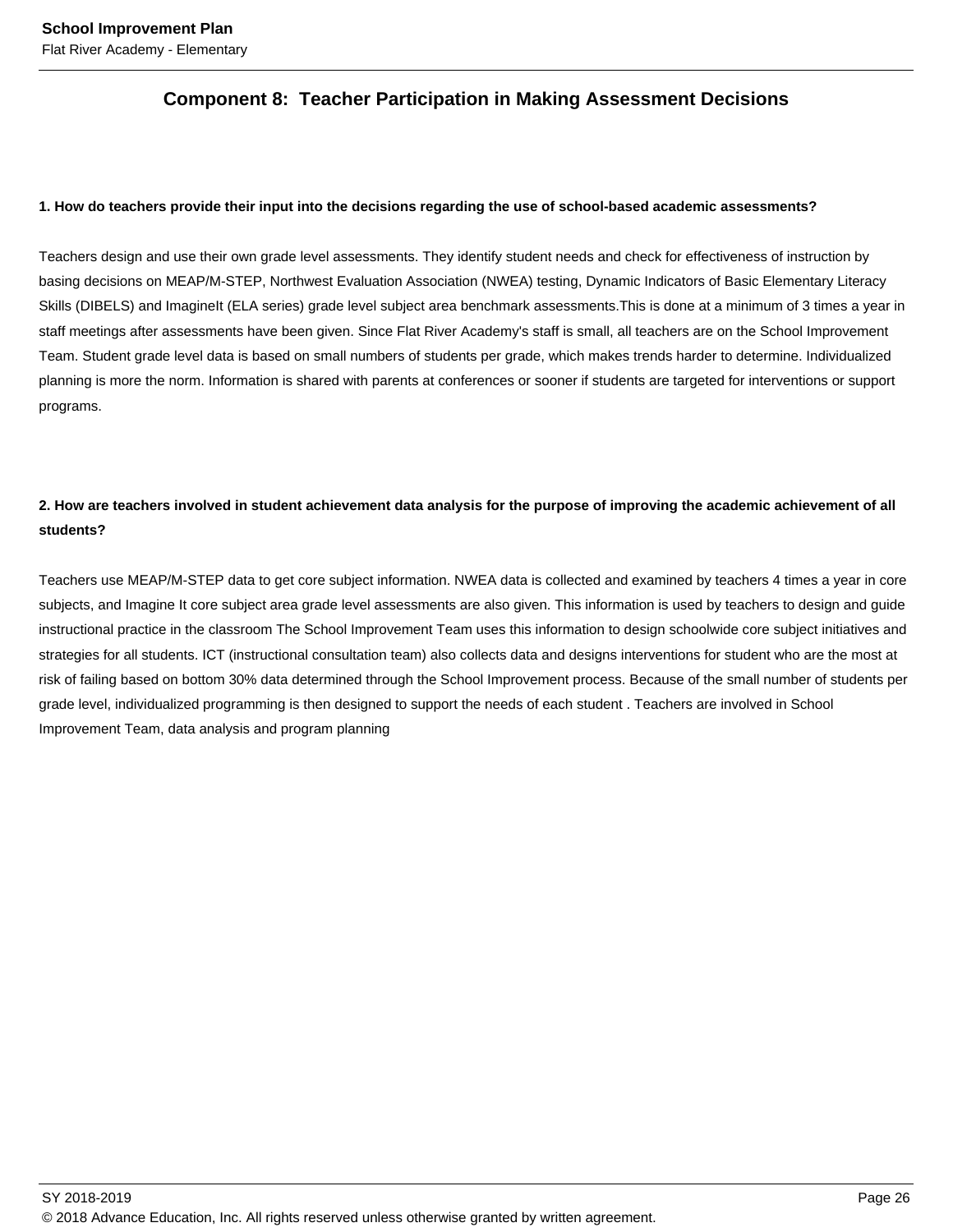### **Component 9: Timely and Additional Assistance to Students Having Difficulty Mastering the Standards**

### **1. Describe the process to identify students who experience difficulty mastering the State's academic achievement assessment standards at an advanced or proficient level.**

Students participate in M-Step testing yearly, NWEA assessment quarterly in all content areas, classroom benchmark assessments, content area unit assessments. At the K-2 level, teacher observation is a large part of recommendations for interventions.

Processes to identify students needing support:

The ICT (instructional consultation team) meets every Wednesday. The protocol for the ICT is as follows:

1.Students are referred to the ICT by the classroom teacher based on poor achievement in a subject area, behavior issues, or other issues related to achievement. Teachers describe students needing support, they fill out a form on the student, and set up a case.

2. Students are given a reading assessment.

3. A process is conducted to determine the problem, this is called the problem identification phase. Questions are asked and answered to determine the major area of difficulty.

4. A discussion is held to determine the educational match to the student's problem(s). Some solutions might be: to modify the task, modify the instruction, or to change the student expectation for student learning.

5. A course of action is decided and provided and/or monitored by ICT staff.

A couple different considerations are made in identifying students for services.

Because the class cohorts are small, less than 25 students, the bottom 30% is determined on k-6 needs. For Example: one grade level may have more students of higher need than another. Therefore some grade levels may receive more services than others. Because of the more individualized nature of instruction in our school test results are not the only determining factor in who will receive interventions.

The Title I team meets every Monday to discuss the progress of the students and possible new interventions. Assessment of progress in reading interventions takes place every two weeks with the Easy CBM and quarterly with Dynamic Inventory of Basic Literacy Skills (DIBELS).

Special Education identification takes place through the referral, testing and IEP process.

English Language Arts

Reading-Identification/Criteria for Selection: students are identified for interventions based on failing or bottom30% performance on Easy Curriculum Based Measurement (CBM) , hot/cold reads, Florida center for reading research (FCRR) strategies for basic knowledge fluency, Dynamic Indicators of Basic Elementary Literacy Skills (DIBELS), and grade level Imagine IT! benchmarks and NWEA testing

Writing -identification/criteria for selection: students will be selected for support based on the 6+1 writing traits rubrics, teacher recommendation and bottom 30% performance grade level Imagine It! benchmarks and NWEA testing.

Math- Identification/criteria for selection: students are identified for interventions based on failing or bottom 30% performance of grade level benchmark assessments and unit testing, teacher recommendation and NWEA testing.

Science and Social Studies- Students are identifiecd for interventions based on teacher recommendation, failing or bottom30% performance on grade level content assessment, ImagineIt! Informational text benchmarks and NWEA testing.

SY 2018-2019 Page 27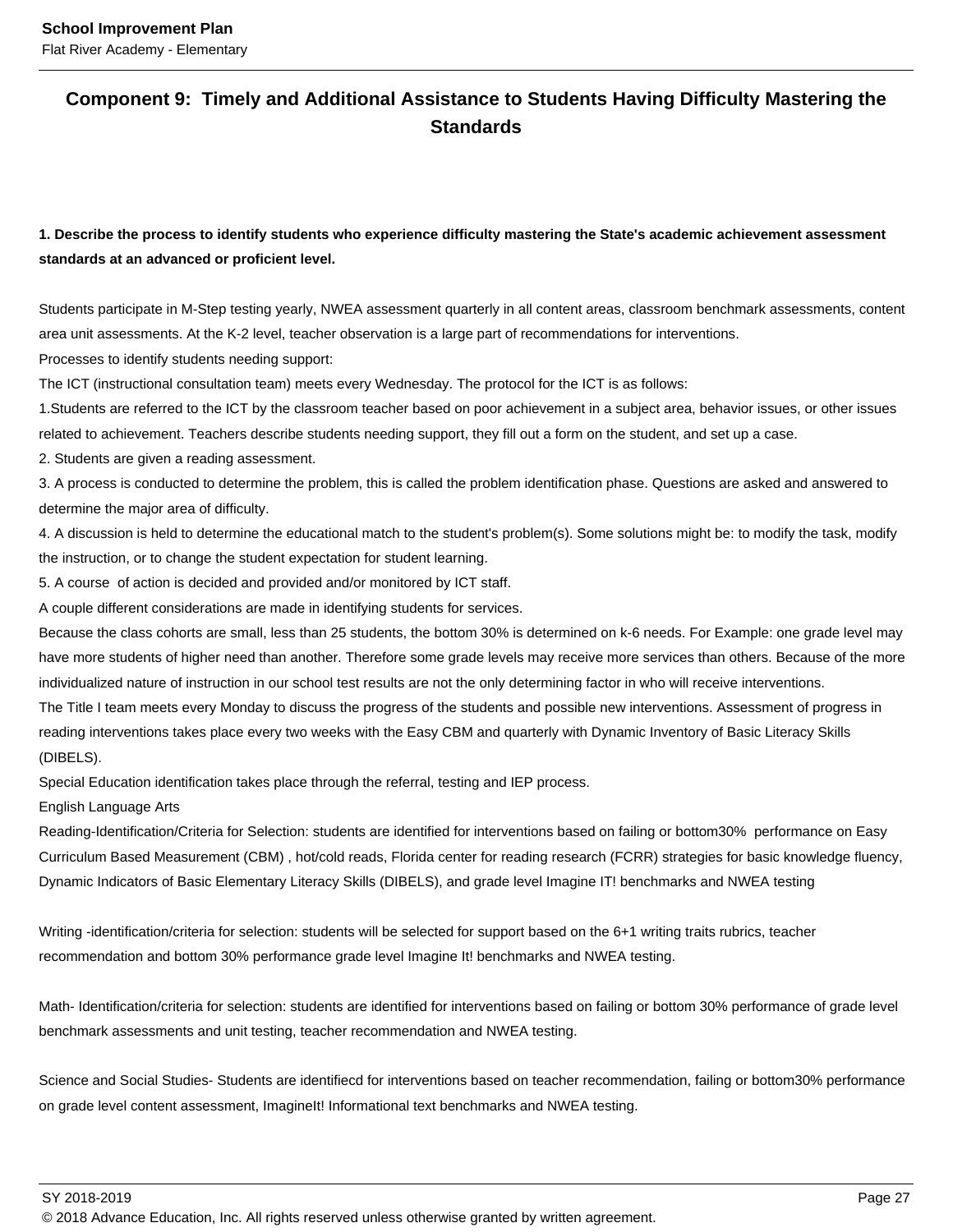### **2. How is timely, effective, additional assistance provided to students who are experiencing difficulty mastering the State's academic achievement assessment standards at an advanced or proficient level?**

The largest subgroup at Flat River Academy is the Economically Disadvantaged population (75%) which includes high mobility students which comprise about 1--20% of the school population. About 10% are identified as special education and have Individualized Educational Plans (IEPs) . Absenteeism is a large concern among the economically disadvantaged population. A protocol will be set up that addresses parent contact after a certain number of absences. Possibly notifying Health and Human Services may have to be explored, if students are absent for a larger percentage of time. At present, when new students enroll, they are not tested to determine the level of their skills. Testing new students will give a more accurate picture of their needs. Teachers will add data analysis to discussions about student support. An effort must be made to provide consistency of Special Education staff to ensure that services are delivered to students on a consistent basis and according to IEP.

Support for Academic areas

#### English Language Arts:

Reading- Imagine It! supplementary lessons are used in K-6 classrooms to augment regular instruction. The classroom teacher provides interventions and additional guidance on these lessons based on individual needs through differentiated instruction, in individual, and small group formats. Thirty minute sessions are provided daily by the Title 1 paraprofessionals or Special Education staff to repeat instruction for Tier 2 interventions in grades Kindergarten through 6th grade. Materials used for intervention include: Reading A to Z, and Imagine It! Supplementary lessons which are selected to address specific skills. Incremental rehearsal is used by all groups to teach vocabulary. For grades Kindergarten through 1st, thirty minute sessions are provided daily by the Title 1 paraprofessionals or Special Education staff using Tier 2 interventions to repeat instruction in strategies such as , word rings for Dolch word practice, letter recognition, beginning sounds,ending sounds and CVC words with A to Z lessons are used with students. Grades 2nd-6th use Reading A to Z comprehension stories to augment classroom instruction. All groups use supplementary materials provided by the Imagine It! ELA series. Writing-Additonal time and practice will be developed with 6+1 Traits for writing and Reading A toZ in the Title 1 classroom . These strategies will be used by Title 1 staff 1-5 times per week during the school day and Special Ed. staff as determined by student IEP and student skill level.

Second through 6th grades learn highlighting strategies, finding details and the main ideas of the story and writing summaries. These techniques are used by Title 1 staff 1-5 times per week during the school day and Special Ed staff as determined by student IEP and student skill level.

Mathematics-Georgia Math lessons are used in K-6 classrooms for general and supplementary instruction. The classroom teacher provides interventions and additional guidance on these lessons based on individual needs through differentiated instruction in individual tutoring or small groups. Based on assessment data, additional support (30 minute blocks, daily) is provided in the title 1 classroom by Title 1 paraprofessionals and Special Education classroom by special education staff. IXL.com is used by classroom teachers and all support staff for all grades for practice and enrichment in math. Incremental rehearsal is used by all groups to teach math facts. In Grades 2nd-6th Title 1 paraprofessionals use the following websites and strategies to augment classroom instruction in math concepts such as mathaids.com, softschools.com, online mathlearning.com, arithmetic.com, touch math, math bingo, and other math games. Using the websites and repetition of addition, subraction, multiplication, division and fractions provide instructional support. Kindergarten math intervention groups provided by Title 1 and/or Special Educaiton staff 1-5 days per week use rote counting from 1-100 with repetition, games and pointing/counting to numbers.

Science and Social Studies- Reteaching of concepts and incremental rehearsal for vocabulary are provided by the classroom teacher to

SY 2018-2019 Page 28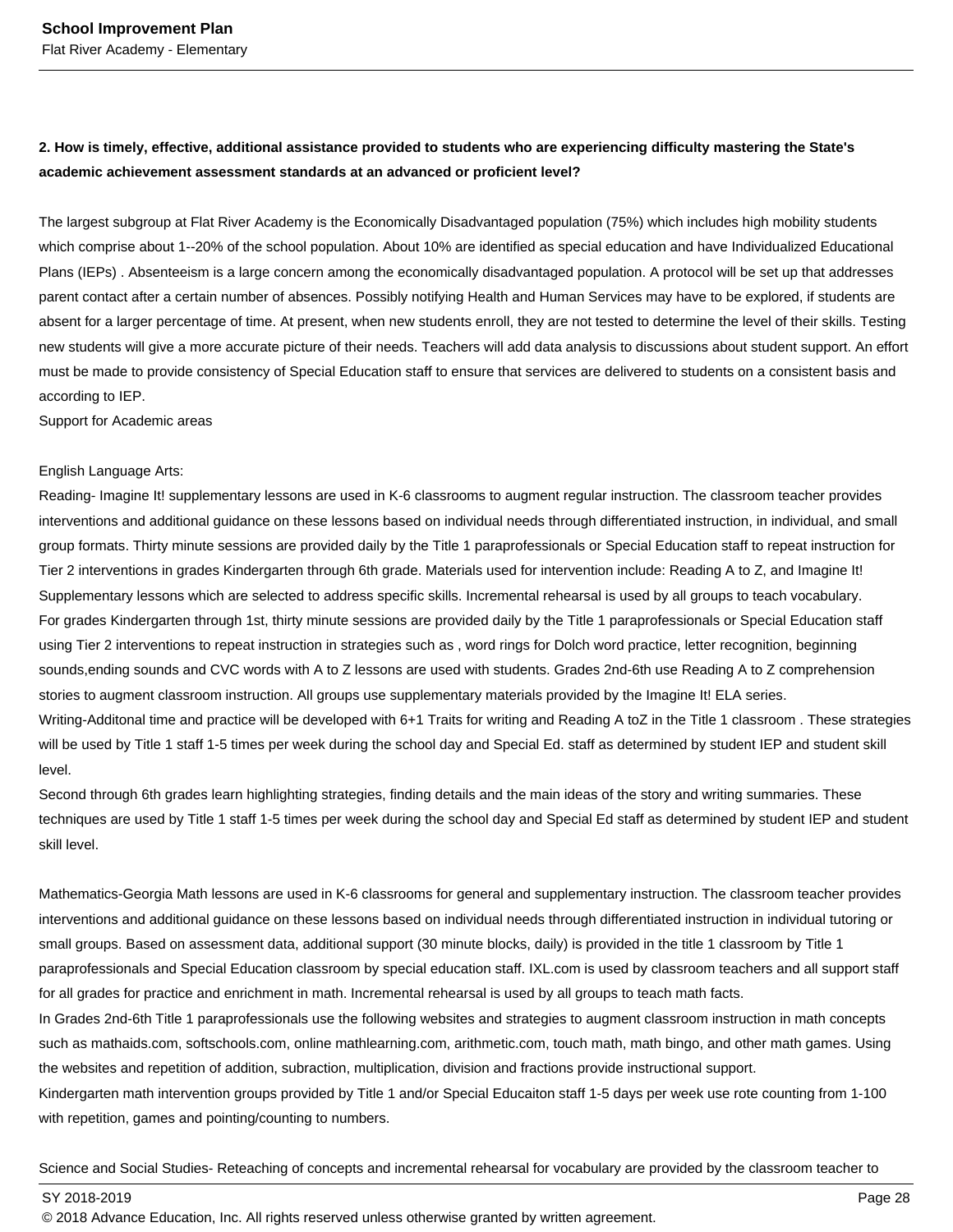Flat River Academy - Elementary

individuals and small groups when needed through the reading program Imagine It! by using additional informational text passages. Title 1 paraprofessionals and special education staff also use Read Works.com when students need support in additon to classroom reinforcement. This support is delivered during their scheduled Title 1 or Special Education time 1-5 days per week.

After school tutoring and summer school programs are available to all students that qualify for interventions. After school tutoring takes place all school year and is offered for 1 hour after school 2 times a week. Math and Language Arts tutoring are offered during this time. Instruction is provided by a certified teacher and through various means of direct instruction. Small group, computer support through Math IXL and easy CBM are used. The ImagineIt series for Language arts offers interventions which are also used during this time. Summer school is provided by highly qualified teachers. 4 days a week from 8-12:00 Summer School lasts for 4-6 weeks each summer. math and Language Arts are the focus of the Summer School program. Teachers use reading support materials through readworks.com, ImagineIt, and Easy CBM as well as various purchased games and hands on materials purchased through Reallygood stuff.com In math direct instruction in small groups using IXL math, and hands on materials purchased through reallygoodstuff.com are also used to support math interventions.

#### **3. How are students' individual needs being addressed through differentiated instruction in the classroom?**

Because of the >25 grade level student population, much instruction is done in small groups on a daily basis. classroom teachers' general delivery of concepts is by design a more individualized or small group instruction than occurs in most larger schools. This method can more easily target individual student needs and pace.

Imagine It! supplementary lessons are used in K-6 classrooms to augment regular ELA instruction. The classroom teacher provides interventions and additional guidance on these lessons based on individual needs through differentiated instruction, in individual and small group format. Georgia Math lessons are used in K-6 classrooms for general and supplementary instruction. The classroom teacher provides interventions and additional guidance on these lessons based on individual needs through differentiated instruction in individual tutoring or small groups. Reteaching of Science and Social Studies concepts and incremental rehearsal for vocabulary are provided by the classroom teacher to individuals and small groups when needed through the reading program Imagine It! and by using additional informational text passages.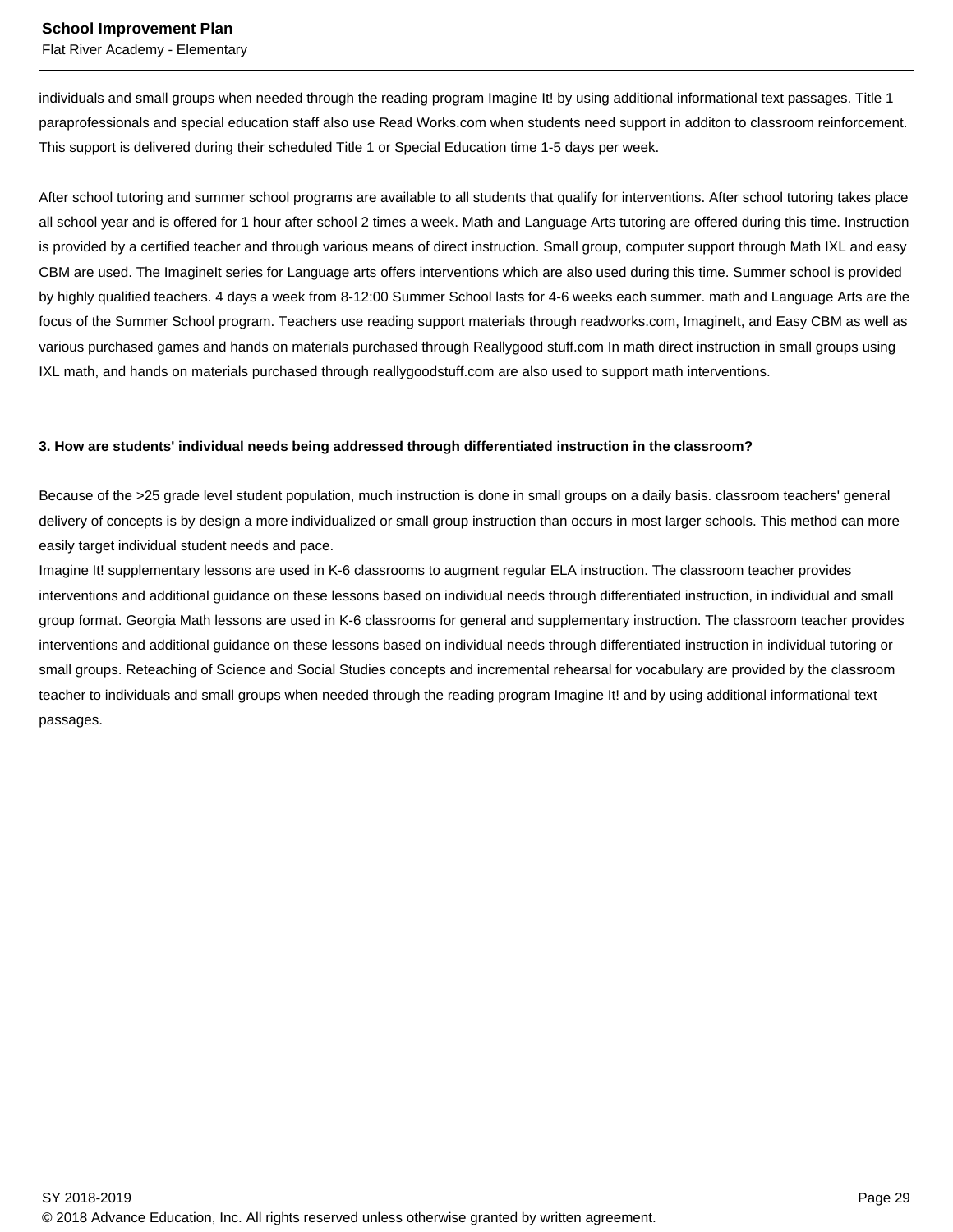### **Component 10: Coordination and Integration of Federal, State and Local Programs and Resources**

### **1. In what ways are the programs coordinated and integrated toward the achievement of the schoolwide goals? Include a LIST of the State, local and Federal programs/resources that will be supporting the schoolwide program.**

Flat River Academy Elementary received funding from the following sources: State of Michigan general district funds provide staff and basic programming for students , free and reduced lunch provides lunch support for at risk students, ESEA Title IA and 31a at-risk funding are used for salaries to support interventionists, teacher reading and math support and resources, IDEA special education provides programs for students who qualify under IEP, and Title IIB funds are used for professsional development.

Title IA funds provide paraprofessionals that support students daily, including after school and summer school programs. Title IA will provide professional development that supports our goals, objectives, strategies and activities of the school wide plan.

Special Ed funds (IDEA) help support students at greater risk. The ISD partners with Flat River Academy to provide social work, occupational therapy, speech, physical therapy and school psychologist service, pupil accounting, compliance and professional development opportunities and Instructional consultation team facilitator

### **2. Describe how the school will use the resources from Title I and other State, local and Federal sources to implement the ten required schoolwide components.**

Component #1: Comprehensive Needs Assessment (CNA)

The CNA was completed with support from general fund of district, with an MDE grant that helped pay for the services of the Schoolwide facilitator.

Component #2: Schoolwide Reform Strategies

Title lA will fund implementation of most of the school wide reform strategies for instructional support. General Education Funding will support the rest.

Title II will fund professional development support for teachers in the delivery of the strategies in the school wide plan.

### Component #3: Instruction of Highly Qualified Staff

District funds will be used to ensure that teachers are highly qualified. Title lA may be used to ensure that paraprofessionals are highly qualified. Title II will provide funding for on-going professional development for all staff.

#### Component #4

Strategies to Attract Highly Qualified Teachers

District funds will be used to provide any recruitment or incentives involved in attracting and keeping highly qualified staff.

#### Component #5: Professional Development

Title I will pay for conferences, workshops, training sessions that involve learning about at risk students and programming. Title II will pay for general expenses for other types of professional development that focus on general issues in the school, such as discipline, curriculum development, etc. Many of these trainings and professional development opportunities are offered to us throught the Ionia ISD and Sagainaw Valley State University. l

SY 2018-2019 Page 30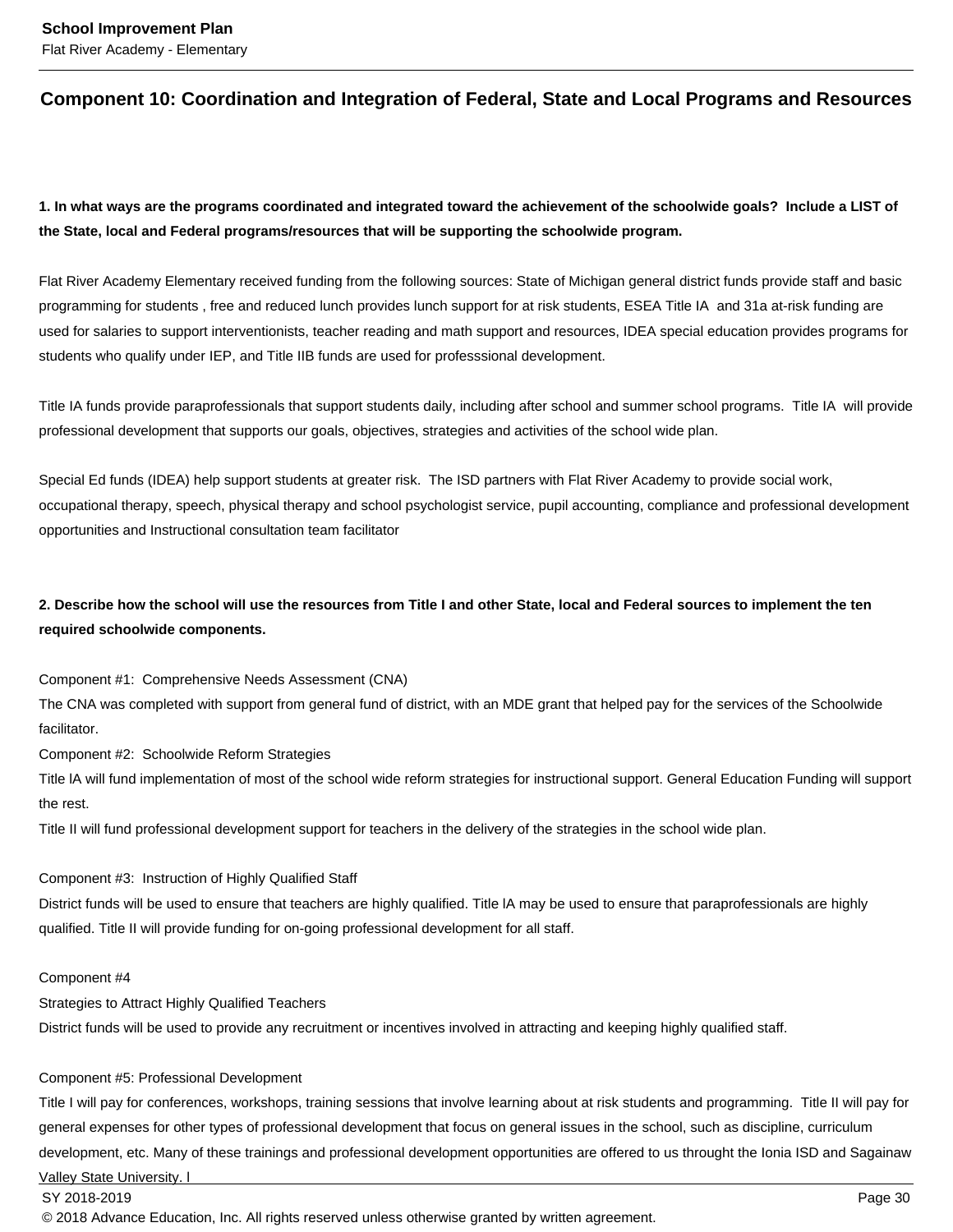#### Component #6: Parent Involvement Strategies to Increase Parent Involvement

Title I will pay for any expenses for parent involvement, such as staff time to conduct workshops or meetings, materials, transportation, workshop costs, etc.

### Component #7: Preschool Transition Strategies

General fund for will pay for staff involvement. Title I will pay for any expenses for parent involvement, such as materials, transportation, workshop costs, etc.

### Component #8: Teacher Participation in Making Assessment Decisions

General fund pays for staff time during meetings that are during the regular school day such as, released afternoons on the 2nd and 4th Fridays. Title II will pay for any meetings that will train staff in assessment practices.

### Component 9: Timely Additional Assistance

Title I funds staff, materials, expenses for parent meetings that involve the learning or presentation of strategies that are part of the Title I intervention program. Special Education funds staff, materials, expenses meetings that involve the learning or presentation of strategies that are part of the Special Education intervention program. Title I funding is used for after school and summer school programs.

Component #10: Coordination and Integration of Federal, State and Local Programs and Resources Flat River Academy participates in the Federal Free and Reduced lunch program in order to provide a healthy lunch to economically disadvantaged students to promote academic success.

### **3. How does the school coordinate and integrate the following Federal, State and local programs and services in a manner applicable to the grade level to support achievement of the schoolwide goals: violence prevention programs, nutrition programs, housing programs, Head Start, adult education, vocational and technical education, and job training.**

Federal, State and local programs including the ISD support Flat River Academy Elementary in providing social work, occupational therapy, physical therapy, speech therapy and school psychologist services to assist in student success. Free and reduced lunch program is available to students. Special Education services are also assisted through the Skyward and Illuminate programs associated with the Ionia ISD and State of Michigan student data systems. Staff take part in professional development training and continued education through area universities and ISD's. Area Head Start programs share data for students entering Flat River Academy.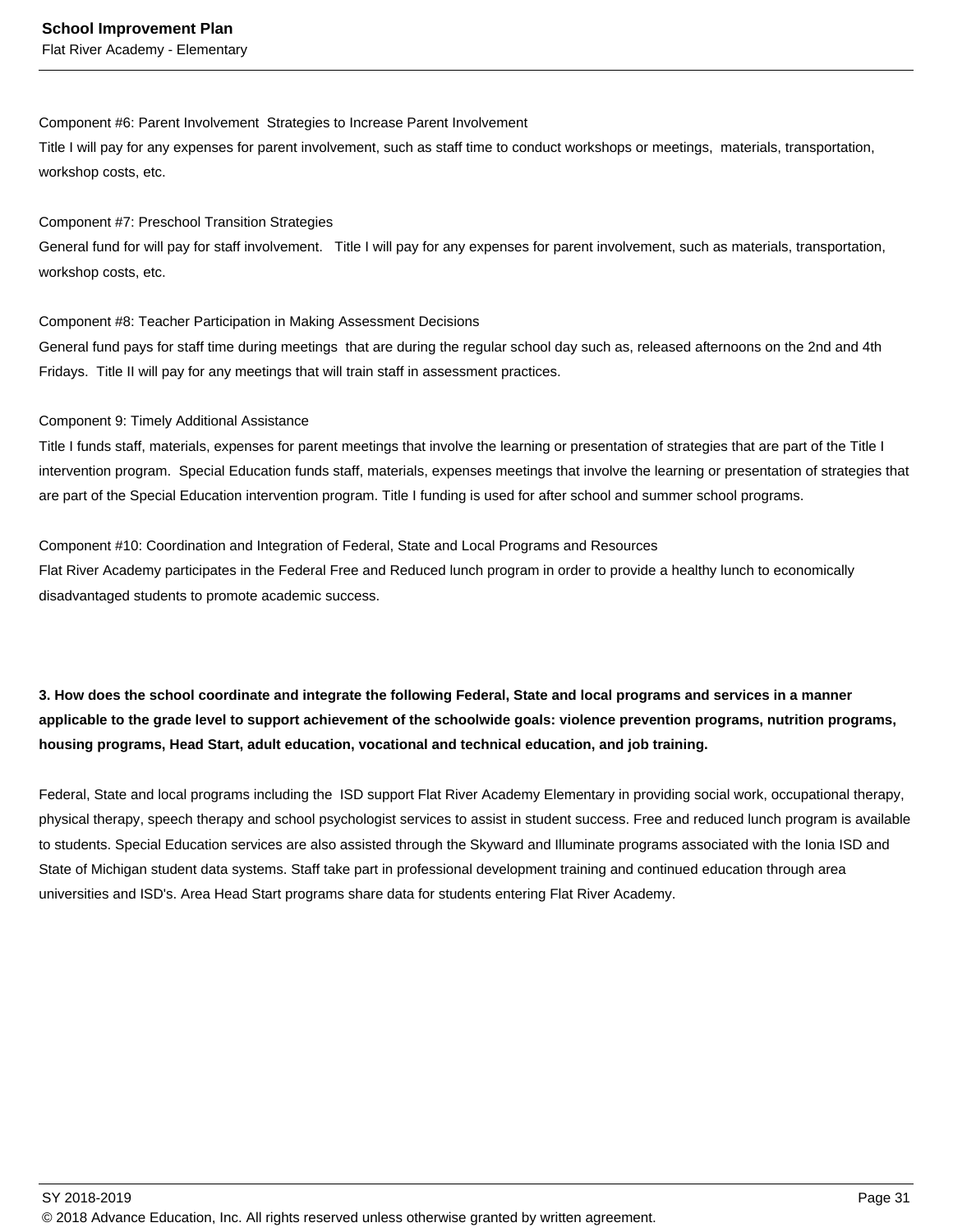### **Evaluation:**

#### **1. Describe how the school evaluates, at least annually, the implementation of the schoolwide program.**

An annual meeting at the end of the school year will be held to evaluate the Schoolwide plan. Staff, administration, and parents will be invited and encouraged to attend. The MDE Program Evaluation Tool will be used to format the meeting. Parent input through surveys, at conferences and during the annual Title 1 meeting and fall Open House will be discussed. The results of all academic, perception, and testing data will be examined. The conclusions of this meeting will be the basis for planning future parent activities and programming for students.

At this meeting, discussion will center on whether revision is needed of SIP goals, strategies, action steps, or intervention strategies or whether these should be replaced. Staff input will determine whether professional development should be increased to support staff in the implementation of the strategies and activities of the schololwide plan. The effectiveness of parent activities will be discussed, and whether these strategies increased parent participation.

Results of NWEA , M-Step, grade level assessment, DIBELS and Title 1 program data will be examined to determine the progress of economically disadvantaged and high mobility students. Discussion of strategies in the plan to improve achievement of these groups and others in the bottom 30% will be help in planning future programming for these groups of students. Attendance will be monitored through the Skyward program reports.

### **2. Describe how the school evaluates the results achieved by the schoolwide program using data from the State's annual assessments and other indicators of academic achievement.**

School data will be compared to the objectives of the SIP to see if these have been met. The objective criteria from the SIP lists 100% proficiency as the goal for these groups of students. Progress towards 100% proficiency will be monitored. Strategies and activities will be revised and adjusted until this goal is met.

The progress of economically disadvantage, high mobility students, special education students, all of whom comprise of the bottom 30% will be monitored for improvement in all content areas. The bottom 30% are identified from data and teacher referral. Their progress is monitored in data team meetings. The ICT (Instructional Consultation Team) process also identifies students for support. Title 1 does weekly progress monitoring through CBM. Skyward program reports will be monitored to determine if the strategies to improve attendance are working.

### **3. Describe how the school determines whether the schoolwide program has been effective in increasing the achievement of students who are furthest from achieving the standards.**

Each goal area has one objective for general education (Tier 1) students (classroom focus ) and a second objective for at risk students needing interventions (extra time an dinstruction focus). Economically disadvantaged students, which also includes high mobility students, and Special Education students will be the focus of Tier II and III interventions. Progress on these objectives, strategies, and activities will be monitored throughout the school year at data meetings after NWEA testing, which occurs at the end each marking period. Data meetings will also include the examination of other data, such as Title 1 program testing, grade level assessments, Imagine It! units data, DIBELS, or other subject area testing, as relevant to the improvement of the identified subgroups and the bottom 30% of students. This progress monitoring SY 2018-2019 Page 32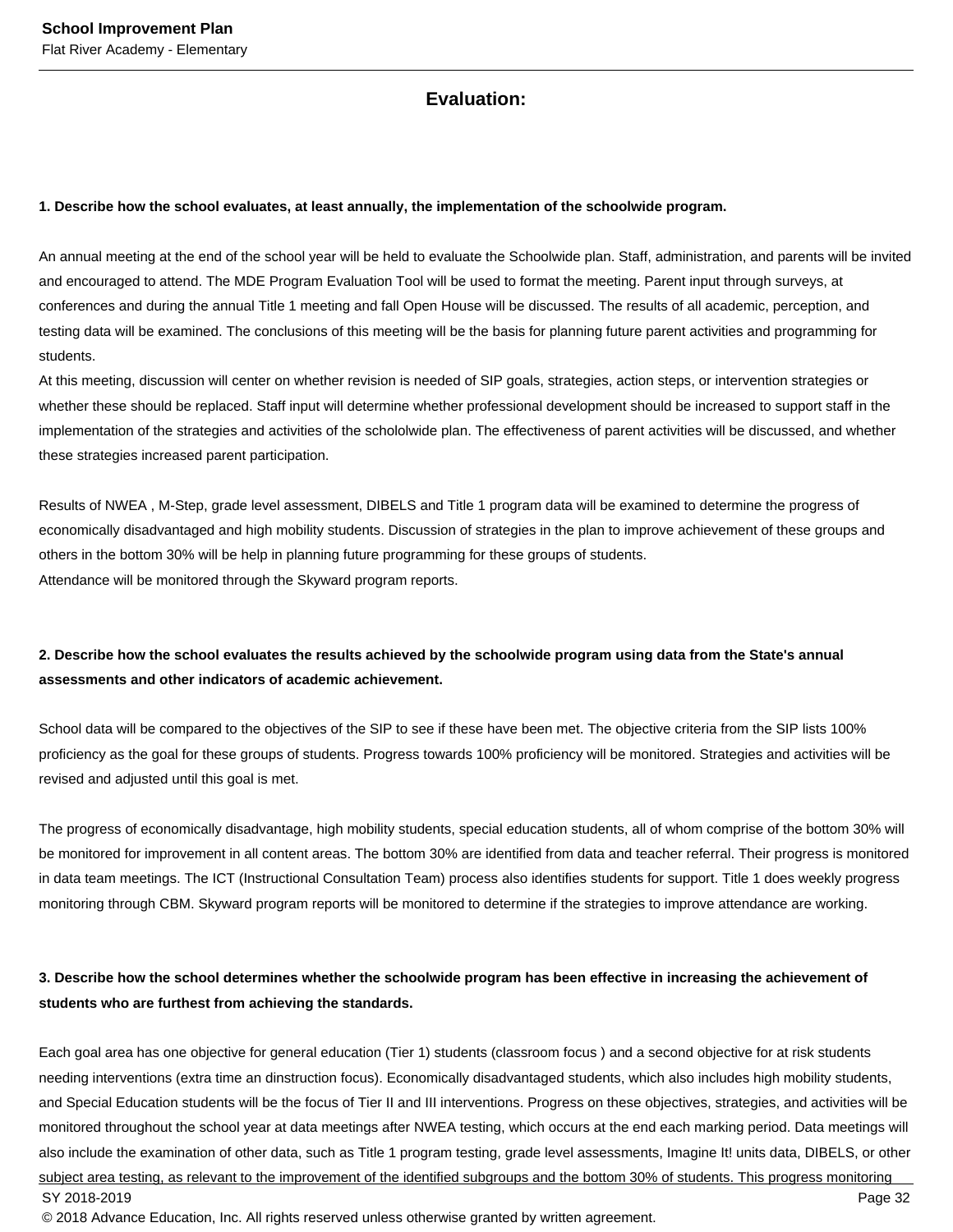Flat River Academy - Elementary

occurs three times per year.

Title 1 does progress monitoring using CBM weekly . Special Education student progress is monitored by mastering objectives in their IEP plan which is documented in the Illuminate program. Imagine It! benchmark testing is done every six weeks at the end of ELA units. DIBELS testing is done three times per year.

### **4. What process is followed by the school to revise the plan, as necessary, based on the evaluation, to ensure continuous improvement of students in the schoolwide program?**

Once the evaluation is complete, the following steps will be taken to revise the plan to ensure continuous improvement of students. Strategies and activities that have been proven to be ineffective will be revised or discarded as the evaluation team suggests. More researchbased strategies would be examined to provide additional supports for the areas not showing progress. More or different types of professional development will be sought to support areas where students are failing to achieve objectives. Results of the annual evaluation meeting will be shared through updates in the school newsletter: the Annual Report, which is posted on the

school webpage: and achievement summaries for parents ( M-Step, DIBELS, or NWEA etc...)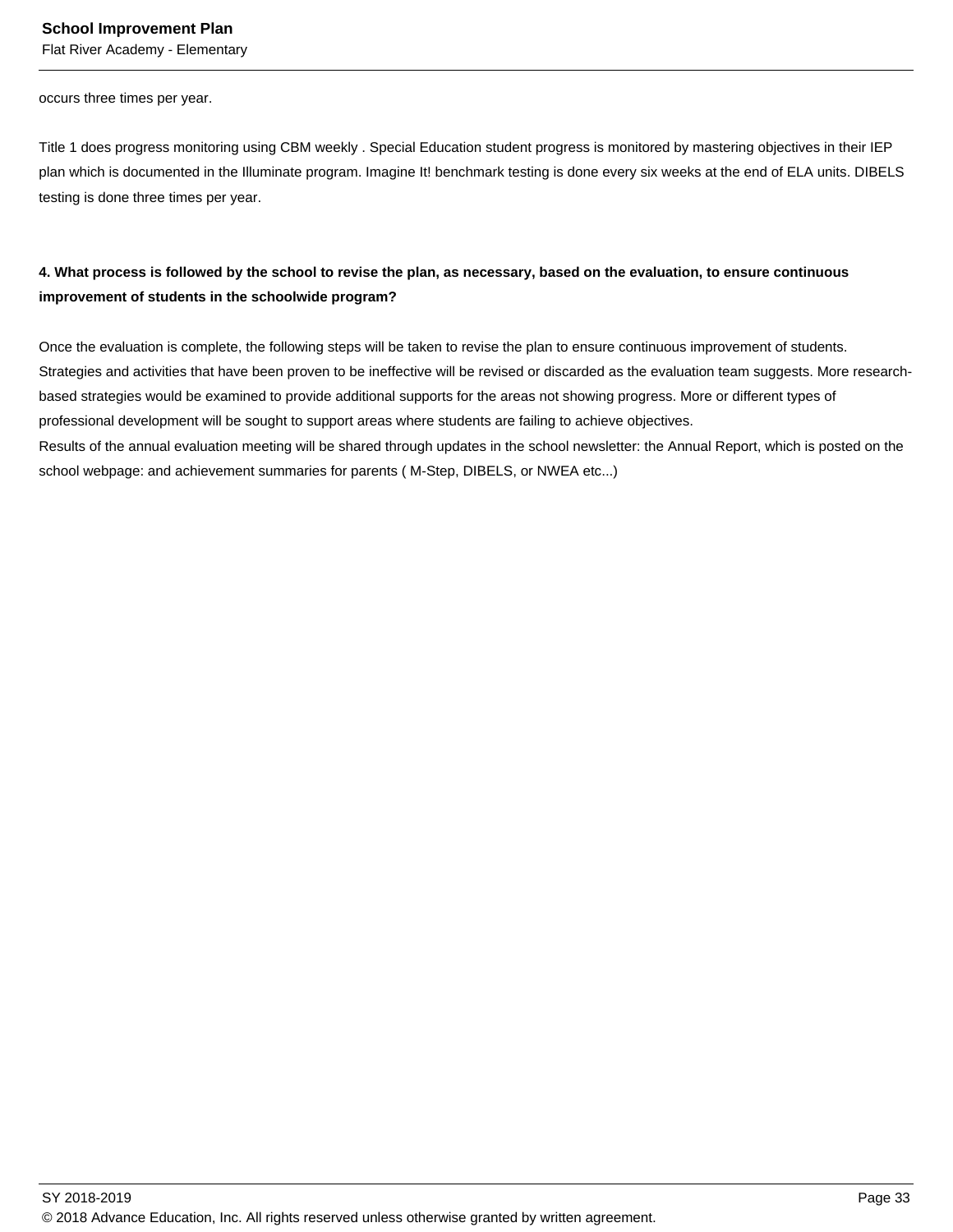# **2018-2019**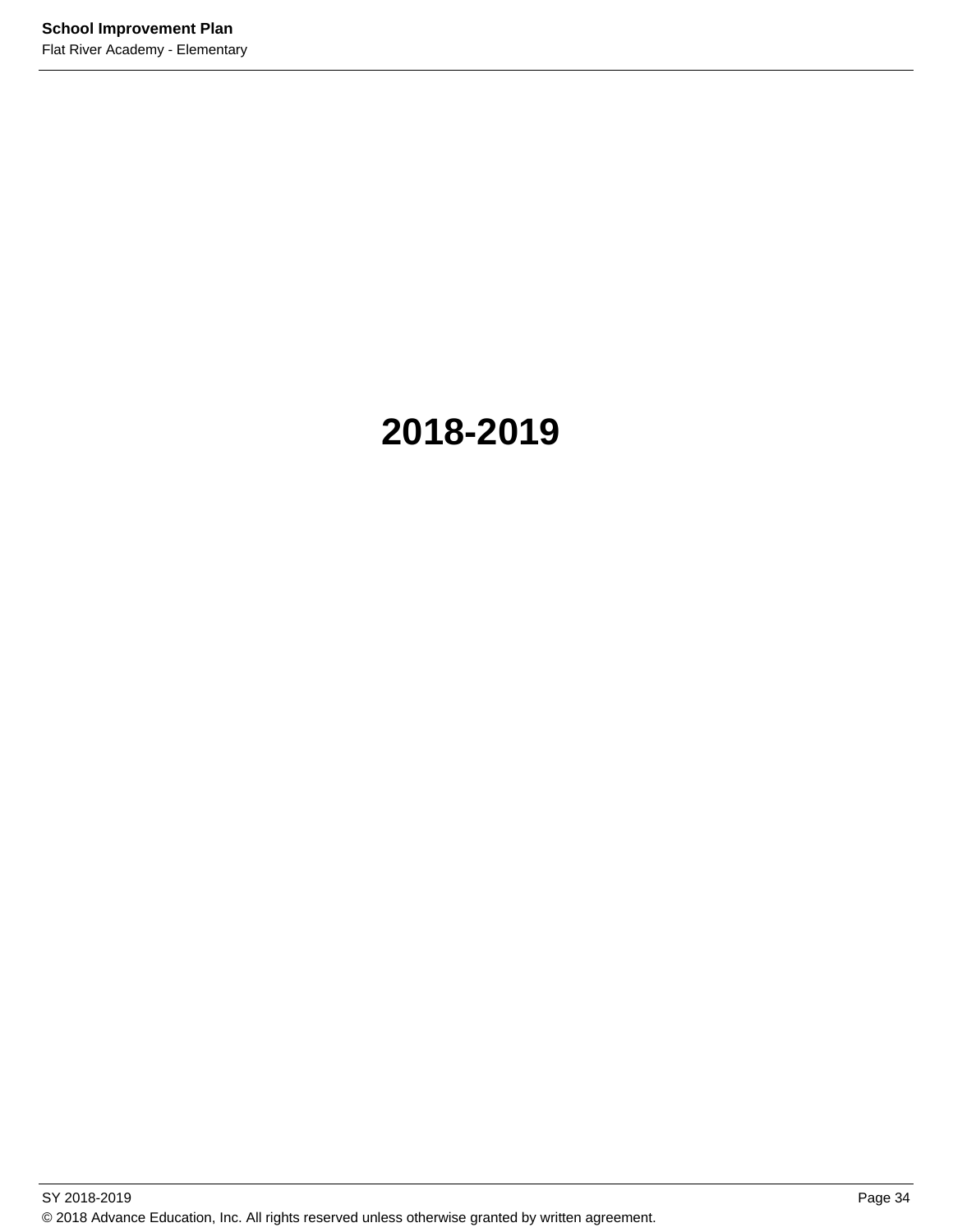Flat River Academy - Elementary

## **Overview**

**Plan Name**

2018-2019

**Plan Description**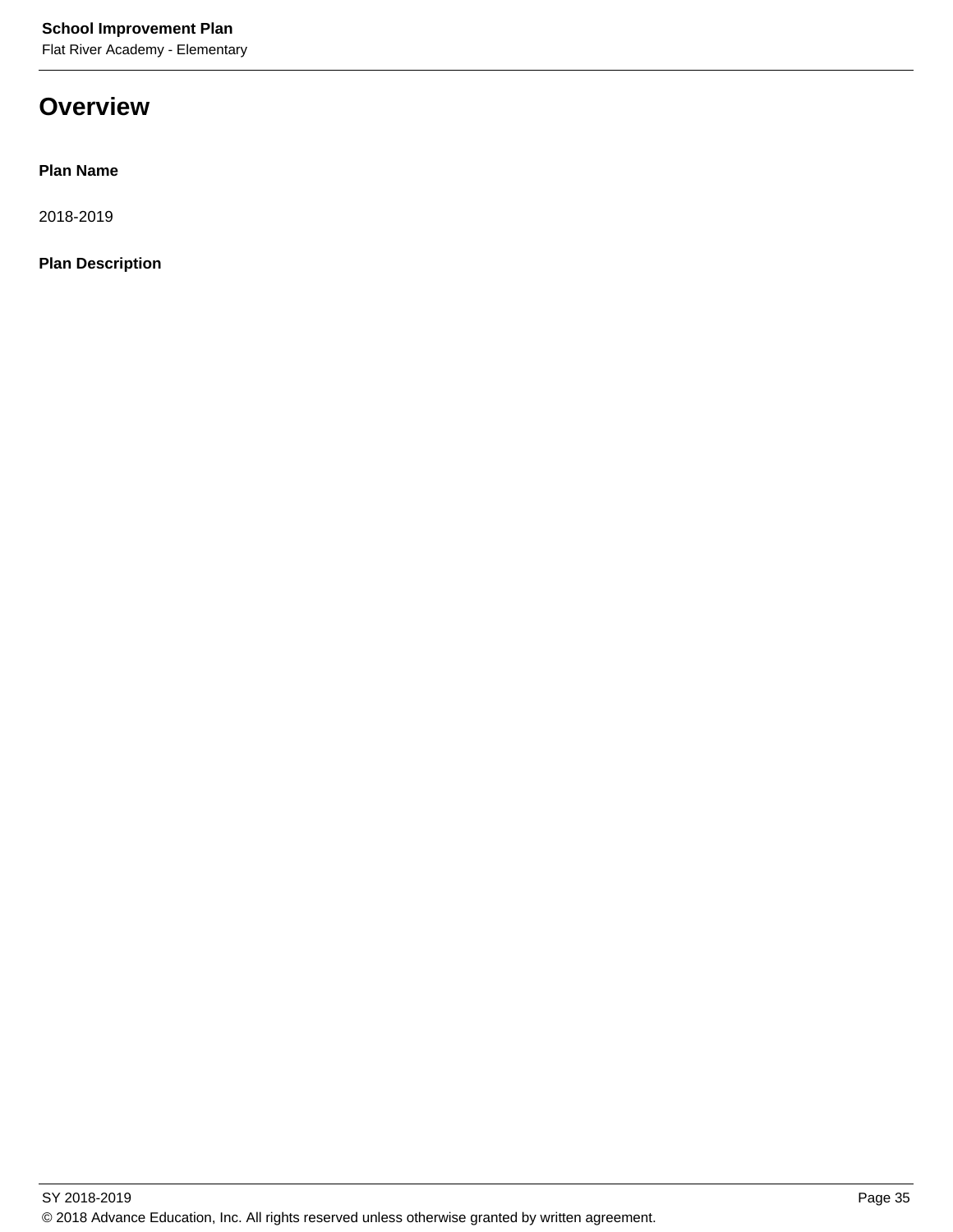# **Goals Summary**

**The following is a summary of the goals encompassed in this plan. The details for each goal are available in the next section.**

| #  | Goal Name                                                   | Goal Details                                    | Goal Type | Total Funding |
|----|-------------------------------------------------------------|-------------------------------------------------|-----------|---------------|
|    | All students will be proficient in mathematics.             | Objectives: 1<br>Strategies: 3<br>Activities: 6 | Academic  | \$46000       |
| 2  | All students will be proficient in English Language<br>Arts | Objectives: 1<br>Strategies: 3<br>Activities: 4 | Academic  | \$67000       |
| 3  | All students will be proficient in science.                 | Objectives: 1<br>Strategies: 1<br>Activities: 2 | Academic  | \$1000        |
| 14 | 100% of students will be proficiency in Social<br>Studies.  | Objectives: 1<br>Strategies: 1<br>Activities: 1 | Academic  | \$15000       |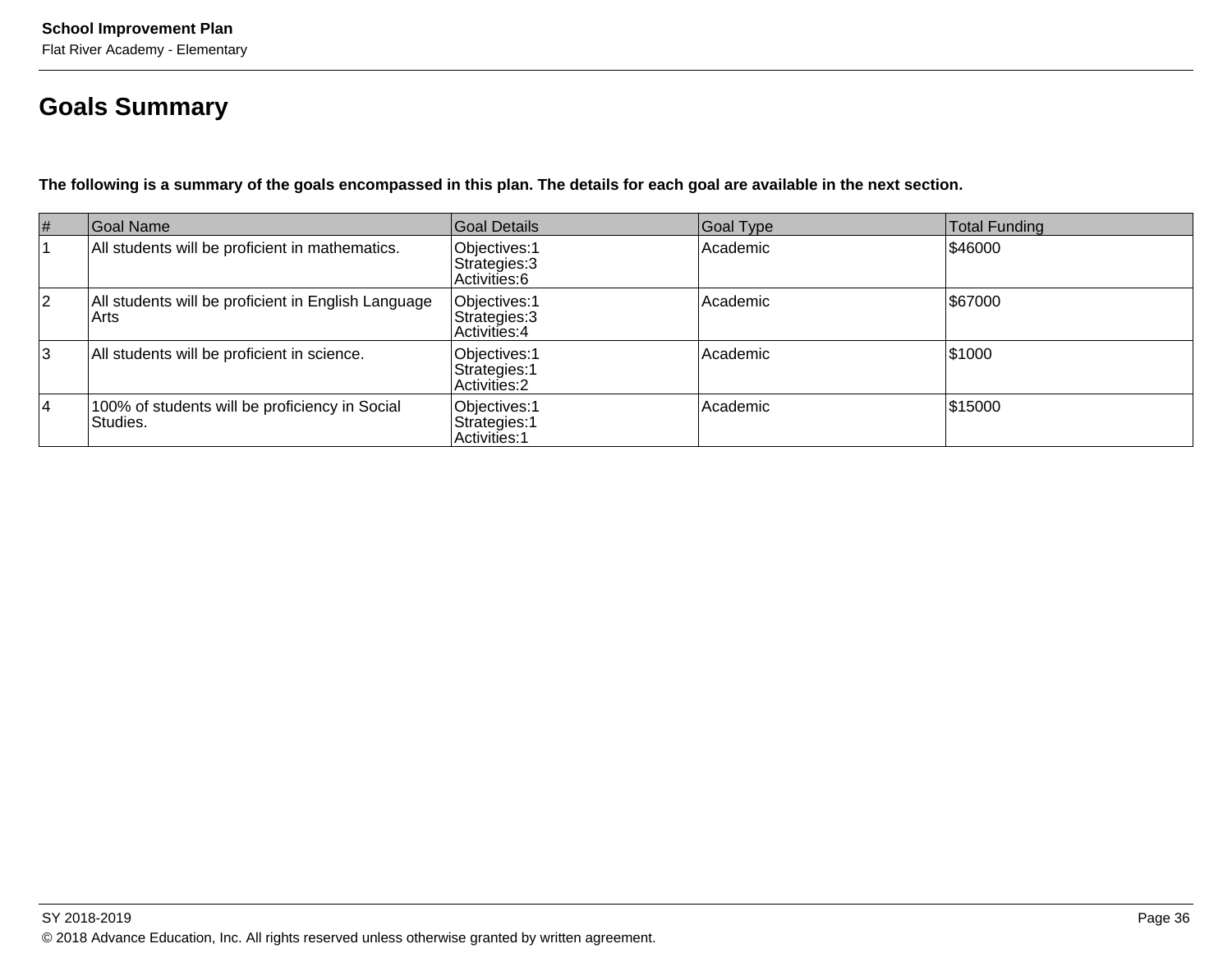# **Goal 1: All students will be proficient in mathematics.**

### **Measurable Objective 1:**

100% of All Students will increase student growth by 30% in Mathematics by 06/07/2019 as measured by MAP NWEA.

### **Strategy 1:**

Differentiation - Teachers will utilize differentiation to meet the needs of all learners.

Category: Mathematics

Research Cited: Research Cited: Research Cited: Willis, J. (2010). Learning to love math: Teaching strategies that change student attitudes and get results. Alexandria, Va: ASCD.

Stein, M. K., Smith, M. S., Henningsen, M. A., & Silver, E. A. (2016). Implementing Standards-Based Math Instruction: A Casebook for Professional Development.Teachers College Press.

Furner, Joseph M., Noorchaya Yahya, and Mary Lou Duffy. "Teach mathematics: Strategies to reach all students." Intervention in school and clinic 41.1 (2005): 16-23.Tier: Tier 1

| Activity - Small group instruction                         | Activity<br>Type                | 'Tier   | <b>Phase</b> | Begin Date End Date           | Resource<br> Assigned | Source Of<br><b>IFundina</b> | Staff<br>Responsibl |
|------------------------------------------------------------|---------------------------------|---------|--------------|-------------------------------|-----------------------|------------------------------|---------------------|
| Identified students are provided supplemental instruction. | Academic <br>Support<br>Program | 'Tier 2 | Monitor      | 09/03/2018 06/14/2019 \$30000 |                       | Section 31a School           | <b>Principal</b>    |

| <b>Activity - Online Computer Programs</b>                                                                                                                                                                                                     | <b>Activity</b><br>Type            | 'Tier  | <b>Phase</b>                                 | Begin Date End Date | <b>Resource</b><br>Assigned | <b>Source Of</b><br><b>IFundina</b> | <b>Staff</b><br>Responsibl                  |
|------------------------------------------------------------------------------------------------------------------------------------------------------------------------------------------------------------------------------------------------|------------------------------------|--------|----------------------------------------------|---------------------|-----------------------------|-------------------------------------|---------------------------------------------|
| Identified students who are more than one grade level behind<br>their peers will be afforded the opportunity to gain skills through Support<br>CBI using selected programs both at school and at home. As<br>well as Kahn Academy and IXL math | <b>Academic</b><br><b>IProgram</b> | Tier 1 | Implement   09/04/2018   06/14/2019   \$3000 |                     |                             | Section 31a School                  | Principal,<br><b>Classroom</b><br>Iteachers |

| Activity - Tutoring                                                                                                                                                                                                            | Activity<br>Type    | ∣Tier  | <b>IPhase</b>                                | Begin Date End Date | <b>Resource</b><br><b>IAssianed</b> | <b>Source Of</b><br><b>IFunding</b> | <b>Staff</b><br><b>Responsibl</b> |
|--------------------------------------------------------------------------------------------------------------------------------------------------------------------------------------------------------------------------------|---------------------|--------|----------------------------------------------|---------------------|-------------------------------------|-------------------------------------|-----------------------------------|
| Teachers will provide after school tutoring at least once a week Academic<br>per subject. Each subject level teacher will stay after on a<br>different day so students may receive support in all subject<br>lareas if needed. | Support<br> Program | Tier 2 | Implement   09/10/2018   06/07/2019   \$3000 |                     |                                     | <b>Title I Part</b>                 | School<br>Prinicpal               |

### **Strategy 2:**

Project Based Learning - Project Based Learning - Teachers will create authentic real-world problem-solving situations by designing questions and tasks that increase

### SY 2018-2019

en and the state of the state of the state of the state of the state of the state of the state of the state of the state of the state of the state of the state of the state of the state of the state of the state of the sta © 2018 Advance Education, Inc. All rights reserved unless otherwise granted by written agreement.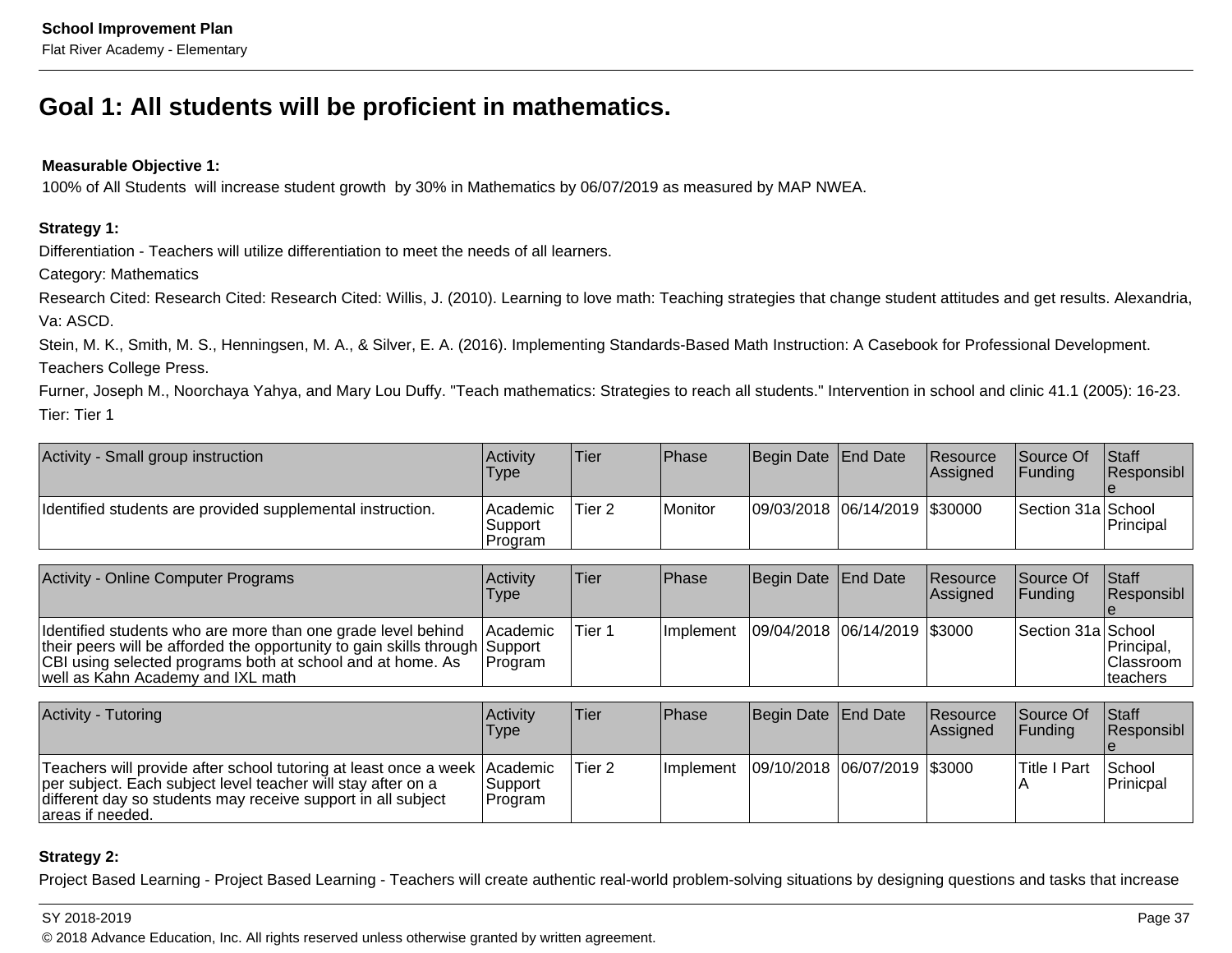Flat River Academy - Elementary

student thinking and academic rigor. Students will engage in ongoing projects aligned to CCSS. Students will receive feedback and multiple formative assessmentsduring the project to ensure learning

 targets are being met. Teachers will be trained by the Buck Institute to provide Gold Standard project based learning. Ongoing sustained support will be provided bySaginaw Valley State University to ensure fidelity and the proper implementation of PBL.

Category: Mathematics

Research Cited: Bartscher, K., Gould, B., & Nutter, S. (1995). Increasing student motivation through project based learning. Master's Research Project, Saint Xavierand IRI Skylight.

Larmer, J., Mergendoller, J., & Boss, S. (2015). Setting the standard for project based learning. ASCD.

Gitomer, D. H., & Bell, C. A. (Eds.). (2016). Handbook of research on teaching. American Educational Research Association

Lam, Shui-Fong; Cheng, Rebecca Wing-Yi; Choy, H. (2010). School support and teacher motivation to implement project-based learning. Learning andInstruction, 20, 487-497.

Mayer, R. E. (2004). Should there be a three-strikes rule against pure discovery learning? The case for guided methods of instruction. The AmericanPsychologist, 59(1), 14-9. doi: 10.1037/0003-066X.59.1.14.Mergendoller, J.R. (2006)

Project Based Learning Handbook, 2nd edition. Novato, CA: Buck Institute for Education.

J. R., & Maxwell, N. L. (2006). The effectiveness of problem-based instruction: A Comparative study of instructional methods and student characteristics. TheInterdisciplinary Journal of Problem-Based Learning, 1(2), 49-69.

### Tier: Tier 1

| Activity - Materials for projects                                                                                                                                                                                                                          | Activity<br><b>Type</b> | lTier  | <b>IPhase</b>    | Begin Date End Date          | <b>Resource</b><br><b>Assigned</b> | <b>Source Of</b><br><b>IFunding</b> | <b>Staff</b><br>Responsibl               |
|------------------------------------------------------------------------------------------------------------------------------------------------------------------------------------------------------------------------------------------------------------|-------------------------|--------|------------------|------------------------------|------------------------------------|-------------------------------------|------------------------------------------|
| Students will create project based learning projects that require Materials<br>different materials such as poster board, glue, markers, paper,<br>wood, cardboard, foam. Materials will vary based on projects<br>students and teachers choose to develop, |                         | Tier 1 | Getting<br>Ready | 09/04/2018 06/14/2019 \$3000 |                                    | <b>Title I Part</b>                 | <b>School</b><br>'Principal,<br>Teachers |

| Activity - Professional Development                                                               | Activitv<br><b>Type</b>                  | 'Tier | Phase             | Begin Date End Date          | <b>Resource</b><br><b>Assigned</b> | <b>Source Of</b><br><b>IFundina</b> | Staff<br><b>Responsibl</b> |
|---------------------------------------------------------------------------------------------------|------------------------------------------|-------|-------------------|------------------------------|------------------------------------|-------------------------------------|----------------------------|
| Teachers will receive professional development and ongoing<br>coaching on project based learning. | <b>IProfessionalTier 1</b><br>I Learning |       | Getting<br>IReadv | 08/28/2018 06/14/2019 \$3000 |                                    | Section 31a School                  | <b>IPrinicpal</b>          |

### **Strategy 3:**

Summer School - Students will be identified by classroom teacher for inclusion in a 4 week summer program consisting of in-depth math and English language artsinstruction focused on individual student needs. Focus will be on basic skills to build a strong foundation

Category: Mathematics

Research Cited: Research-What Works Clearinghouse - Summer school produces positive effects on student achievement.

Tier: Tier 2

SY 2018-2019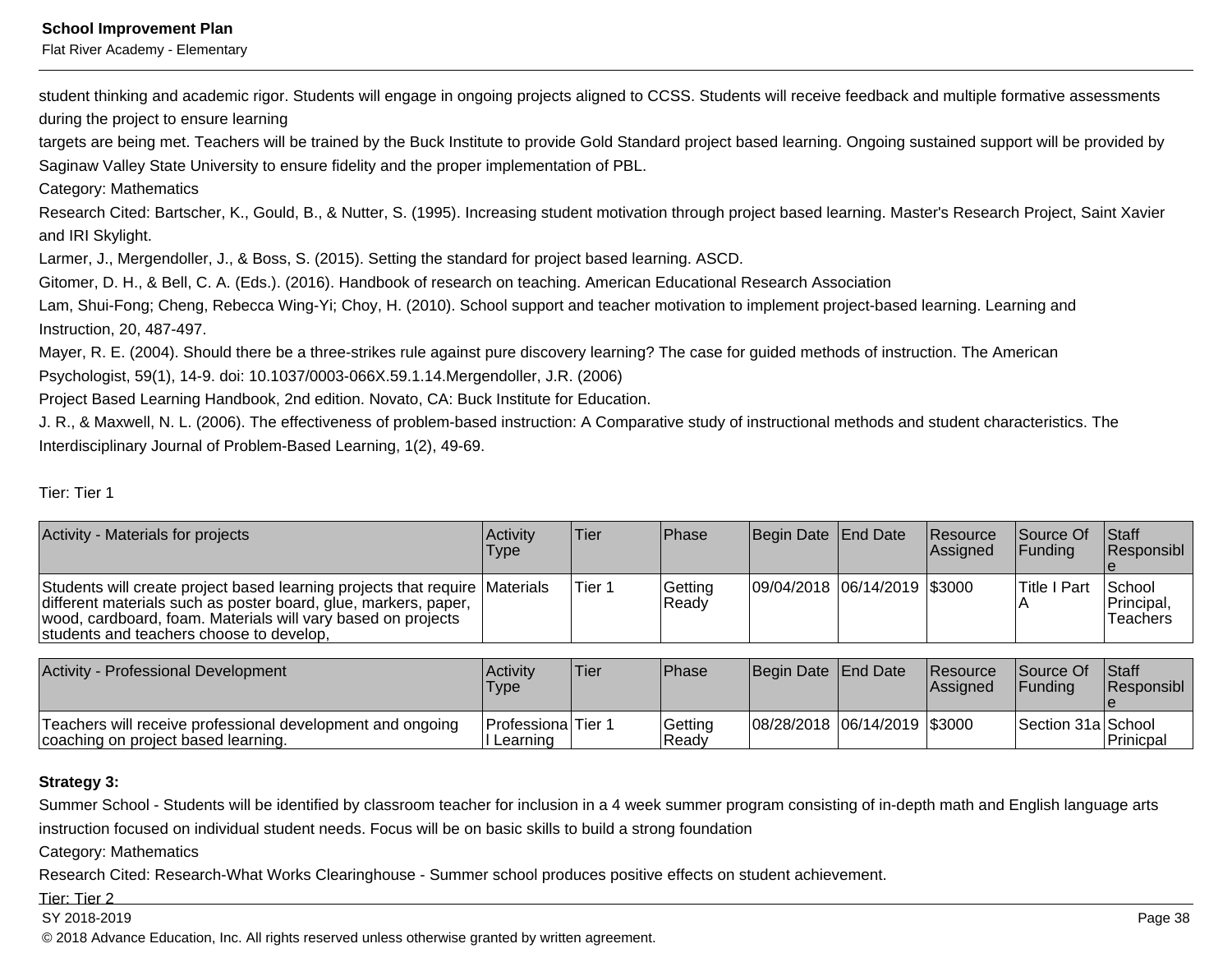Flat River Academy - Elementary

| Activity - Summer School                                                                                                                                                                                                 | Activity<br>Type                    | 'Tier  | <b>IPhase</b> | Begin Date End Date          | <b>Resource</b><br><b>Assigned</b> | <b>Source Of</b><br><b>IFunding</b> | <b>Staff</b><br>Responsibl |
|--------------------------------------------------------------------------------------------------------------------------------------------------------------------------------------------------------------------------|-------------------------------------|--------|---------------|------------------------------|------------------------------------|-------------------------------------|----------------------------|
| Four week summer school program to be conducted by<br>certified instructional staff with support of aides and<br>individualized to student needs. Supplemental materials are<br>used to provide alternative instruction. | l Academic<br> Support <br> Program | Tier 1 | Monitor       | 06/16/2017 08/30/2019 \$4000 |                                    | <b>ITitle I Part</b>                | School<br>Prinicpal        |

# **Goal 2: All students will be proficient in English Language Arts**

### **Measurable Objective 1:**

100% of All Students will increase student growth by 30% in English Language Arts by 06/07/2019 as measured by MAP NWEA.

### **Strategy 1:**

Differentiation - Students will be provided differentiation instruction based on their individual needs. Teachers will utilize classroom assessments, NWEA and DIBLES toformative assess and progress monitor student growth.

Category: English/Language Arts

Research Cited: Serravallo, J. (2010). Teaching reading in small groups: Differentiated instruction for building strategic, independent readers.

Serravallo, Jennifer. The Reading Strategies Book: Your Everything Guide to Developing Skilled Readers. Heinemann, 2015.

Serravallo, J. (2017). The writing strategies book: Your everything guide to developing skilled writers.

Tier: Tier 1

| Activity - Small group instruction                                       | Activity<br><b>Type</b>        | <b>Tier</b> | <b>Phase</b> | Begin Date End Date           | Resource<br>Assigned | <b>Source Of</b><br><b>IFundina</b> | <b>Staff</b><br><b>Responsibl</b> |
|--------------------------------------------------------------------------|--------------------------------|-------------|--------------|-------------------------------|----------------------|-------------------------------------|-----------------------------------|
| Identified student are provided supplemental and direct<br>'instruction. | Academic<br>Support<br>Program | Tier 2      | Monitor      | 09/04/2018 06/14/2019 \$30000 |                      | Title II Part School                | <b>IPrincipal</b>                 |

| Activity - Academic Support                                                                                                                                                                               | ∣Activit∨<br>Type | lTier.  | <b>IPhase</b> | Begin Date End Date           | <b>Resource</b><br><b>Assigned</b> | <b>Source Of</b><br><b>IFunding</b> | <b>Staff</b><br>Responsibl |
|-----------------------------------------------------------------------------------------------------------------------------------------------------------------------------------------------------------|-------------------|---------|---------------|-------------------------------|------------------------------------|-------------------------------------|----------------------------|
| Push in and pull out academic support for students identified as Academic<br>needing this intervention using NWEA and classroom<br>observations as documented by the general education teacher. [Program] | Support           | lTier 2 |               | 09/04/2018 06/14/2019 \$30000 |                                    | Section 31a School                  | <b>Prinicpal</b>           |

### **Strategy 2:**

Summer School - Students will be identified by classroom teacher for inclusion in a 4 week summer program consisting of in-depth math and english language artsinstruction focused on individual student needs. Focus will be on basic skills to build a strong foundation

Category: English/Language Arts

### SY 2018-2019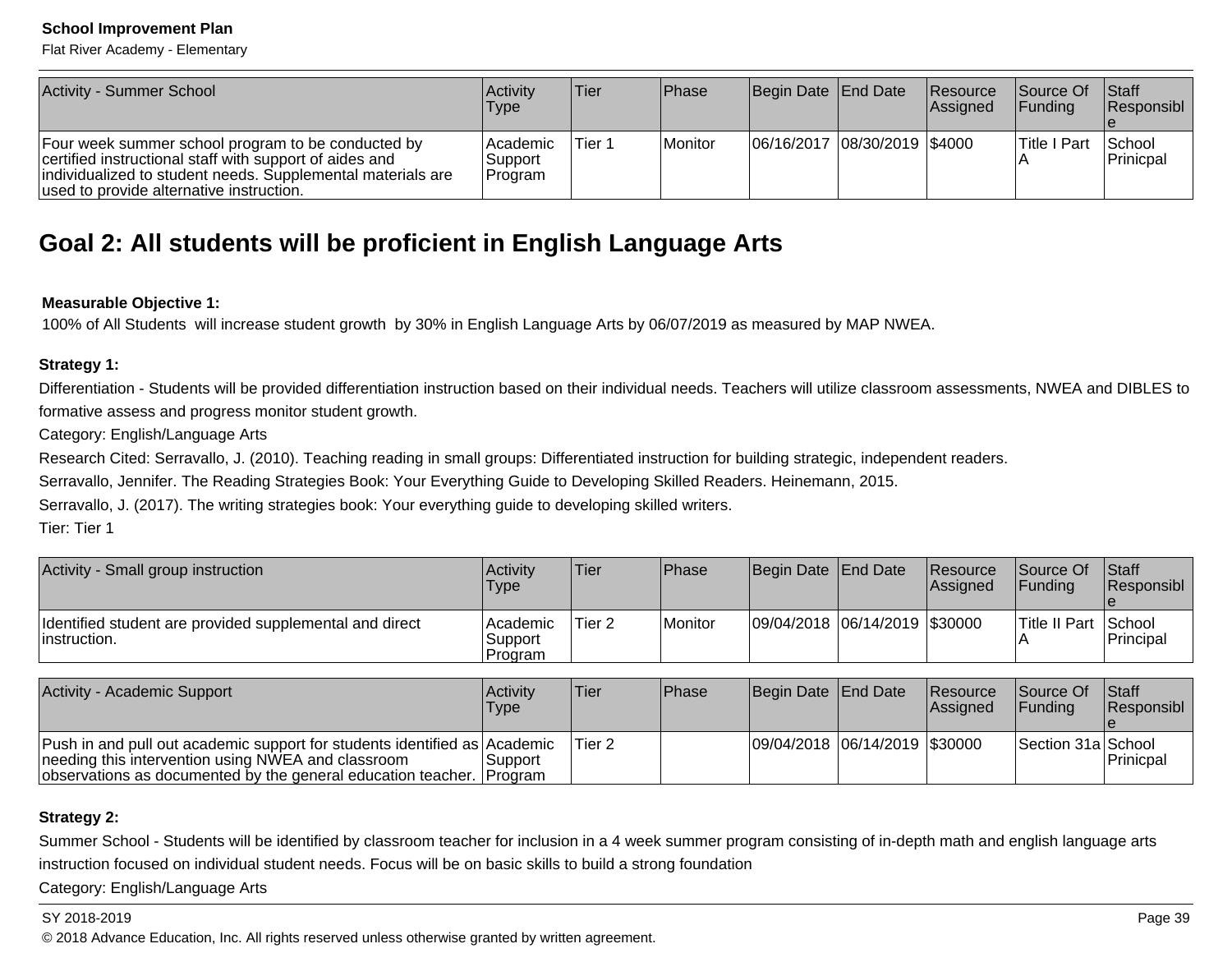Flat River Academy - Elementary

Research Cited: Research-What Works Clearinghouse - Summer school produces positive effects on student achievement.Tier: Tier 1

| Activity - Summer School teachers                                                                                                                                                                                        | Activity<br><b>Type</b>                 | 'Tier  | <b>IPhase</b> | Begin Date End Date              | <b>Resource</b><br>Assigned | <b>Source Of</b><br><b>IFundina</b> | <b>Staff</b><br>Responsibl |
|--------------------------------------------------------------------------------------------------------------------------------------------------------------------------------------------------------------------------|-----------------------------------------|--------|---------------|----------------------------------|-----------------------------|-------------------------------------|----------------------------|
| Four week summer school program to be conducted by<br>certified instructional staff with support of aides and<br>individualized to student needs. Supplemental materials are<br>used to provide alternative instruction. | <b>Academic</b><br>∣Support<br> Program | Tier 1 | Monitor       | $ 07/09/2018 08/30/2019 $ \$4000 |                             | Section 31a School                  | Principal                  |

### **Strategy 3:**

Project Based Learning - Teachers will create real-world problem-solving situations by designing questions and tasks that increase student thinking and academic rigor.Students will engage in ongoing projects aligned to CCSS. Students will receive feedback and multiple formative assessments during the project to ensure learningtargets are being met. Teachers will be trained by the Buck Institute to provide Gold Standard project based learning. Ongoing sustained support will be provided bySaginaw Valley State University to ensure fidelity and the proper implementation of PBL.

Category: English/Language Arts

Research Cited: Barron, B., & Darling-Hammond, L. (2008). Teaching for meaningful learning: A review of research on inquiry-based and cooperative learning, BuckInstitute for Education (BIE)

Tier: Tier 1

| Activity - Professional Development                                                                   | <b>Activity</b><br>Type          | Tier | <b>IPhase</b> | Begin Date End Date          | <b>Resource</b><br>lAssianed | Source Of Staff<br><b>IFunding</b> | <b>IResponsibl</b>     |
|-------------------------------------------------------------------------------------------------------|----------------------------------|------|---------------|------------------------------|------------------------------|------------------------------------|------------------------|
| Teachers will be provided professional development and<br>ongoing coaching on project based learning. | Professiona Tier 1<br>I Learning |      |               | 08/13/2018 06/07/2019 \$3000 |                              | Title I Part                       | l School<br>Prinicipal |

## **Goal 3: All students will be proficient in science.**

### **Measurable Objective 1:**

100% of All Students will collaborate to achieve a at least a level three on a project based learning assigment in Science by 06/07/2019 as measured by a PBL rubric..

### **Strategy 1:**

Project based learning - Teachers will create real-world problem-solving situations scientific science models by designing questions and tasks which increase student thinking and academic rigor. Students will engage in ongoing projects aligned to NGSS. Students will receive feedback and multiple formative assessments during theproject to ensure learning targets are being met. Teachers will be trained by the Buck Institute to provide Gold Standard project based learning.

Category: Science

Research Cited: Trowbridge, Leslie W., and Rodger W. Bybee. Teaching secondary school science: Strategies for developing scientific literacy. Simon & Schuster

#### SY 2018-2019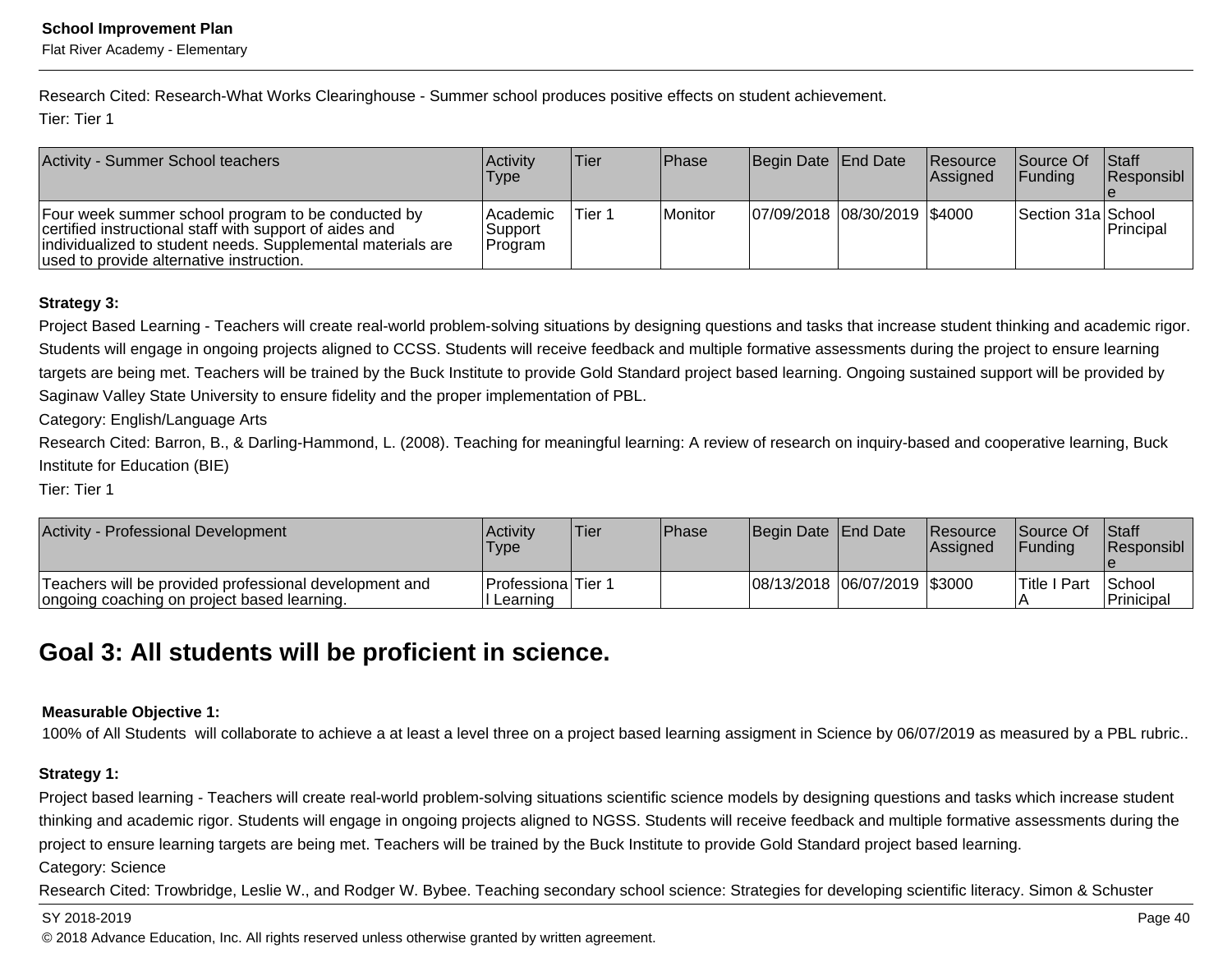Flat River Academy - Elementary

Books For Young Readers, 1996.

Collette, Alfred T., and Eugene L. Chiappetta. Science Instruction in the Middle and Secondary Schools. The CV Mosby Company, 11830 Westline Industrial Drive, St.Louis, MO 63146, 1984.

Tier: Tier 1

| Activity - Hands on science                                                                         | <b>Activity</b><br>Type | lTier. | <b>IPhase</b> | Begin Date End Date         | <b>Resource</b><br>lAssianed | <b>Source Of</b><br><b>IFundina</b> | <b>Staff</b><br>Responsibl                 |
|-----------------------------------------------------------------------------------------------------|-------------------------|--------|---------------|-----------------------------|------------------------------|-------------------------------------|--------------------------------------------|
| Teachers will utilize hands on learning materials to differentiate Materials<br>linstruction based. |                         | Tier 1 | Monitor       | 08/24/2018 06/14/2019 \$500 |                              | lTitle I Part                       | Science<br>Teacher.<br>School<br>Principal |

| <b>Activity - NGSS</b>                                                                                | Activity<br>'Type                     | lTier | Phase             | Begin Date End Date            | <b>Resource</b><br><b>IAssianed</b> | <b>Source Of</b><br><b>IFundina</b> | <b>Staff</b><br><b>Responsibl</b> |
|-------------------------------------------------------------------------------------------------------|---------------------------------------|-------|-------------------|--------------------------------|-------------------------------------|-------------------------------------|-----------------------------------|
| 'Teacher will receive professional development on Next<br>Generation Science Standards best practices | <b>ProfessionalTier 1</b><br>Learning |       | Getting<br>'Ready | 08/24/2018  06/14/2019   \$500 |                                     | Title I Part                        | School<br><b>IPrincipal</b>       |

## **Goal 4: 100% of students will be proficiency in Social Studies.**

### **Measurable Objective 1:**

100% of All Students will collaborate to achieve a at least a level three on a project based learning assignment in Science by 06/07/2019 as measured by a PBLrubric..

### **Strategy 1:**

Project based Learning - Teachers will create real-world problem-solving situations by designing questions and tasks that increase student thinking and academic rigor. Students will engage in ongoing projects aligned to CCSS. Students will receive feedback and multiple formative assessments during the project to ensurelearning targets are being met. Teachers will be trained by the Buck Institute to provide Gold Standard project based learning. Ongoing sustained support will be provided by Saginaw Valley State University to ensure fidelity and the proper implementation of PBL.

Category: Social Studies

 Research Cited: Edutopia, December 3, 2012, Project-Based Learning Research Review, Vanessa Vega, Barron, B., & Darling-Hammond, L. (2008). Teaching formeaningful learning: A review of research on inquiry-based and cooperative learning

Tier: Tier 1

| <b>Activity - Field Trips</b> | Activity<br>'Type | 'Tier | Phase | Begin Date End Date | <b>Resource</b><br><b>IAssigned</b> | Source Of<br><b>Funding</b> | <b>Staff</b><br>Responsibl |
|-------------------------------|-------------------|-------|-------|---------------------|-------------------------------------|-----------------------------|----------------------------|
|                               |                   |       |       |                     |                                     |                             |                            |

#### SY 2018-2019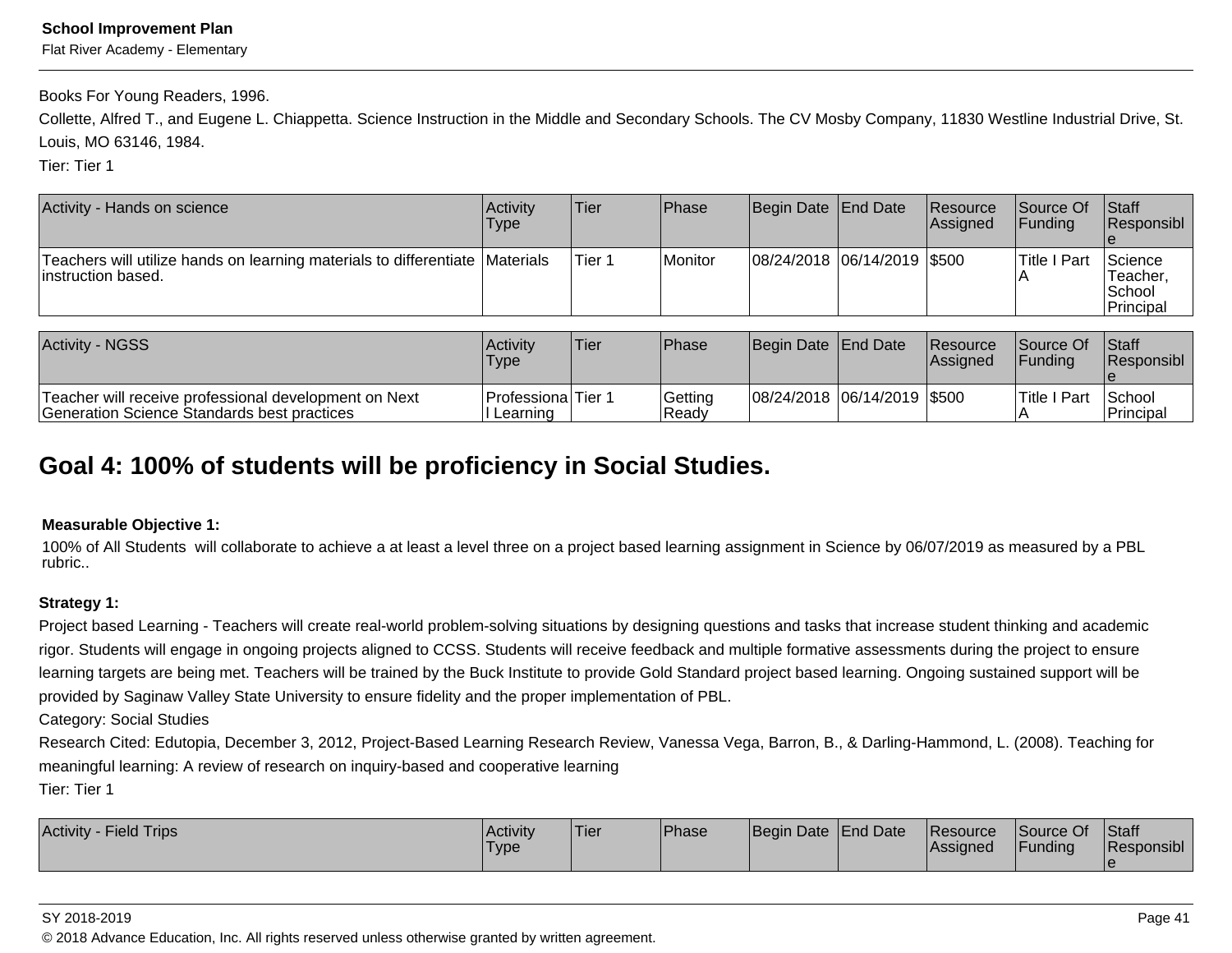Flat River Academy - Elementary

| <br><b>Students</b><br>. .<br>nd knowledge<br>will field trips<br>$\sim$ IDDC $\sim$<br>me<br>ا ان<br>¬៶រเJเ. | . . <del>. .</del><br>∵⊢ielo<br>l rıc | ler | ∣Monitor | 108/ | σr<br>м.<br>uozi | טטעט ו | . .<br>$120r+$<br>- 60<br>14 V | حەرب<br>. J. |
|---------------------------------------------------------------------------------------------------------------|---------------------------------------|-----|----------|------|------------------|--------|--------------------------------|--------------|
| וסמ<br>$\sim$ $\sim$ $\sim$<br>!in ord∈<br>activities.<br>-he<br>$\sim$<br>بامامه<br>ю<br>INICIO<br>-         |                                       |     |          |      |                  |        |                                | eacner:      |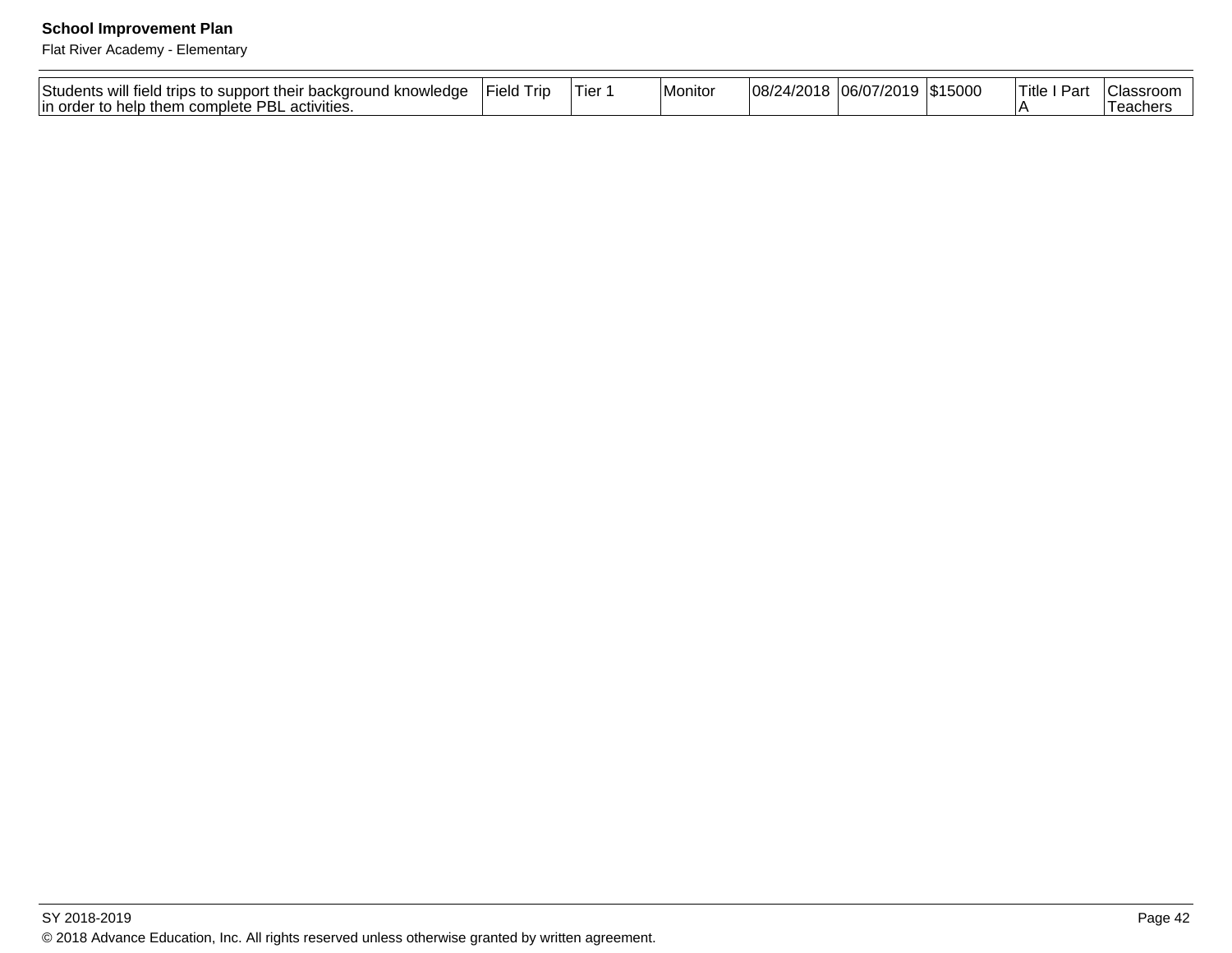# **Activity Summary by Funding Source**

### **Below is a breakdown of your activities by funding source**

### **Title II Part A**

| <b>Activity Name</b>    | Activity Description                                                    | Activity<br><b>Type</b>          | 'Tier             | Phase   | Begin Date End Date |                               | <b>Resource</b><br><b>Assigned</b> | <b>Staff</b><br><b>Responsibl</b> |
|-------------------------|-------------------------------------------------------------------------|----------------------------------|-------------------|---------|---------------------|-------------------------------|------------------------------------|-----------------------------------|
| Small group instruction | Identified student are provided supplemental and<br>direct instruction. | l Academic<br>Support<br>Program | Tier <sub>2</sub> | Monitor |                     | 09/04/2018 06/14/2019 \$30000 |                                    | School<br>Principal               |

### **Title I Part A**

| <b>Activity Name</b>        | <b>Activity Description</b>                                                                                                                                                                                                         | Activity<br>Type                 | <b>Tier</b> | Phase            | Begin Date | <b>End Date</b>        | Resource<br>Assigned | Staff<br>Responsibl                        |
|-----------------------------|-------------------------------------------------------------------------------------------------------------------------------------------------------------------------------------------------------------------------------------|----------------------------------|-------------|------------------|------------|------------------------|----------------------|--------------------------------------------|
| <b>Field Trips</b>          | Students will field trips to support their background Field Trip<br>knowledge in order to help them complete PBL<br>activities.                                                                                                     |                                  | Tier 1      | Monitor          |            | 08/24/2018 06/07/2019  | \$15000              | Classroom<br><b>Teachers</b>               |
| Summer School               | Four week summer school program to be<br>conducted by<br>certified instructional staff with support of aides<br>land<br>individualized to student needs. Supplemental<br>lmaterials are<br>used to provide alternative instruction. | Academic<br>Support<br>Program   | Tier 1      | Monitor          | 06/16/2017 | 08/30/2019             | \$4000               | School<br>Prinicpal                        |
| <b>NGSS</b>                 | Teacher will receive professional development on<br><b>Next</b><br>Generation Science Standards best practices                                                                                                                      | Professiona Tier 1<br>Learning   |             | Getting<br>Ready |            | 08/24/2018 06/14/2019  | \$500                | School<br>Principal                        |
| Professional<br>Development | Teachers will be provided professional<br>development and ongoing coaching on project<br>based learning.                                                                                                                            | Professiona Tier 1<br>I Learning |             |                  |            | 08/13/2018 06/07/2019  | \$3000               | School<br>Prinicipal                       |
| Hands on science            | Teachers will utilize hands on learning materials to Materials<br>differentiate<br>instruction based.                                                                                                                               |                                  | Tier 1      | <i>Monitor</i>   |            | 08/24/2018 06/14/2019  | \$500                | Science<br>Teacher,<br>School<br>Principal |
| Tutoring                    | Teachers will provide after school tutoring at least<br>once a week per subject. Each subject level<br>teacher will stay after on a<br>different day so students may receive support in<br>all subject areas if needed.             | Academic<br>Support<br>Program   | Tier 2      | Implement        |            | 09/10/2018  06/07/2019 | \$3000               | School<br>Prinicpal                        |

SY 2018-2019en and the set of the set of the set of the set of the set of the set of the set of the set of the set of the set of the set of the set of the set of the set of the set of the set of the set of the set of the set of the se © 2018 Advance Education, Inc. All rights reserved unless otherwise granted by written agreement.